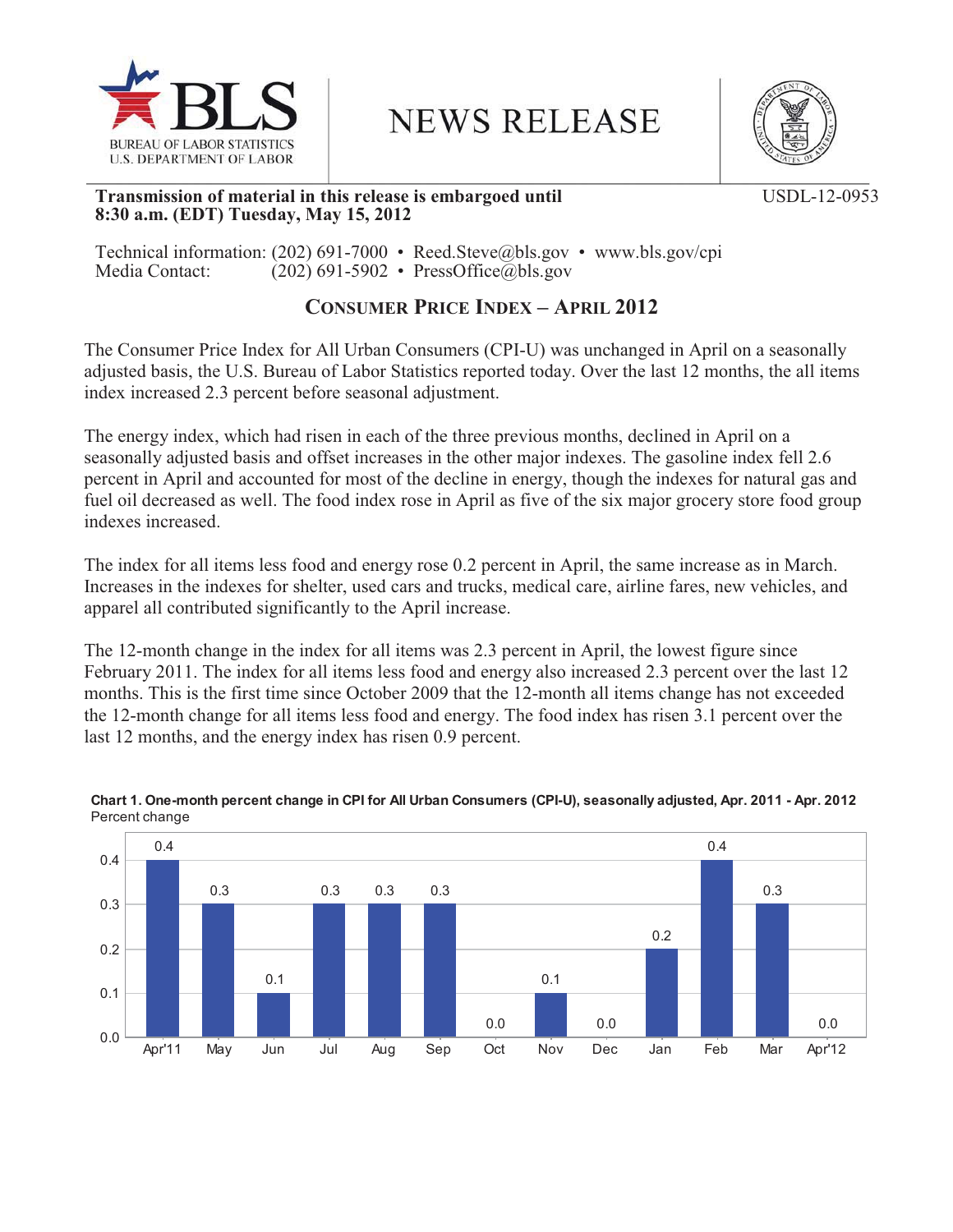

**Chart 2. 12-month percent change in CPI for All Urban Consumers (CPI-U), not seasonally adjusted, Apr. 2011 - Apr. 2012** Percent change

## Table A. Percent changes in CPI for All Urban Consumers (CPI-U): U.S. city average

|                                  | Seasonally adjusted changes from preceding month |                         |                          |                 |                         |                         |                         |                                              |  |
|----------------------------------|--------------------------------------------------|-------------------------|--------------------------|-----------------|-------------------------|-------------------------|-------------------------|----------------------------------------------|--|
|                                  | Oct.<br>2011                                     | Nov.<br>2011            | Dec.<br>2011             | Jan.<br>2012    | Feb.<br>2012            | Mar.<br>2012            | Apr.<br>2012            | adjusted<br>$12$ -mos.<br>ended<br>Apr. 2012 |  |
|                                  | .0                                               | .1                      | .0                       | $\cdot$         | .4                      | $\cdot$ 3               | .0                      | 2.3                                          |  |
|                                  | $\overline{2}$                                   | $\cdot$ 1               | $\mathbf{.2}$            | $\cdot$         | .0                      | $\overline{2}$          | $\overline{2}$          | 3.1                                          |  |
|                                  | $\overline{2}$                                   | 0.                      |                          | $\Omega$        | 0.                      | $\mathbf{.1}$           | $\overline{2}$          | 3.3                                          |  |
| Food away from home $1$          | $\cdot$                                          | $\overline{\mathbf{3}}$ | $\frac{.2}{.2}$          |                 | $\cdot$ 1               | $\overline{2}$          | $\overline{\mathbf{3}}$ | 2.9                                          |  |
|                                  |                                                  | $-.5$                   |                          | .4              |                         | .9                      |                         |                                              |  |
|                                  | $-1.8$                                           |                         | $-1.3$                   | $\overline{.2}$ | 3.2                     |                         | $-1.7$                  | .9                                           |  |
| Energy commodities               | $-2.6$                                           | $-6$                    | $-2.0$                   | ${\bf .9}$      | 5.7                     | 1.7                     | $-2.6$                  | 3.1                                          |  |
| Gasoline (all types)             | $-2.8$                                           | $-9$                    | $-2.1$                   | .9              | 6.0                     | 1.7                     | $-2.6$                  | 3.2                                          |  |
|                                  | $-5$                                             | 2.7                     | $-1.0$                   | 1.4             | 2.8                     | 2.7                     | $-1.1$                  | .9                                           |  |
|                                  | $-4$                                             | $-4$                    | $-2$                     | $-8$            | $-8$                    | $-4$                    | $-2$                    | $-2.4$                                       |  |
|                                  | $\overline{2}$                                   | $\cdot$                 | $-.1$                    | .0              | .0                      | $-8$                    | $\mathbf{.2}$           | .6                                           |  |
| Utility (piped) gas service      | $-2.6$                                           | $-2.6$                  | $-6$                     | $-2.9$          | $-3.4$                  | .9                      | $-1.8$                  | $-11.6$                                      |  |
| All items less food and energy   | $\overline{2}$                                   | $\cdot$                 | $\cdot$ 1                | $\cdot$         | .1                      | $\overline{2}$          | $\overline{2}$          | 2.3                                          |  |
| Commodities less food and energy |                                                  |                         |                          |                 |                         |                         |                         |                                              |  |
|                                  | .0                                               | $\cdot$ 1               | $-.1$                    | $\cdot$         | .1                      | $\mathbf{.2}$           | $\mathbf{.2}$           | 2.0                                          |  |
|                                  | $-2$                                             | $-2$                    | $-.2$                    | $\Omega$        | .6                      | $\overline{2}$          | $\mathcal{A}$           | 2.2                                          |  |
| Used cars and trucks             | $-4$                                             | $-4$                    | $-.7$                    | $-1.0$          | $-2$                    | 1.3                     | 1.5                     | 3.5                                          |  |
|                                  | .4                                               | .5                      | $-.1$                    | .9              | $-9$                    | .5                      | $\mathcal{A}$           | 5.1                                          |  |
| Medical care commodities 1       | $\overline{\mathbf{3}}$                          | $\overline{2}$          | $\overline{2}$           | ${\bf .6}$      | $\overline{\mathbf{8}}$ | $\mathcal{A}$           | .0                      | 2.7                                          |  |
| Services less energy services    | $\overline{2}$                                   | $\overline{2}$          | $\overline{2}$           | $\cdot$         | $\cdot$ 1               | $\overline{2}$          | $\cdot$                 | 2.4                                          |  |
|                                  | $\overline{2}$                                   | $\overline{2}$          | $\overline{2}$           | $\cdot$ .2      | $\mathbf{.2}$           | $\overline{2}$          | $\overline{2}$          | 2.2                                          |  |
|                                  | $\overline{2}$                                   |                         |                          |                 | $-2$                    | $\overline{\mathbf{3}}$ | .5                      |                                              |  |
| Transportation services          |                                                  | $\Omega$                | $\cdot$ 1                | $\Omega$        |                         |                         |                         | 1.7                                          |  |
| Medical care services            | .5                                               | .4                      | $\overline{\mathcal{A}}$ | $\overline{2}$  | $\Omega$                | $\mathbf{.3}$           | .4                      | 3.7                                          |  |

1 Not seasonally adjusted.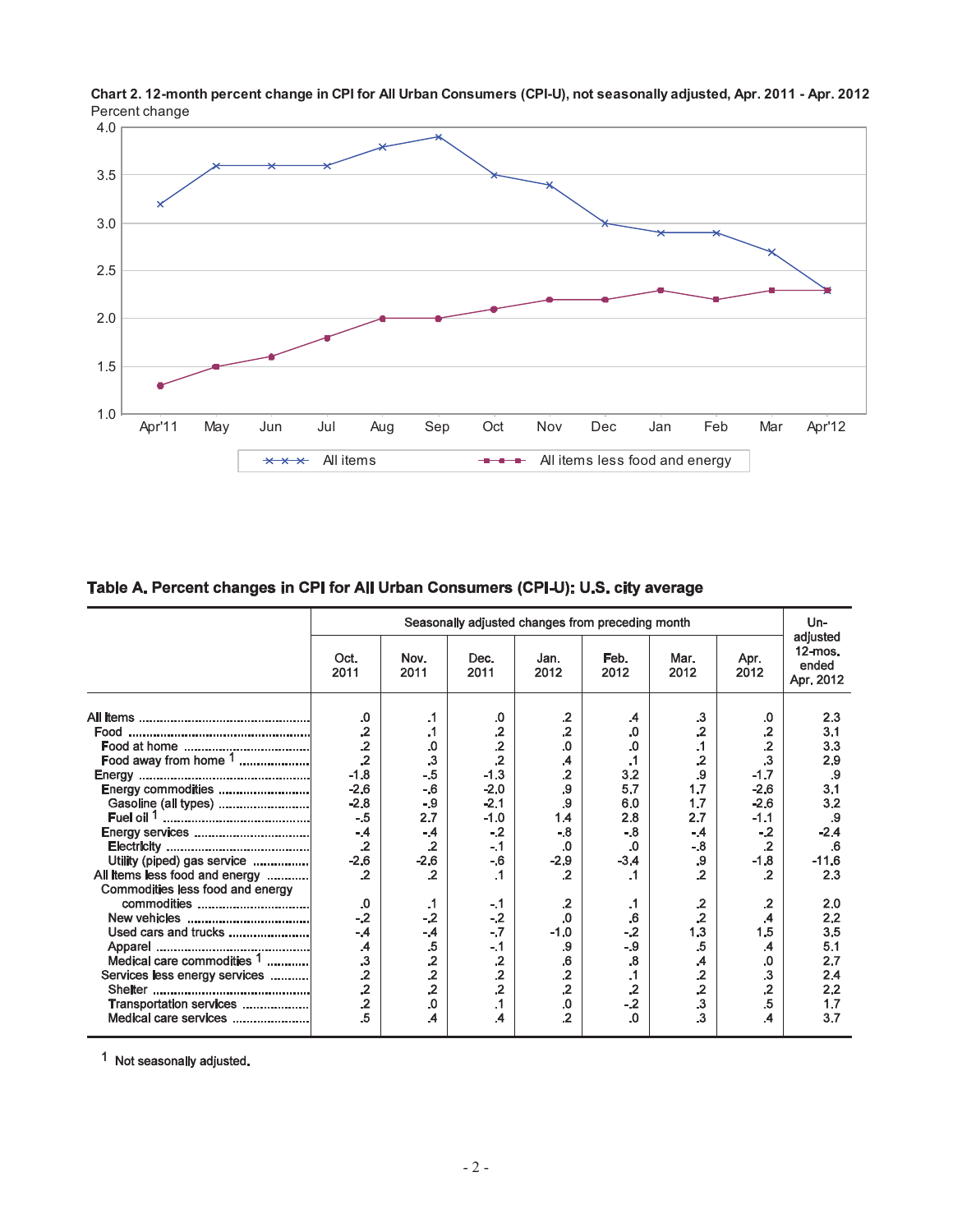# **Consumer Price Index Data for April 2012**

## **Food**

The food index rose 0.2 percent in April, the same increase as in March. The index for food at home, up 0.1 percent in March, increased 0.2 percent in April. Five of the six major grocery store food group indexes rose in April. The index for fruits and vegetables posted the largest increase, rising 1.0 percent in April after a series of declines. The index for cereals and bakery products rose 0.4 percent in April after declining in March. The index for nonalcoholic beverages rose 0.2 percent, and the indexes for meats, poultry, fish, and eggs and for other food at home both rose 0.1 percent. In contrast, the index for dairy and related products fell 1.0 percent in April, its third consecutive decline. Over the last 12 months, the food at home index has increased 3.3 percent. Five of the six food groups have risen over that time; despite the April increase the fruits and vegetables group is the only one to decline over the last 12 months, falling 1.7 percent. The index for food away from home rose 0.3 percent in April and has increased 2.9 percent over the last 12 months.

## **Energy**

The energy index, which rose 0.9 percent in March, declined 1.7 percent in April. The gasoline index fell 2.6 percent in April after rising sharply over the first three months of the year. (Before seasonal adjustment, gasoline prices increased 1.8 percent in April.) The fuel oil index also declined in April, falling 1.1 percent. The energy services index declined slightly in April, falling 0.2 percent. The index for electricity rose 0.2 percent after falling in March, but the index for natural gas declined 1.8 percent, its sixth decline in seven months. Over the last 12 months, the gasoline index has risen 3.2 percent, the fuel oil index has increased 0.9 percent and the index for electricity has advanced 0.6 percent. In contrast, the index for natural gas has declined 11.6 percent.

## **All items less food and energy**

The index for all items less food and energy increased 0.2 percent in April after a 0.1 percent increase in February and a 0.2 percent increase in March. The index for shelter increased 0.2 percent for the seventh month in a row, with rent and owners' equivalent rent both rising 0.2 percent. The index for medical care increased 0.3 percent, with the index for hospital services rising 0.6 percent. The index for used cars and trucks increased sharply for the second straight month, rising 1.5 percent in April after a 1.3 percent increase in March. The index for airline fares also rose significantly in April, advancing 2.1 percent. The new vehicles index rose 0.4 percent, as did the index for apparel. The indexes for tobacco, alcoholic beverages, and personal care each increased slightly. The index for household furnishings and operations was unchanged in April, while the index for recreation fell 0.1 percent as the indexes for video and audio products and for toys both declined notably.

The index for all items less food and energy has risen 2.3 percent over the last 12 months, the same figure as last month and the sixth month in a row it has been either 2.2 or 2.3 percent. The index for shelter has risen 2.2 percent over the period, as has the index for new vehicles. The apparel index has risen 5.1 percent, the largest 12-month increase since January 1991, while the index for medical care has risen 3.4 percent.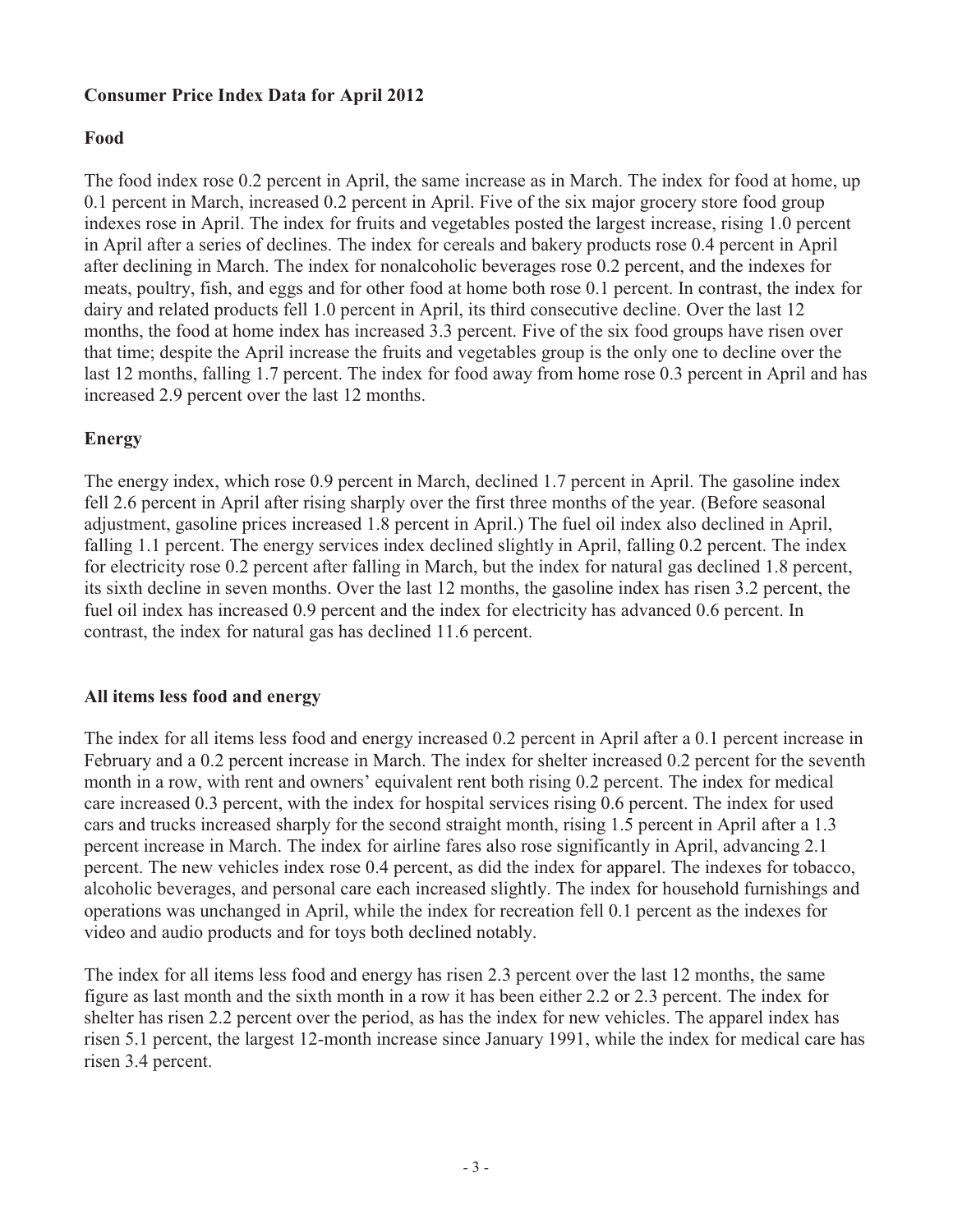## **Not seasonally adjusted CPI measures**

The Consumer Price Index for All Urban Consumers (CPI-U) increased 2.3 percent over the last 12 months to an index level of 230.085 (1982-84=100). For the month, the index increased 0.3 percent prior to seasonal adjustment.

The Consumer Price Index for Urban Wage Earners and Clerical Workers (CPI-W) increased 2.4 percent over the last 12 months to an index level of 227.012 (1982-84=100). For the month, the index increased 0.3 percent prior to seasonal adjustment.

The Chained Consumer Price Index for All Urban Consumers (C-CPI-U) increased 2.1 percent over the last 12 months. For the month, the index increased 0.3 percent on a not seasonally adjusted basis. Please note that the indexes for the post-2010 period are subject to revision.

**The Consumer Price Index for May 2012 is scheduled to be released on Thursday, June 14, 2012, at 8:30 a.m. (EDT).**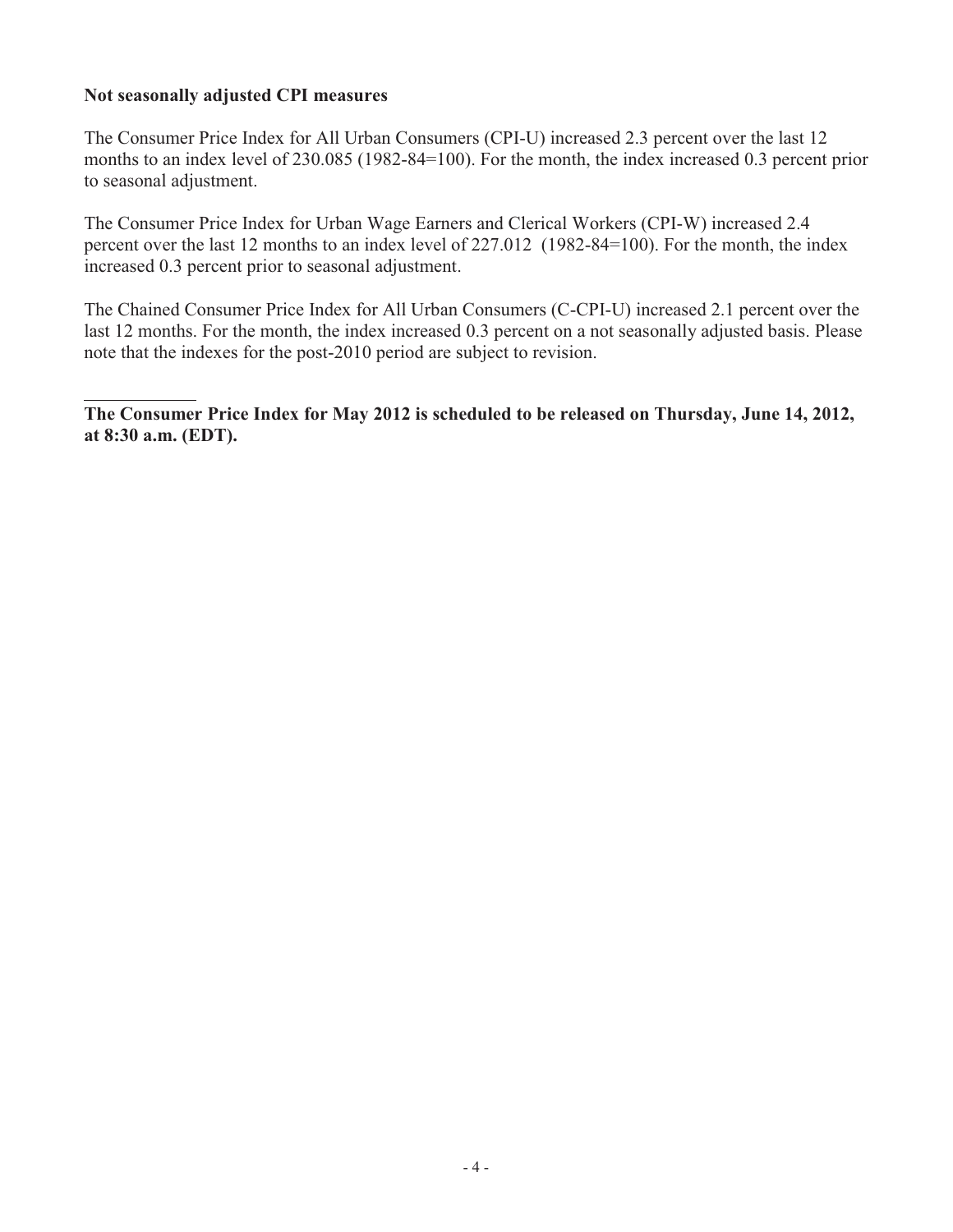# **Redesigning the Consumer Price Index (CPI) Press Release Tables**

The format of the tables contained in the CPI news release changed beginning with the CPI news release for March, 2012. News release tables are part of the news release pdf and html files, and are available independently in html format. The new tables are also available in XLS format. In addition, the BLS has begun issuing monthly companion XLS files, which will contain additional index level and CPI-W information.

These tables were made available for public comment during October 2011. In response to the public comments, the BLS will issue XLS files each month, as companions to the news release. There will be CPI-U and CPI-W files, and in addition to the data contained in the news release tables, the Excel files will contain index values.

In August 2009, the Bureau of Labor Statistics (BLS) restructured the text of the CPI news release to focus on the price movements of three broad expenditure categories, namely Food, Energy, and All items less food and energy. Table A within the CPI news release text was also updated in August 2009 to reflect this new structure. Before August 2009, the text of the CPI news release had focused on eight CPI 'major groups' (Food and beverages; Housing; Apparel; Transportation; Medical care; Recreation; Education and communication; and Other goods and services).

While the text of the CPI news release was restructured in 2009, seven additional CPI news release tables continued to be published using the eight major groups. BLS has redesigned these news release tables, to reflect the focus on Food, Energy, and All items less food and energy. Within these three broad categories, CPI item series are further divided into commodities and services.

Beyond the redesign in the structure of the CPI news release tables, several other improvements to these tables have been made.

The new Table 1 gives a summary of the index series which typically contribute to changes in the Consumer Price Index for All Urban Consumers (CPI-U).

The new Table 2 shows the full publication stub using the new structure for the CPI-U, including 11 new items series that were created to augment the redesign in the publication structure. Table 3 shows aggregate item series (e.g., Transportation) that do not fall under the Food, Energy, and All items less food and energy structure.

Table 4 shows the All items indexes at the local, regional, and city-size class levels.

Table 5 shows the Chained Consumer Price Index for All Urban Consumers (C-CPI-U), and presents a history of annual percentage changes in the C-CPI-U compared to the CPI-U.

Table 6 focuses on 1-month seasonally adjusted changes in the CPI-U, while table 7 focuses on 12 month not seasonally adjusted changes. Tables 6 and 7 present three additional pieces of data to help users better interpret index changes. First, these tables show the 'effect' each item has on the price change for All items. For example, if the effect of food is 0.4, and the index for All items increased 1.2 percent, it can be said that increases in food prices accounted for 0.4 / 1.2, or 33.3 percent, of the increase in overall prices for that period. Said another way, had food prices been unchanged, the All items index only would have increased 0.8 percent (or 1.2 percent for All items, minus the 0.4 effect for Food). Effects can be negative as well. For example, if the effect of food was a negative 0.1, and the All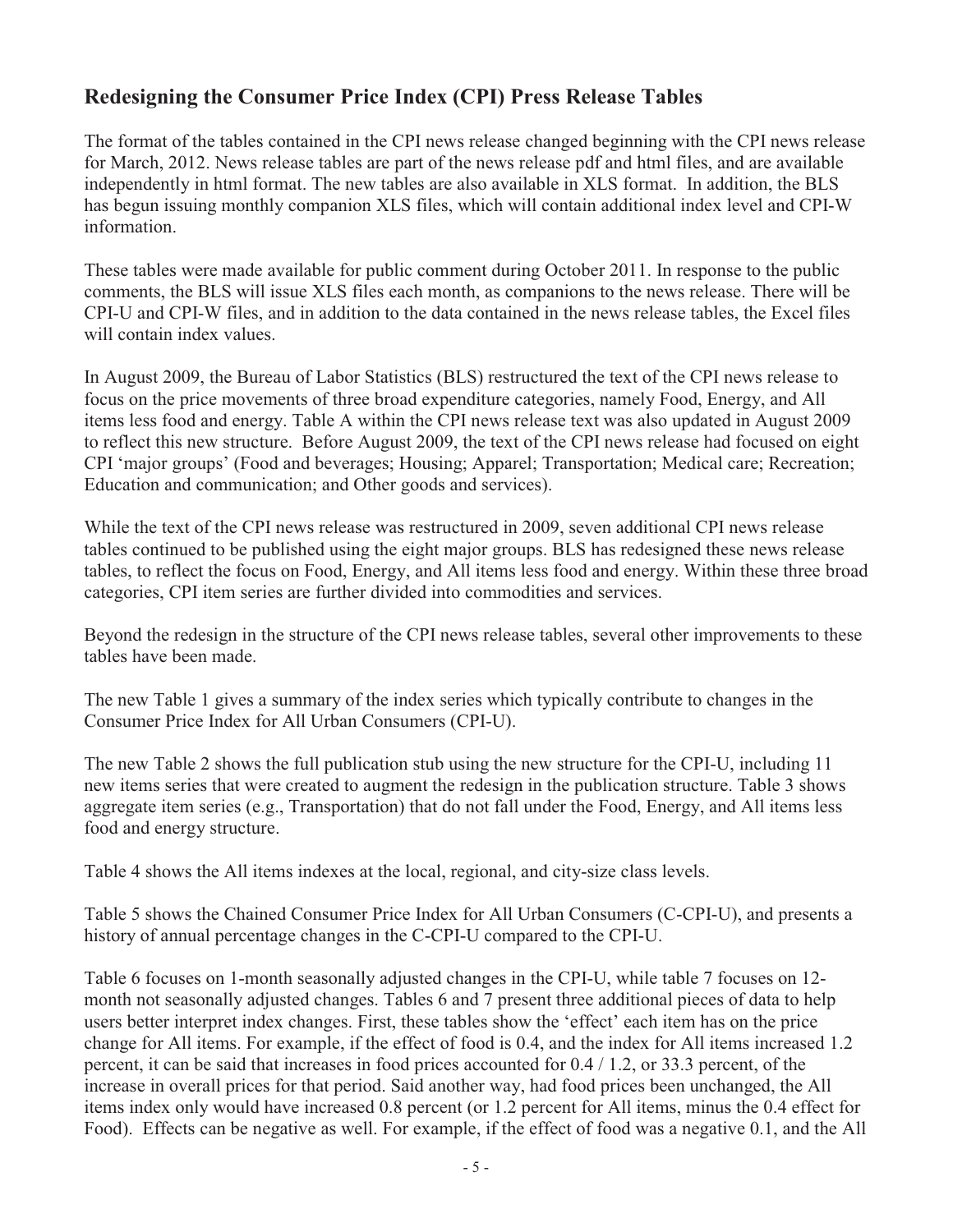items index rose 0.5 percent, the All items index actually would have been 0.1 percent higher (or 0.6 percent) had food prices been unchanged.

Second, standard errors for percent changes are shown on tables 6 and 7. Confidence intervals for statistics can be created using standard errors; e.g., roughly 95 percent confidence intervals can be constructed using two standard errors. For example, if an item increased 3.7 percent, and its standard error was 0.6 percent, the 95 percent confidence interval for that price change can be said to be 3.7 percent plus or minus two standard errors, or 3.7 percent plus or minus 1.2 percent.

Finally, each item series in tables 6 and 7 show the last time that item had a price change as large (or as small) as the percent change published that period. For example, if bananas rose 3.7 percent, and that was its largest increase since November 2007, that would be noted in the new tables.

In addition, most of the previous tables showed the 'relative importance', or weight, of each item category as of the previous December. The relative importance columns in the new tables are improved in that they are updated monthly to reflect the change in relative prices over time.

Finally, there are no longer any news release tables that focus on the Consumer Price Index for Urban Wage Earners and Clerical Workers (CPI-W). That said, the CPI-W All items index level and percent changes will still be noted in the text of the news release, and a companion XLS file with CPI-W information will be available.

# **Facilities for Sensory Impaired**

Information from this release will be made available to sensory impaired individuals upon request. Voice phone: 202-691-5200, Federal Relay Services: 1-800-877-8339.

# **Brief Explanation of the CPI**

The Consumer Price Index (CPI) is a measure of the average change in prices over time of goods and services purchased by households. The Bureau of Labor Statistics publishes CPIs for two population groups: (1) the CPI for Urban Wage Earners and Clerical Workers (CPI-W), which covers households of wage earners and clerical workers that comprise approximately 29 percent of the total population and (2) the CPI for All Urban Consumers (CPI-U) and the Chained CPI for All Urban Consumers (C-CPI-U), which cover approximately 88 percent of the total population and include in addition to wage earners and clerical worker households, groups such as professional, managerial, and technical workers, the self-employed, short-term workers, the unemployed, and retirees and others not in the labor force.

The CPIs are based on prices of food, clothing, shelter, and fuels, transportation fares, charges for doctors' and dentists' services, drugs, and other goods and services that people buy for day-to-day living. Prices are collected each month in 87 urban areas across the country from about 4,000 housing units and approximately 26,000 retail establishments-department stores, supermarkets, hospitals, filling stations, and other types of stores and service establishments. All taxes directly associated with the purchase and use of items are included in the index. Prices of fuels and a few other items are obtained every month in all 87 locations. Prices of most other commodities and services are collected every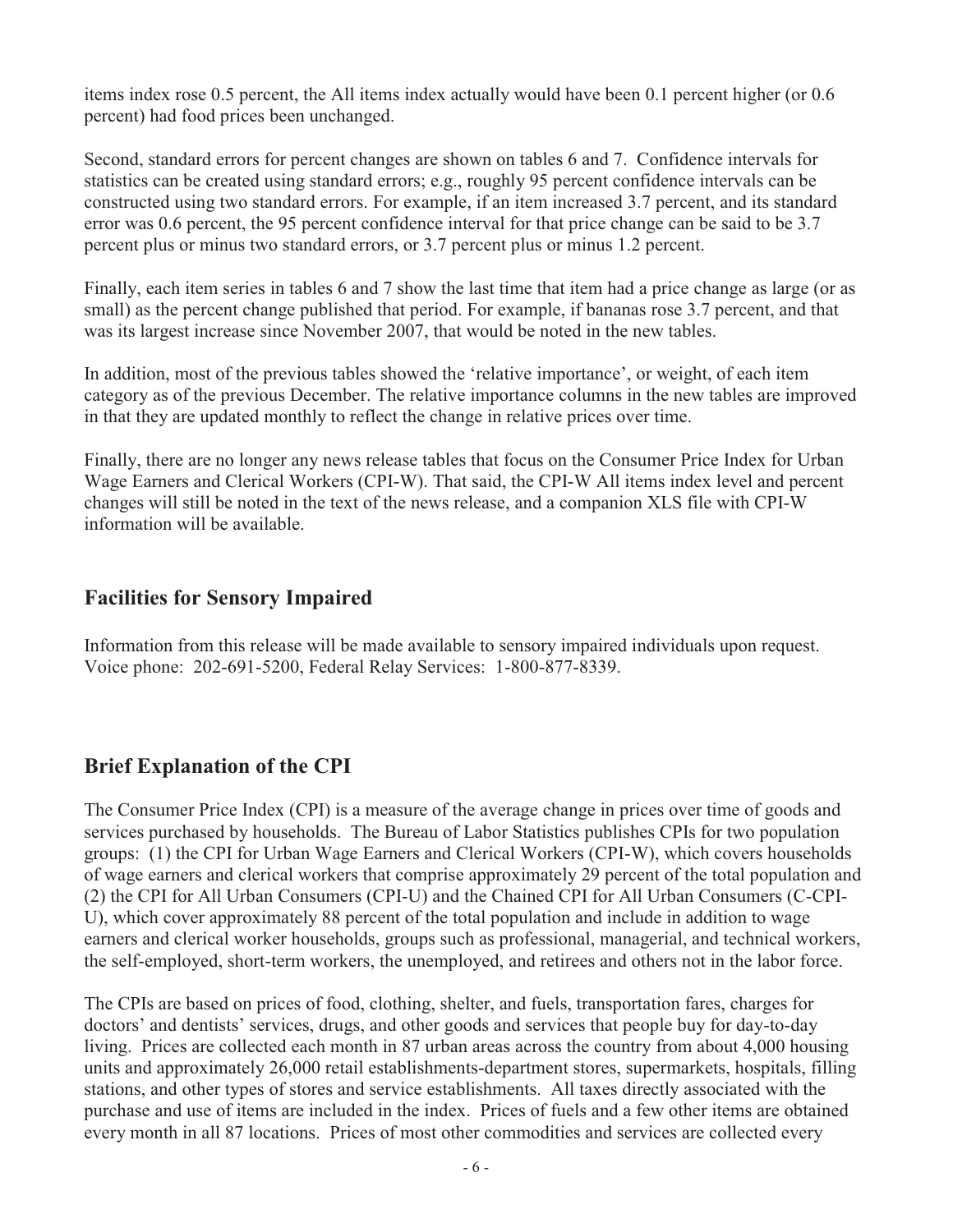month in the three largest geographic areas and every other month in other areas. Prices of most goods and services are obtained by personal visits or telephone calls of the Bureau's trained representatives.

In calculating the index, price changes for the various items in each location are averaged together with weights, which represent their importance in the spending of the appropriate population group. Local data are then combined to obtain a U.S. city average. For the CPI-U and CPI-W separate indexes are also published by size of city, by region of the country, for cross-classifications of regions and population-size classes, and for 27 local areas. Area indexes do not measure differences in the level of prices among cities; they only measure the average change in prices for each area since the base period. For the C-CPI-U data are issued only at the national level. It is important to note that the CPI-U and CPI-W are considered final when released, but the C-CPI-U is issued in preliminary form and subject to two annual revisions.

The index measures price change from a designed reference date. For the CPI-U and the CPI-W the reference base is 1982-84 equals 100. The reference base for the C-CPI-U is December 1999 equals 100. An increase of 16.5 percent from the reference base, for example, is shown as 116.500. This change can also be expressed in dollars as follows: the price of a base period market basket of goods and services in the CPI has risen from \$10 in 1982-84 to \$11.65.

For further details visit the CPI home page on the Internet at http://www.bls.gov/cpi/ or contact our CPI Information and Analysis Section on (202) 691-7000.

# **Note on Sampling Error in the Consumer Price Index**

The CPI is a statistical estimate that is subject to sampling error because it is based upon a sample of retail prices and not the complete universe of all prices. BLS calculates and publishes estimates of the 1-month, 2-month, 6-month and 12-month percent change standard errors annually, for the CPI-U. These standard error estimates can be used to construct confidence intervals for hypothesis testing. For example, the estimated standard error of the 1 month percent change is 0.03 percent for the U.S. All Items Consumer Price Index. This means that if we repeatedly sample from the universe of all retail prices using the same methodology, and estimate a percentage change for each sample, then 95% of these estimates would be within 0.06 percent of the 1 month percentage change based on all retail prices. For example, for a 1-month change of 0.2 percent in the All Items CPI for All Urban Consumers, we are 95 percent confident that the actual percent change based on all retail prices would fall between 0.14 and 0.26 percent. For the latest data, including information on how to use the estimates of standard error, see "Variance Estimates for Price Changes in the Consumer Price Index, January-December 2011". These data are available on the CPI home page (http://www.bls.gov/cpi), or by using the following link http://www.bls.gov/cpi/cpivar2011.pdf

# **Calculating Index Changes**

Movements of the indexes from one month to another are usually expressed as percent changes rather than changes in index points, because index point changes are affected by the level of the index in relation to its base period while percent changes are not. The example below illustrates the computation of index point and percent changes.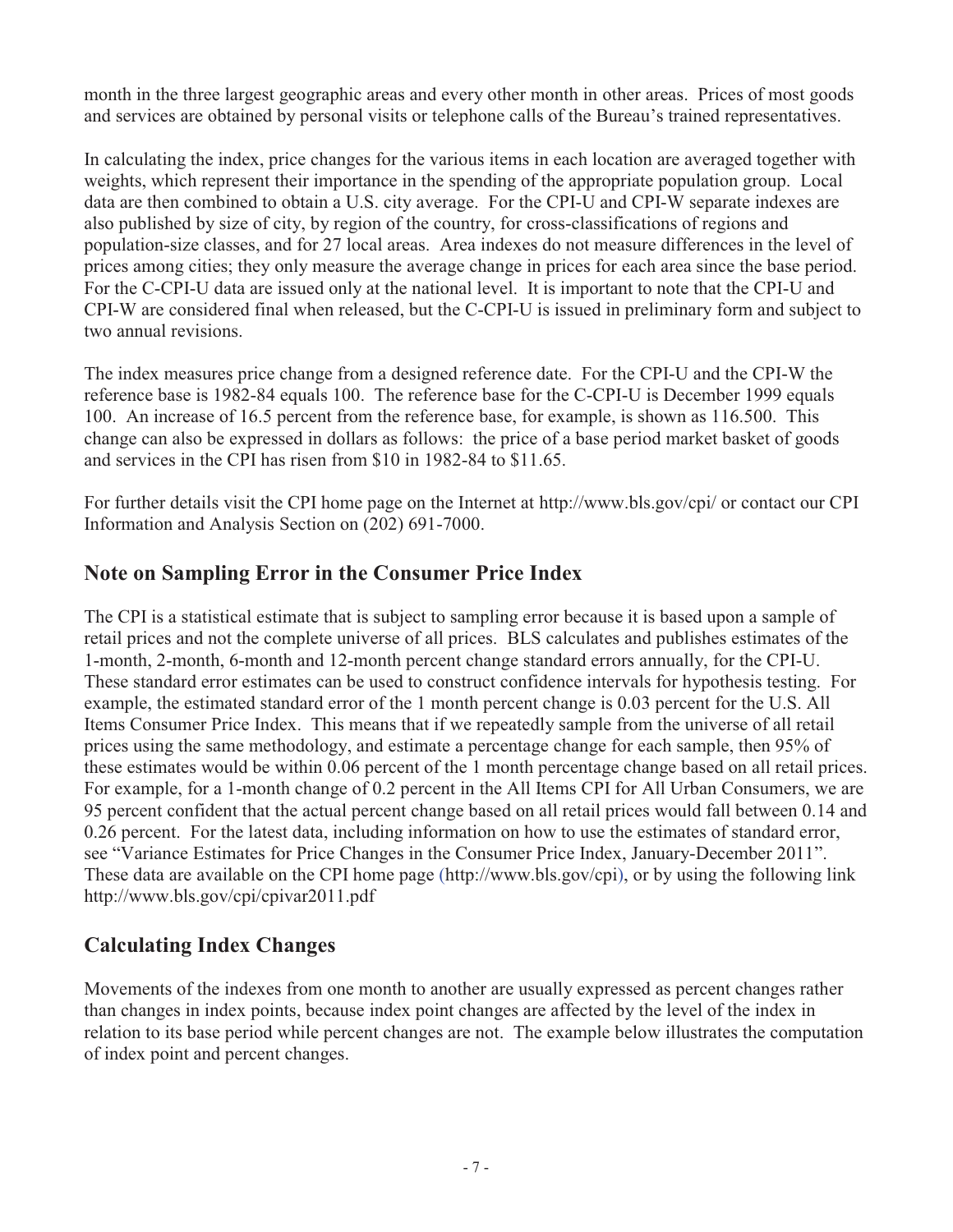Percent changes for 3-month and 6-month periods are expressed as annual rates and are computed according to the standard formula for compound growth rates. These data indicate what the percent change would be if the current rate were maintained for a 12-month period.

## Index Point Change

| <b>CPI</b><br>Less previous index<br>Equals index point change | 202.416<br>201.800<br>.616 |
|----------------------------------------------------------------|----------------------------|
| Percent Change                                                 |                            |
| Index point difference                                         | .616                       |
| Divided by the previous index                                  | 201.800                    |
| Equals                                                         | 0.003                      |
| Results multiplied by one hundred                              | 0.003x100                  |
| Equals percent change                                          | 0.3                        |

Regions Defined

The states in the four regions are listed below.

The Northeast--Connecticut, Maine, Massachusetts, New Hampshire, New York, New Jersey, Pennsylvania, Rhode Island, and Vermont.

The Midwest--Illinois, Indiana, Iowa, Kansas, Michigan, Minnesota, Missouri, Nebraska, North Dakota, Ohio, South Dakota, and Wisconsin.

The South--Alabama, Arkansas, Delaware, Florida, Georgia, Kentucky, Louisiana, Maryland, Mississippi, North Carolina, Oklahoma, South Carolina, Tennessee, Texas, Virginia, West Virginia, and the District of Columbia. The West--Alaska, Arizona, California, Colorado, Hawaii, Idaho, Montana, Nevada, New Mexico, Oregon, Utah, Washington, and Wyoming.

# **A Note on Seasonally Adjusted and Unadjusted Data**

Because price data are used for different purposes by different groups, the Bureau of Labor Statistics publishes seasonally adjusted as well as unadjusted changes each month.

For analyzing general price trends in the economy, seasonally adjusted changes are usually preferred since they eliminate the effect of changes that normally occur at the same time and in about the same magnitude every year--such as price movements resulting from changing climatic conditions, production cycles, model changeovers, holidays, and sales.

The unadjusted data are of primary interest to consumers concerned about the prices they actually pay. Unadjusted data also are used extensively for escalation purposes. Many collective bargaining contract agreements and pension plans, for example, tie compensation changes to the Consumer Price Index before adjustment for seasonal variation.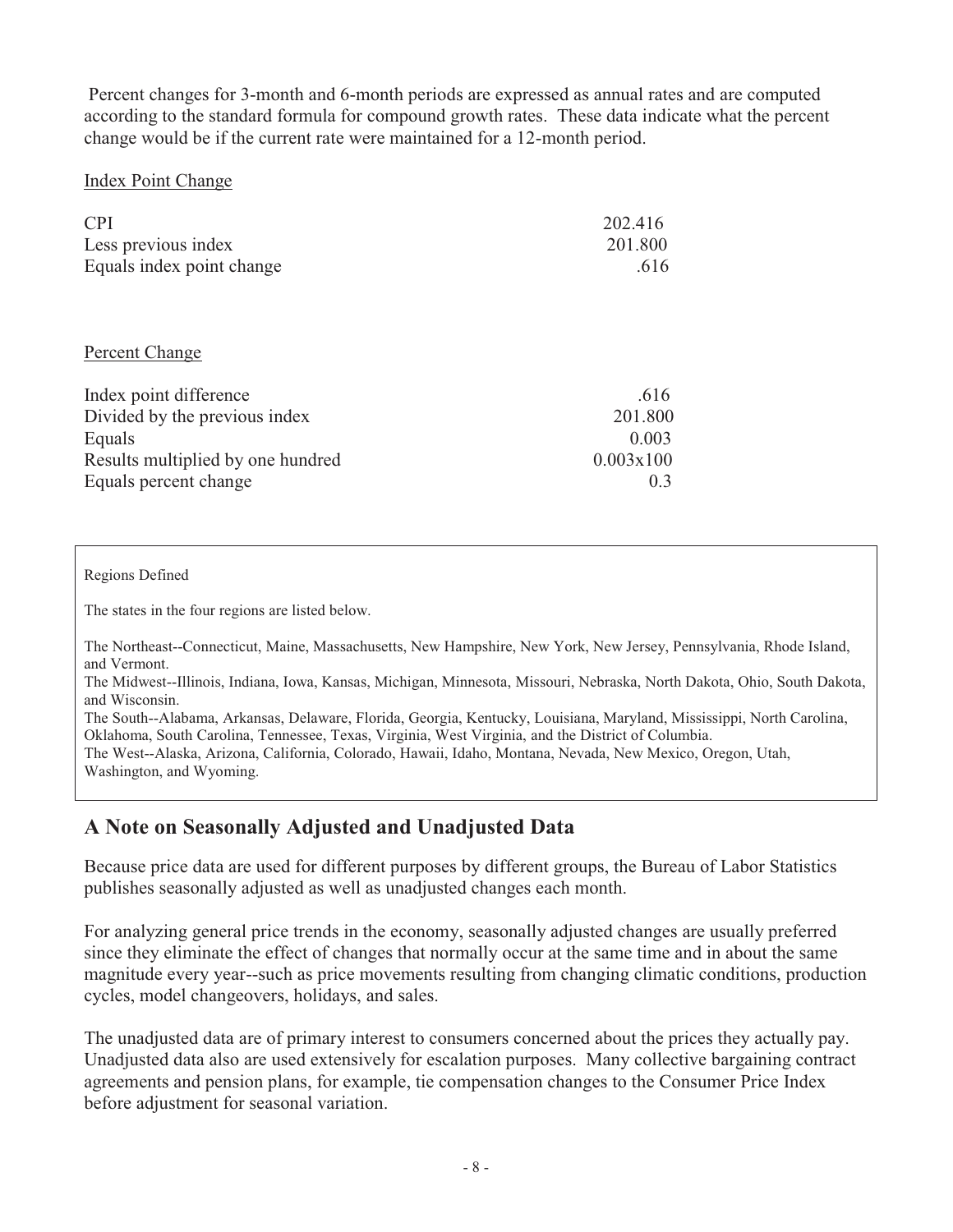Seasonal factors used in computing the seasonally adjusted indexes are derived by the X-12-ARIMA Seasonal Adjustment Method. Seasonally adjusted indexes and seasonal factors are computed annually. Each year, the last 5 years of seasonally adjusted data are revised. Data from January 2007 through December 2011 were replaced in January 2012. Exceptions to the usual revision schedule were: the updated seasonal data at the end of 1977 replaced data from 1967 through 1977; and, in January 2002, dependently seasonally adjusted series were revised for January 1987-December 2001 as a result of a change in the aggregation weights for dependently adjusted series. For further information, please see "Aggregation of Dependently Adjusted Seasonally Adjusted Series," in the October 2001 issue of the CPI Detailed Report.

Effective with the publication of data from January 2006 through December 2010 in January 2011, the Video and audio series and the Information technology, hardware and services series were changed from independently adjusted to dependently adjusted. This resulted in an increase in the number of seasonal components used in deriving seasonal movement of the All items and 54 other lower level aggregations, from 73 for the publication of January 1998 through December 2005 data to 82 for the publication of seasonally adjusted data for January 2006 and later. Each year the seasonal status of every series is reevaluated based upon certain statistical criteria. If any of the 82 components change their seasonal adjustment status from seasonally adjusted to not seasonally adjusted, not seasonally adjusted data will be used in the aggregation of the dependent series for the last 5 years, but the seasonally adjusted indexes before that period will not be changed. Note: 38 of the 82 components are not seasonally adjusted for 2012.

Seasonally adjusted data, including the all items index levels, are subject to revision for up to five years after their original release. For this reason, BLS advises against the use of these data in escalation agreements.

Effective with the calculation of the seasonal factors for 1990, the Bureau of Labor Statistics has used an enhanced seasonal adjustment procedure called Intervention Analysis Seasonal Adjustment for some CPI series. Intervention Analysis Seasonal Adjustment allows for better estimates of seasonally adjusted data. Extreme values and/or sharp movements which might distort the seasonal pattern are estimated and removed from the data prior to calculation of seasonal factors. Beginning with the calculation of seasonal factors for 1996, X-12-ARIMA software was used for Intervention Analysis Seasonal Adjustment.

For the seasonal factors introduced in January 2012, BLS adjusted 31 series using Intervention Analysis Seasonal Adjustment, including selected food and beverage items, motor fuels, electricity and vehicles. For example, this procedure was used for the Motor fuel series to offset the effects of events such as damage to oil refineries from Hurricane Katrina.

For a complete list of Intervention Analysis Seasonal Adjustment series and explanations, please refer to the article "Intervention Analysis Seasonal Adjustment", located on our website at http://www.bls.gov/cpi/cpisapage.htm.

For additional information on seasonal adjustment in the CPI, please write to the Bureau of Labor Statistics, Division of Consumer Prices and Price Indexes, Washington, DC 20212 or contact David Levin at (202) 691-6968, or by e-mail at Levin.David@bls.gov. If you have general questions about the CPI, please call our information staff at (202) 691-7000.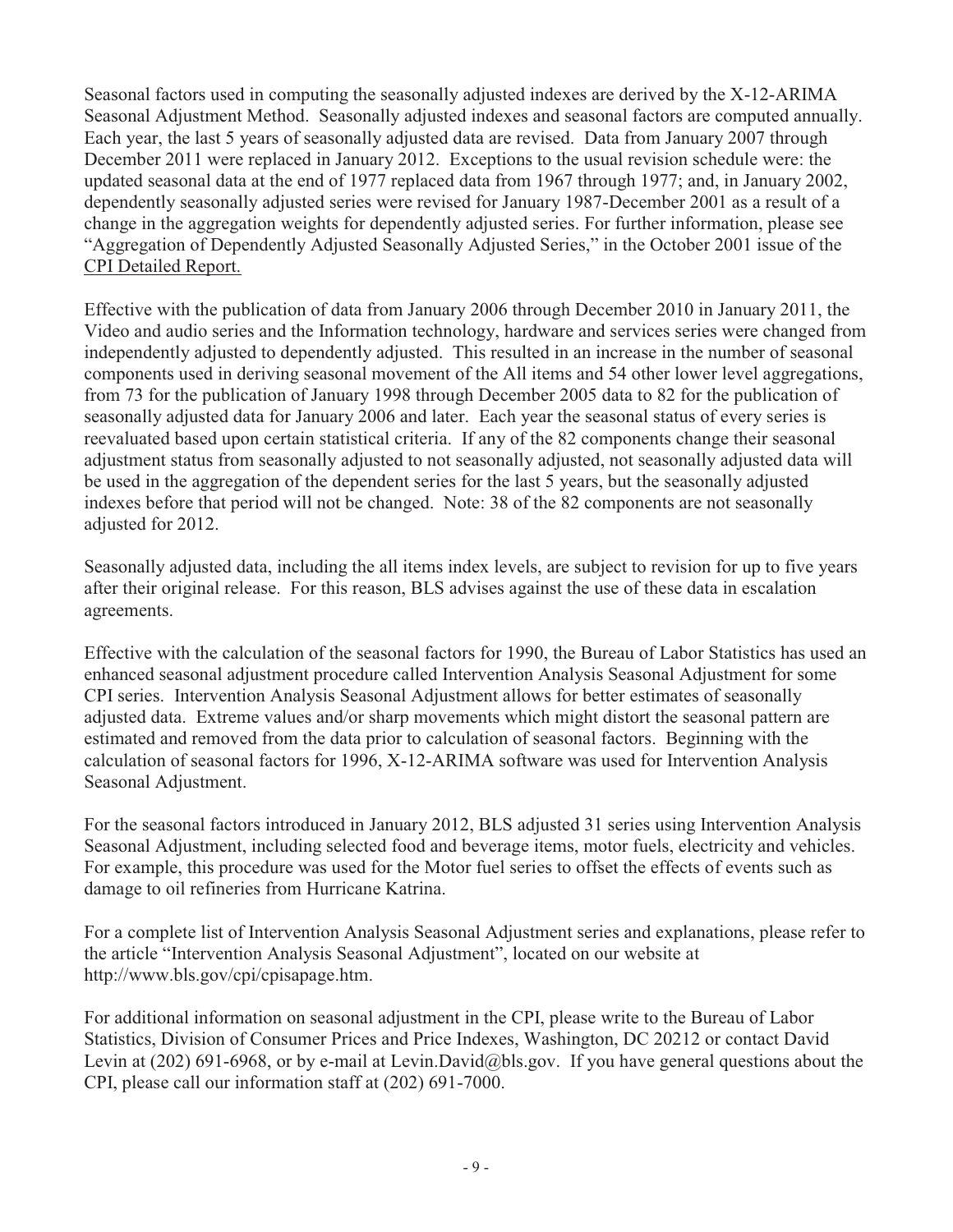[1982-84=100, unless otherwise noted]

|                                                                 | Unadjusted indexes<br>Relative<br>impor- |              |              | Unadjusted percent<br>change |                                  | Seasonally adjusted percent<br>change |                               |                               |                               |
|-----------------------------------------------------------------|------------------------------------------|--------------|--------------|------------------------------|----------------------------------|---------------------------------------|-------------------------------|-------------------------------|-------------------------------|
| Expenditure category                                            | tance<br>Mar.<br>2012                    | Apr.<br>2011 | Mar.<br>2012 | Apr.<br>2012                 | Apr.<br>$2011 -$<br>Apr.<br>2012 | Mar.<br>2012-<br>Apr.<br>2012         | Jan.<br>2012-<br>Feb.<br>2012 | Feb.<br>2012-<br>Mar.<br>2012 | Mar.<br>2012-<br>Apr.<br>2012 |
|                                                                 | 100.000                                  | 224.906      | 229.392      | 230.085                      | 2.3                              | 0.3                                   | 0.4                           | 0.3                           | 0.0                           |
|                                                                 | 14.167                                   | 226.150      | 232.792      | 233.234                      | 3.1                              | 0.2                                   | 0.0                           | 0.2                           | 0.2                           |
|                                                                 | 8.550                                    | 224.233      | 231.383      | 231.711                      | 3.3                              | 0.1                                   | 0.0                           | 0.1                           | 0.2                           |
| Cereals and bakery products                                     | 1.227                                    | 255.956      | 267.101      | 268.014                      | 4.7                              | 0.3                                   | 0.2                           | $-0.2$                        | 0.4                           |
| Meats, poultry, fish, and eggs                                  | 1.942                                    | 220.747      | 230.485      | 230.967                      | 4.6                              | 0.2                                   | $-0.2$                        | 0.8                           | 0.1                           |
| Dairy and related products <sup>1</sup>                         | 0.904                                    | 209.707      | 219.131      | 216.918                      | 3.4                              | $-1.0$                                | $-0.5$                        | $-0.1$                        | $-1.0$                        |
| Fruits and vegetables                                           | 1.246                                    | 286.501      | 279.057      | 281.648                      | $-1.7$                           | 0.9                                   | $-0.5$                        | $-0.4$                        | 1.0                           |
| Nonalcoholic beverages and beverage                             |                                          |              |              |                              |                                  |                                       |                               |                               |                               |
|                                                                 | 0.951                                    | 166.086      | 169.513      | 169.191                      | 1.9                              | $-0.2$                                | 0.0                           | $-0.2$                        | 0.2                           |
| Other food at home                                              | 2.280                                    | 195.239      | 204.574      | 204.864                      | 4.9                              | 0.1                                   | 0.4                           | 0.3                           | 0.1                           |
| Food away from home <sup>1</sup>                                | 5.616                                    | 230.082      | 236.073      | 236.695                      | 2.9                              | 0.3                                   | 0.1                           | 0.2                           | 0.3                           |
|                                                                 | 10.395                                   | 253.495      | 253.599      | 255.736                      | 0.9                              | 0.8                                   | 3.2                           | 0.9                           | $-1.7$                        |
| Energy commodities                                              | 6.647                                    | 329.419      | 334.427      | 339.793                      | 3.1                              | 1.6                                   | 5.7                           | 1.7                           | $-2.6$                        |
|                                                                 | 0.241                                    | 386.950      | 395.016      | 390.483                      | 0.9                              | $-1.1$                                | 2.8                           | 2.7                           | $-1.1$                        |
|                                                                 | 6.293                                    | 326.024      | 330.834      | 336.673                      | 3.3                              | 1.8                                   | 6.0                           | 1.7                           | $-2.6$                        |
| Gasoline (all types)                                            | 6.095                                    | 325.282      | 329.780      | 335.742                      | 3.2                              | 1.8                                   | 6.0                           | 1.7                           | $-2.6$                        |
|                                                                 | 3.748                                    | 190.459      | 186.784      | 185.834                      | $-2.4$                           | $-0.5$                                | $-0.8$                        | $-0.4$                        | $-0.2$                        |
|                                                                 | 2.857                                    | 191.323      | 192.148      | 192.472                      | 0.6                              | 0.2                                   | 0.0                           | $-0.8$                        | 0.2                           |
| Utility (piped) gas service <sup>2</sup>                        | 0.892                                    | 185.197      | 168.196      | 163.692                      | $-11.6$                          | -2.7                                  | $-3.4$                        | 0.9                           | $-1.8$                        |
| All items less food and energy                                  | 75.438                                   | 224.118      | 228.735      | 229.303                      | 2.3                              | 0.2                                   | 0.1                           | 0.2                           | 0.2                           |
| Commodities less food and energy                                | 19.760                                   | 145.214      | 147.644      | 148.070                      | 2.0                              | 0.3                                   | 0.1                           | 0.2                           | 0.2                           |
|                                                                 | 3.612                                    | 122.226      | 127.258      | 128.485                      | 5.1                              | 1.0                                   | $-0.9$                        | 0.5                           | 0.4                           |
| New vehicles                                                    | 3.173                                    | 141.462      | 144.350      | 144.522                      | 2.2                              | 0.1                                   | 0.6                           | 0.2                           | 0.4                           |
| Used cars and trucks                                            | 1.889                                    | 145.968      | 148.677      | 151.087                      | 3.5                              | 1.6                                   | $-0.2$                        | 1.3                           | 1.5                           |
| Medical care commodities <sup>1</sup>                           | 1.719                                    | 324.241      | 333.188      | 333.060                      | 2.7                              | 0.0                                   | 0.8                           | 0.4                           | 0.0                           |
| Alcoholic beverages                                             | 0.944                                    | 226.053      | 230.193      | 230.092                      | 1.8                              | 0.0                                   | 0.3                           | $-0.2$                        | 0.1                           |
| Tobacco and smoking products <sup>1</sup>                       | 0.790                                    | 827.287      | 845.760      | 847.032                      | 2.4                              | 0.2                                   | $-0.4$                        | $-0.3$                        | 0.2                           |
| Services less energy services                                   | 55.679                                   | 271.775      | 277.780      | 278.431                      | 2.4                              | 0.2                                   | 0.1                           | 0.2                           | 0.3                           |
|                                                                 | 31.259                                   | 250.447      | 255.609      | 256.031                      | 2.2                              | 0.2                                   | 0.2                           | 0.2                           | 0.2                           |
| Rent of primary residence <sup>2</sup>                          | 6.414                                    | 252.221      | 258.569      | 258.922                      | 2.7                              | 0.1                                   | 0.2                           | 0.2                           | 0.2                           |
| Owners' equivalent rent of residences <sup>2</sup> <sup>,</sup> |                                          |              |              |                              |                                  |                                       |                               |                               |                               |
|                                                                 | 23.688                                   | 258.400      | 263.317      | 263.765                      | 2.1                              | 0.2                                   | 0.1                           | 0.2                           | 0.2                           |
| Medical care services                                           | 5.328                                    | 421.716      | 435.721      | 437.151                      | 3.7                              | 0.3                                   | 0.0                           | 0.3                           | 0.4                           |
| Physicians' services <sup>2</sup>                               | 1.590                                    | 339.427      | 343.867      | 344.151                      | 1.4                              | 0.1                                   | $-0.5$                        | 0.2                           | 0.3                           |
| Hospital services <sup>2, 4</sup>                               | 1.511                                    | 239.453      | 250.638      | 251.819                      | 5.2                              | 0.5                                   | $-0.1$                        | 0.2                           | 0.6                           |
| Transportation services                                         | 5.719                                    | 267.587      | 270.604      | 272.146                      | 1.7                              | 0.6                                   | $-0.2$                        | 0.3                           | 0.5                           |
| Motor vehicle maintenance and repair <sup>1</sup>               | 1.141                                    | 251.458      | 256.616      | 256.544                      | 2.0                              | 0.0                                   | 0.2                           | $-0.1$                        | 0.0                           |
| Motor vehicle insurance                                         | 2.388                                    | 386.317      | 396.393      | 397.507                      | 2.9                              | 0.3                                   | $-0.2$                        | 0.5                           | 0.4                           |
|                                                                 | 0.767                                    | 309.087      | 303.843      | 312.845                      | 1.2                              | 3.0                                   | $-0.1$                        | 0.4                           | 2.1                           |
|                                                                 |                                          |              |              |                              |                                  |                                       |                               |                               |                               |

1 Not seasonally adjusted.

2 This index series was calculated using a Laspeyres estimator. All other item stratum index series were calculated using a geometric means estimator. 3 Indexes on a December 1982=100 base.

4 Indexes on a December 1996=100 base.

NOTE: Index applies to a month as a whole, not to any specific date.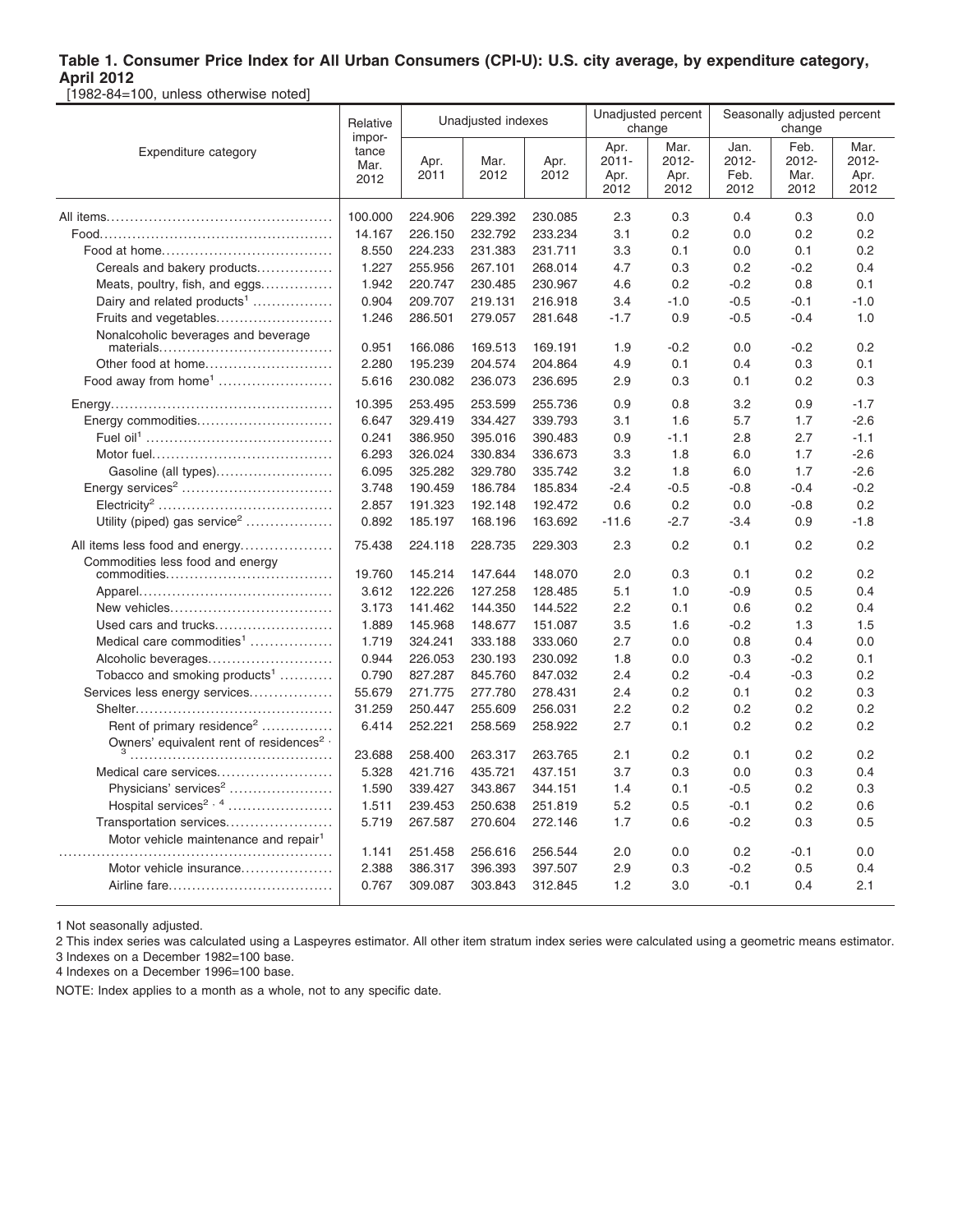[1982-84=100, unless otherwise noted]

|                                                             | Relative       |              | Unadjusted percent<br>change | Seasonally adjusted percent change |                |               |
|-------------------------------------------------------------|----------------|--------------|------------------------------|------------------------------------|----------------|---------------|
| Expenditure category                                        | importance     | Apr.         | Mar.                         | Jan.                               | Feb.           | Mar.          |
|                                                             | Mar.<br>2012   | $2011 -$     | 2012-                        | 2012-                              | 2012-          | 2012-         |
|                                                             |                | Apr.<br>2012 | Apr.<br>2012                 | Feb.<br>2012                       | Mar.<br>2012   | Apr.<br>2012  |
|                                                             | 100.000        | 2.3          |                              | 0.4                                |                | 0.0           |
|                                                             | 14.167         | 3.1          | 0.3<br>0.2                   | 0.0                                | 0.3<br>0.2     | 0.2           |
|                                                             | 8.550          | 3.3          | 0.1                          | 0.0                                | 0.1            | 0.2           |
|                                                             | 1.227          | 4.7          | 0.3                          | 0.2                                | $-0.2$         | 0.4           |
|                                                             | 0.473          | 5.0          | 0.4                          | $-0.4$                             | $-0.3$         | 0.7           |
| Flour and prepared flour mixes                              | 0.052          | 9.4          | 0.0                          | $-0.7$                             | 1.6            | 0.5           |
|                                                             | 0.290          | 3.9          | 0.4                          | $-0.3$                             | 0.0            | 0.4           |
|                                                             | 0.130          | 5.5          | 0.7                          | $-0.3$                             | $-1.3$         | 0.7           |
|                                                             |                | 5.6          | 0.9                          | $-0.7$                             | $-1.4$         | 0.9           |
|                                                             | 0.755          | 4.7          | 0.3                          | 0.8                                | $-0.2$         | 0.3           |
|                                                             | 0.222          | 4.1          | 0.3                          | 1.1                                | $-0.4$         | 0.3           |
|                                                             |                | 4.4          | 0.2                          | 1.8                                | $-0.6$         | 0.2           |
|                                                             |                | 3.1          | 0.5                          | 1.8                                | $-0.2$         | 0.5           |
| Fresh biscuits, rolls, muffins <sup>1, 2</sup>              | 0.113          | 2.9          | $-1.3$                       | 0.0                                | 0.1            | $-0.8$        |
| Cakes, cupcakes, and cookies                                | 0.183          | 6.3          | 1.2                          | 0.6                                | 0.3            | 1.2           |
|                                                             |                | 6.0          | 1.7                          | 0.4                                | $-0.6$         | 2.0           |
| Fresh cakes and cupcakes <sup>1, 3</sup>                    |                |              | 0.5                          | 1.6                                | 0.6            | 0.5           |
|                                                             |                | 6.8          |                              |                                    |                |               |
| Fresh sweetrolls, coffeecakes, doughnuts <sup>1, 3</sup>    | 0.237          | 4.6<br>4.4   | 0.3                          | 0.6<br>0.7                         | -0.6<br>$-0.1$ | 0.6           |
| Crackers, bread, and cracker products <sup>3</sup>          |                | 6.3          | $-2.4$<br>2.5                | 1.6                                | $-1.7$         | -2.4<br>2.6   |
| Frozen and refrigerated bakery products, pies,              |                |              |                              |                                    |                |               |
|                                                             |                | 5.1          | $-0.2$                       | $-0.5$                             | 0.3            | 0.0           |
|                                                             | 1.942          | 4.6          | 0.2                          | $-0.2$                             | 0.8            | 0.1           |
|                                                             | 1.834          | 4.6          | 0.1                          | 0.2                                | 0.7            | 0.0           |
|                                                             | 1.194          | 4.2          | $-0.3$                       | 0.4                                | 0.5            | $-0.1$        |
|                                                             | 0.551          | 5.9          | 0.3                          | 0.2                                | 0.8            | 0.3           |
|                                                             | 0.216          | 6.2          | 0.1                          | 1.0                                | 0.4            | 0.1           |
|                                                             | 0.081          | 5.6          | $-0.6$                       | 1.1                                | 0.0            | $-0.6$        |
|                                                             | 0.203          | 6.2          | 1.3                          | $-0.9$                             | 1.4            | 1.3           |
| Uncooked other beef and veal <sup>1, 2</sup>                | 0.052          | 3.4          | $-1.5$                       | $-0.4$                             | 1.2            | $-1.5$        |
|                                                             | 0.374          | 3.0          | $-0.6$                       | 0.3                                | $-0.2$         | 0.0           |
| Bacon, breakfast sausage, and related products <sup>2</sup> |                |              |                              |                                    |                |               |
|                                                             | 0.141          | 2.0          | $-1.1$                       | 0.8                                | 0.2            | $-1.3$        |
| Bacon and related products <sup>3</sup>                     |                | 3.3          | $-2.0$                       | 0.1                                | 0.5            | $-2.0$        |
| Breakfast sausage and related products <sup>1, 2, 3</sup>   |                |              |                              |                                    |                |               |
|                                                             |                | 1.6          | $-0.5$                       | 2.2                                | $-0.9$         | $-0.5$        |
| Ham, excluding canned <sup>3</sup>                          | 0.080          | 4.4          | $-1.5$<br>$-1.6$             | $-0.5$<br>$-0.9$                   | 2.4<br>2.5     | 1.0<br>1.1    |
|                                                             | 0.061          | 4.0<br>3.6   | 0.3                          | $-2.2$                             | $-0.4$         | 1.8           |
| Other pork including roasts and picnics <sup>2</sup>        | 0.092          | 2.9          |                              | 0.3                                | $-1.2$         | $-0.7$        |
|                                                             | 0.268          | 2.4          | 0.3<br>$-0.9$                | 1.0                                | 0.7            | $-1.2$        |
|                                                             |                | 2.0          | $-0.6$                       | 2.3                                | 0.7            | 0.4           |
|                                                             |                | 2.3          | $-1.1$                       | 0.4                                | 0.2            | $-1.1$        |
|                                                             |                | 4.7          | $-1.9$                       | 1.0                                | 0.2            | $-1.9$        |
|                                                             |                | 10.0         | $-1.7$                       | 3.4                                | 0.5            | $-1.7$        |
|                                                             | 0.339          | 6.1          | 0.5                          | 0.3                                | 1.4            | $-0.1$        |
|                                                             | 0.263          | 5.3          | 0.8                          | 0.1                                | 1.3            | 0.2           |
| Fresh whole chicken <sup>1, 3</sup>                         |                | 8.8          | 1.6                          | 0.6                                | 1.5            | 1.6           |
| Fresh and frozen chicken parts <sup>1, 3</sup>              |                | 4.0          |                              | 0.4                                |                | 0.3           |
| Other poultry including turkey <sup>2</sup>                 |                |              | 0.3                          |                                    | 1.4            |               |
|                                                             | 0.076<br>0.302 | 9.2<br>4.5   | $-0.8$                       | 1.7<br>$-0.7$                      | 1.5            | $-1.1$<br>0.6 |
|                                                             |                |              | 1.4                          |                                    | 1.0            |               |
| Processed fish and seafood <sup>2</sup>                     | 0.157          | 1.7          | 0.5                          | $-1.5$                             | 0.9            | 0.5           |
| Shelf stable fish and seafood <sup>1, 3</sup>               | 0.145          | 7.9<br>10.4  | 2.3                          | $-0.9$<br>$-0.3$                   | 1.7<br>$-0.2$  | 1.0<br>3.4    |
|                                                             |                |              | 3.4                          |                                    |                |               |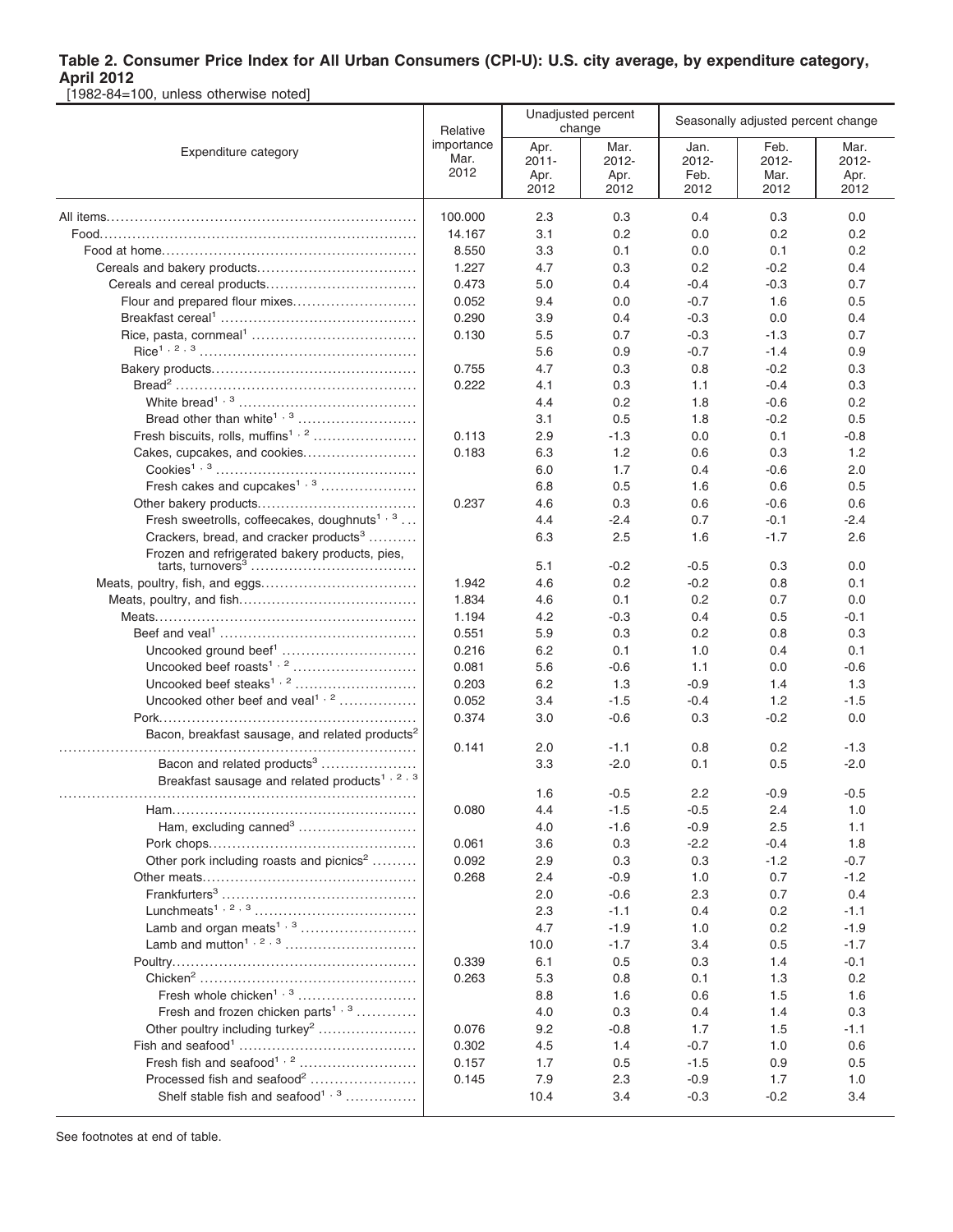|                                                           | Relative                   |                                  | Unadjusted percent<br>change  | Seasonally adjusted percent change |                               |                               |  |
|-----------------------------------------------------------|----------------------------|----------------------------------|-------------------------------|------------------------------------|-------------------------------|-------------------------------|--|
| Expenditure category                                      | importance<br>Mar.<br>2012 | Apr.<br>$2011 -$<br>Apr.<br>2012 | Mar.<br>2012-<br>Apr.<br>2012 | Jan.<br>2012-<br>Feb.<br>2012      | Feb.<br>2012-<br>Mar.<br>2012 | Mar.<br>2012-<br>Apr.<br>2012 |  |
| Frozen fish and seafood <sup>1, 3</sup>                   |                            | 8.1                              | 2.4                           | $-1.5$                             | 0.2                           | 2.4                           |  |
|                                                           | 0.107                      | 5.6                              | 1.2                           | $-6.4$                             | 2.3                           | 3.2                           |  |
|                                                           | 0.904                      | 3.4                              | $-1.0$                        | $-0.5$                             | $-0.1$                        | $-1.0$                        |  |
|                                                           | 0.292                      | 0.9                              | $-0.8$                        | $-1.3$                             | $-0.4$                        | $-0.8$                        |  |
|                                                           |                            | 0.5                              | $-0.5$                        | $-1.1$                             | $-0.2$                        | $-0.5$                        |  |
| Fresh milk other than whole <sup>1, 2, 3</sup>            |                            | 1.2                              | $-1.0$                        | $-1.5$                             | $-0.5$                        | $-1.0$                        |  |
|                                                           | 0.290                      | 4.4                              | $-1.9$                        | $-0.4$                             | $-0.6$                        | $-1.6$                        |  |
|                                                           | 0.136                      | 5.5                              | 0.6                           | $-1.4$                             | 1.8                           | $-0.2$                        |  |
|                                                           | 0.187                      | 4.6                              | $-1.2$                        | 0.5                                | 0.3                           | $-0.8$                        |  |
|                                                           | 1.246                      | $-1.7$                           | 0.9                           | $-0.5$                             | $-0.4$                        | 1.0                           |  |
|                                                           | 0.942                      | $-4.1$                           | 1.1                           | $-1.0$                             | $-0.4$                        | 1.0                           |  |
|                                                           | 0.489                      | 1.9                              | 2.6                           | 1.3                                | 0.7                           | 1.9                           |  |
|                                                           | 0.083                      | 3.5                              | 1.3                           | $-0.7$                             | -1.5                          | 1.2                           |  |
|                                                           | 0.082                      | $-0.3$                           | $-0.2$                        | $-2.1$                             | 0.6                           | 0.1                           |  |
|                                                           | 0.102                      | 0.4                              | 3.9                           | $-1.4$                             | 1.4                           | 2.0                           |  |
| Oranges, including tangerines <sup>3</sup>                |                            | 3.0                              | 3.0                           | $-3.5$                             | 2.0                           | 1.4                           |  |
|                                                           | 0.222                      | 2.5                              | 3.5                           | 4.8                                | 1.5                           | 2.9                           |  |
|                                                           | 0.453                      | $-9.7$                           | $-0.4$                        | $-3.5$                             | $-1.6$                        | 0.0                           |  |
|                                                           | 0.083                      | 0.2                              | $-0.4$                        | 1.3                                | $-0.3$                        | 0.9                           |  |
|                                                           | 0.060                      | $-11.2$                          | $-4.2$                        | -4.5                               | $-0.4$                        | $-2.6$                        |  |
|                                                           | 0.077                      | $-31.7$                          | $-2.9$                        | $-5.7$                             | 0.1                           | $-2.9$                        |  |
|                                                           | 0.233                      | $-3.0$                           | 1.3                           | $-4.4$                             | $-0.2$                        | 2.4                           |  |
| Processed fruits and vegetables <sup>2</sup>              | 0.304                      | 6.5                              | 0.3                           | 1.2                                | $-0.2$                        | 0.8                           |  |
| Canned fruits and vegetables <sup>2</sup>                 | 0.151                      | 6.5                              | 0.9                           | 1.5                                | $-0.5$                        | 1.5                           |  |
|                                                           |                            | 4.3                              | 0.6                           | 1.4                                | $-1.0$                        | 1.1                           |  |
|                                                           |                            | 8.2                              | 1.3                           | 1.0                                | 0.2                           | 2.0                           |  |
| Frozen fruits and vegetables <sup>2</sup>                 | 0.096                      | 6.2                              | $-0.3$                        | 1.1                                | $-0.4$                        | 0.0                           |  |
|                                                           |                            | 5.6                              | 0.1                           | 1.0                                | -0.8                          | 0.4                           |  |
| Other processed fruits and vegetables including           |                            |                                  |                               |                                    |                               |                               |  |
| Dried beans, peas, and lentils <sup>1, 2, 3</sup>         | 0.057                      | 7.0                              | $-0.2$                        | 1.2                                | 0.8                           | $-0.3$                        |  |
| Nonalcoholic beverages and beverage materials             |                            | 15.6                             | 0.1                           | 1.8                                | $-0.6$<br>$-0.2$              | 0.1<br>0.2                    |  |
| Juices and nonalcoholic drinks <sup>2</sup>               | 0.951<br>0.711             | 1.9                              | $-0.2$                        | 0.0<br>0.2                         | $-0.1$                        | 0.0                           |  |
|                                                           | 0.291                      | 1.3<br>2.3                       | $-0.4$<br>$-0.6$              | -0.1                               | $-0.8$                        | 0.1                           |  |
| Frozen noncarbonated juices and drinks <sup>1,2</sup>     | 0.014                      | 9.3                              | $-0.3$                        | 0.4                                | 0.4                           | $-0.3$                        |  |
| Nonfrozen noncarbonated juices and drinks <sup>1, 2</sup> | 0.406                      | 0.3                              | $-0.2$                        | $-0.5$                             | 0.4                           | $-0.2$                        |  |
| Beverage materials including coffee and tea <sup>2</sup>  | 0.241                      | 3.5                              | 0.3                           | -0.8                               | $-0.4$                        | 0.8                           |  |
|                                                           | 0.148                      | 5.8                              | $-0.3$                        | $-0.9$                             | $-0.5$                        | -0.1                          |  |
|                                                           |                            | 5.9                              | $-1.0$                        | $-1.3$                             | $-0.2$                        | $-1.7$                        |  |
| Instant and freeze dried coffee <sup>1, 3</sup>           |                            | 3.8                              | 3.3                           | $-1.1$                             | $-2.6$                        | 3.3                           |  |
| Other beverage materials including tea <sup>2</sup>       | 0.093                      | 1.2                              | 1.3                           | $-0.5$                             | $-1.1$                        | 2.4                           |  |
|                                                           | 2.280                      | 4.9                              | 0.1                           | 0.4                                | 0.3                           | 0.1                           |  |
|                                                           | 0.308                      | 5.9                              | 0.3                           | 0.1                                | 0.5                           | 0.3                           |  |
| Sugar and artificial sweeteners                           | 0.060                      | 4.8                              | 0.4                           | $-0.6$                             | $-1.0$                        | 1.2                           |  |
|                                                           | 0.185                      | 6.8                              | 0.3                           | 0.2                                | 1.6                           | 0.3                           |  |
|                                                           | 0.063                      | 4.1                              | 0.5                           | 1.2                                | $-1.2$                        | 0.8                           |  |
|                                                           | 0.265                      | 8.4                              | $-0.7$                        | $-0.7$                             | 0.8                           | $-0.2$                        |  |
|                                                           | 0.076                      | 0.7                              | $-1.9$                        | $-0.3$                             | 0.1                           | $-1.6$                        |  |
|                                                           |                            | $-8.6$                           | $-2.2$                        | $-2.3$                             | $-3.5$                        | $-2.2$                        |  |
|                                                           |                            |                                  |                               |                                    |                               |                               |  |
|                                                           |                            | 11.9                             | $-0.7$                        | 0.1                                | 1.7                           | 0.1                           |  |
|                                                           | 0.067                      | 3.5                              | $-0.7$                        | $-1.3$                             | 0.5                           | $-0.7$                        |  |
| Other fats and oils including peanut butter <sup>2</sup>  | 0.123                      | 16.6                             | 0.0                           | $-0.7$                             | 1.1                           | 0.6                           |  |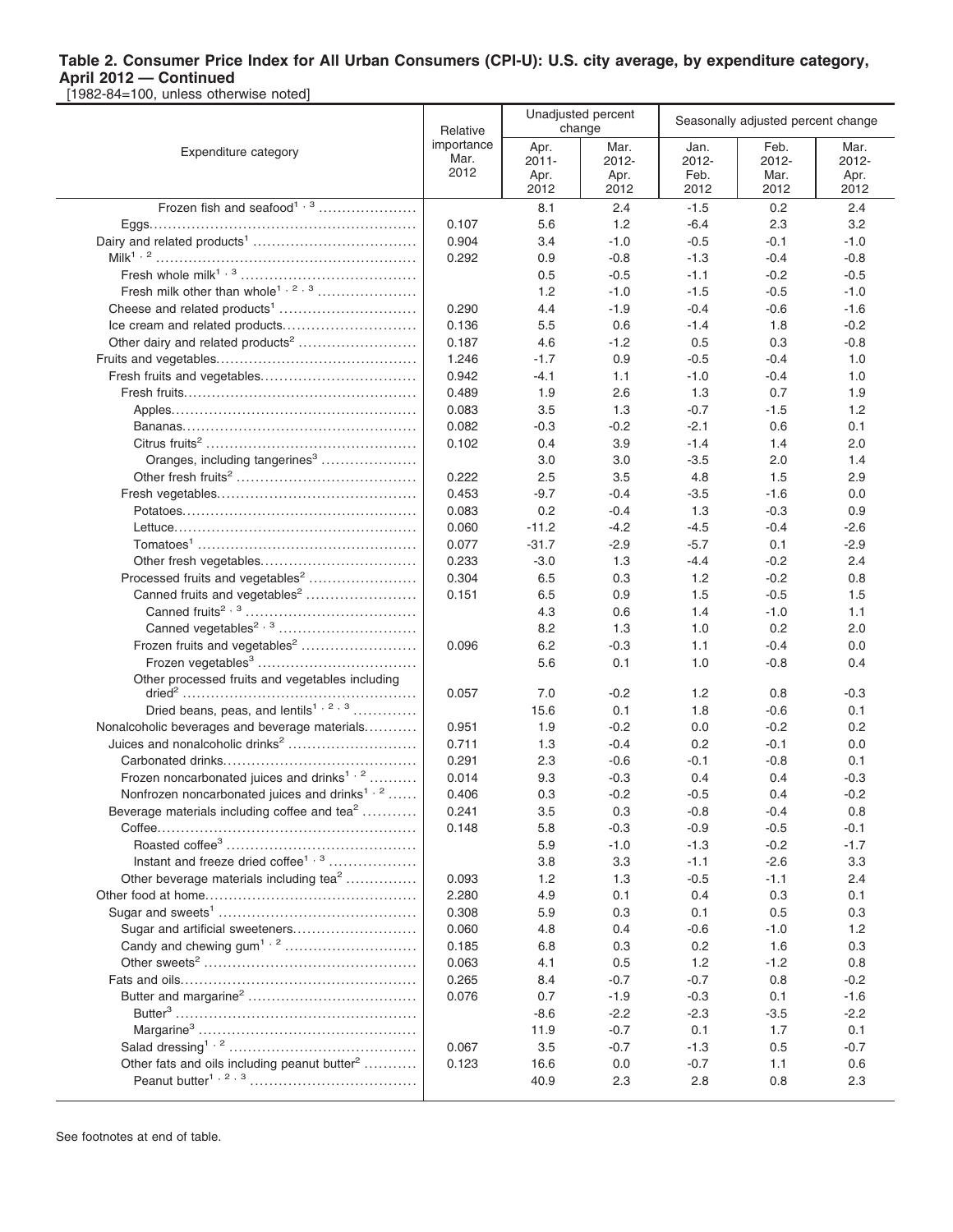[1982-84=100, unless otherwise noted]

|                                                                 | Relative   |          | Unadjusted percent<br>change | Seasonally adjusted percent change |        |        |  |
|-----------------------------------------------------------------|------------|----------|------------------------------|------------------------------------|--------|--------|--|
| Expenditure category                                            | importance | Apr.     | Mar.                         | Jan.                               | Feb.   | Mar.   |  |
|                                                                 | Mar.       | $2011 -$ | 2012-                        | 2012-                              | 2012-  | 2012-  |  |
|                                                                 | 2012       | Apr.     | Apr.                         | Feb.                               | Mar.   | Apr.   |  |
|                                                                 |            | 2012     | 2012                         | 2012                               | 2012   | 2012   |  |
|                                                                 | 1.707      | 4.2      | 0.2                          | 0.6                                | 0.1    | 0.1    |  |
|                                                                 | 0.099      | 5.8      | 0.8                          | 1.1                                | 1.5    | 0.2    |  |
| Frozen and freeze dried prepared foods <sup>1</sup>             | 0.304      | 2.7      | $-0.2$                       | $-0.4$                             | 1.0    | $-0.2$ |  |
|                                                                 | 0.324      | 5.6      | $-0.6$                       | 1.1                                | 0.3    | $-0.6$ |  |
| Spices, seasonings, condiments, sauces                          | 0.289      | 4.4      | -0.1                         | 0.6                                | 0.0    | 1.0    |  |
| Salt and other seasonings and spices <sup>2, 3</sup>            |            | 9.5      | 0.4                          | $-0.1$                             | -1.0   | 0.6    |  |
|                                                                 |            | 3.1      | 0.1                          | $-0.9$                             | 0.5    | 0.1    |  |
|                                                                 |            | 1.2      | $-0.3$                       | 1.2                                | 0.5    | $-0.4$ |  |
|                                                                 |            | 6.4      | $-0.4$                       | 0.2                                | -0.9   | $-0.4$ |  |
|                                                                 | 0.072      | 5.1      | $-0.2$                       | -0.1                               | 0.0    | $-0.2$ |  |
| Other miscellaneous foods <sup>1, 2</sup>                       | 0.619      | 3.5      | 1.0                          | 1.3                                | $-0.3$ | 1.0    |  |
|                                                                 |            | 2.0      | $-0.5$                       | 0.0                                | 0.3    | $-0.5$ |  |
|                                                                 | 5.616      | 2.9      | 0.3                          | 0.1                                | 0.2    | 0.3    |  |
|                                                                 | 2.667      | 2.6      | 0.2                          | 0.2                                | 0.2    | 0.2    |  |
| Limited service meals and snacks <sup>1, 2</sup>                | 2.255      | 3.1      | 0.4                          | 0.1                                | 0.3    | 0.4    |  |
| Food at employee sites and schools <sup>2</sup>                 | 0.256      | 3.8      | 0.1                          | 0.3                                | 0.3    | 0.3    |  |
| Food at elementary and secondary schools <sup>1, 3, 5</sup>     |            | 3.4      | 0.0                          | 0.0                                | 0.0    | 0.0    |  |
| Food from vending machines and mobile vendors <sup>1, 2</sup>   |            |          |                              |                                    |        |        |  |
|                                                                 | 0.081      | 3.7      | 0.1                          | 0.0                                | $-0.3$ | 0.1    |  |
|                                                                 | 0.358      | 2.0      | 0.1                          | -0.2                               | -0.1   | 0.1    |  |
|                                                                 | 10.395     | 0.9      | 0.8                          | 3.2                                | 0.9    | $-1.7$ |  |
|                                                                 | 6.647      | 3.1      | 1.6                          | 5.7                                | 1.7    | $-2.6$ |  |
|                                                                 | 0.354      | 1.0      | $-1.3$                       | 1.7                                | 1.8    | $-1.3$ |  |
|                                                                 | 0.241      | 0.9      | $-1.1$                       | 2.8                                | 2.7    | $-1.1$ |  |
| Propane, kerosene, and firewood <sup>1, 6</sup>                 | 0.112      | 1.7      | $-1.5$                       | 0.0                                | -0.1   | 0.8    |  |
|                                                                 | 6.293      | 3.3      | 1.8                          | 6.0                                | 1.7    | $-2.6$ |  |
|                                                                 | 6.095      | 3.2      | 1.8                          | 6.0                                | 1.7    | $-2.6$ |  |
| Gasoline, unleaded regular <sup>3</sup>                         |            | 3.3      | 1.9                          | 6.1                                | 1.6    | $-2.6$ |  |
| Gasoline, unleaded midgrade <sup>3,7</sup>                      |            | 3.2      | 1.6                          | 5.7                                | 2.0    | $-2.6$ |  |
| Gasoline, unleaded premium <sup>3</sup>                         |            | 3.1      | 1.6                          | 5.8                                | 1.7    | $-2.6$ |  |
|                                                                 | 0.199      | 1.6      | 0.4                          | 1.5                                | 3.7    | $-5.7$ |  |
|                                                                 | 3.748      | $-2.4$   | $-0.5$                       | $-0.8$                             | $-0.4$ | $-0.2$ |  |
|                                                                 | 2.857      | 0.6      | 0.2                          | 0.0                                | -0.8   | 0.2    |  |
|                                                                 | 0.892      | $-11.6$  | $-2.7$                       | $-3.4$                             | 0.9    | $-1.8$ |  |
|                                                                 |            |          |                              |                                    |        |        |  |
|                                                                 | 75.438     | 2.3      | 0.2                          | 0.1                                | 0.2    | 0.2    |  |
| Commodities less food and energy commodities                    | 19.760     | 2.0      | 0.3                          | 0.1                                | 0.2    | 0.2    |  |
| Household furnishings and supplies <sup>9</sup>                 | 3.350      | 0.7      | $-0.1$                       | 0.5                                | $-0.1$ | $-0.1$ |  |
| Window and floor coverings and other linens <sup>1,2</sup>      | 0.277      | $-2.4$   | $-0.6$                       | 0.0                                | 0.3    | $-0.6$ |  |
|                                                                 | 0.039      | 0.6      | 0.3                          | $-0.1$                             | $-0.4$ | 0.3    |  |
|                                                                 | 0.075      | 0.1      | 0.6                          | 0.5                                | $-0.9$ | 0.6    |  |
|                                                                 | 0.163      | $-4.4$   | $-1.4$                       | $-0.2$                             | 1.0    | $-1.4$ |  |
|                                                                 | 0.718      | 1.8      | 0.0                          | $-0.2$                             | 0.8    | 0.0    |  |
|                                                                 | 0.235      | 0.2      | $-0.5$                       | $-1.2$                             | 0.9    | $-0.5$ |  |
| Living room, kitchen, and dining room furniture <sup>1, 2</sup> | 0.341      | 3.6      | 0.5                          | 0.0                                | 0.6    | 0.5    |  |
|                                                                 | 0.135      | $-0.1$   | $-0.6$                       | 0.1                                | $-1.0$ | $-0.3$ |  |
|                                                                 |            |          |                              |                                    |        |        |  |
|                                                                 | 0.290      | 3.7      | $-0.1$                       | 0.9                                | 0.2    | $-0.6$ |  |
|                                                                 | 0.168      | 7.3      | $-0.1$                       | 1.6                                | 0.7    | $-0.4$ |  |
|                                                                 |            | 9.5      | 0.1                          | 2.0                                | 1.1    | $-0.3$ |  |
|                                                                 | 0.119      | $-1.3$   | $-0.2$                       | 0.7                                | $-1.1$ | $-0.2$ |  |
| Other household equipment and furnishings <sup>1, 2</sup>       | 0.493      | $-4.9$   | $-0.1$                       | 0.8                                | $-1.4$ | $-0.1$ |  |
| Clocks, lamps, and decorator items <sup>1</sup>                 | 0.259      | $-7.1$   | $-0.2$                       | 0.7                                | $-1.9$ | $-0.2$ |  |
|                                                                 | 0.102      | $-1.7$   | $-0.8$                       | 0.5                                | $-0.9$ | $-0.1$ |  |
|                                                                 | 0.048      | $-7.9$   | $-0.1$                       | 0.3                                | $-2.2$ | $-0.1$ |  |
|                                                                 |            |          |                              |                                    |        |        |  |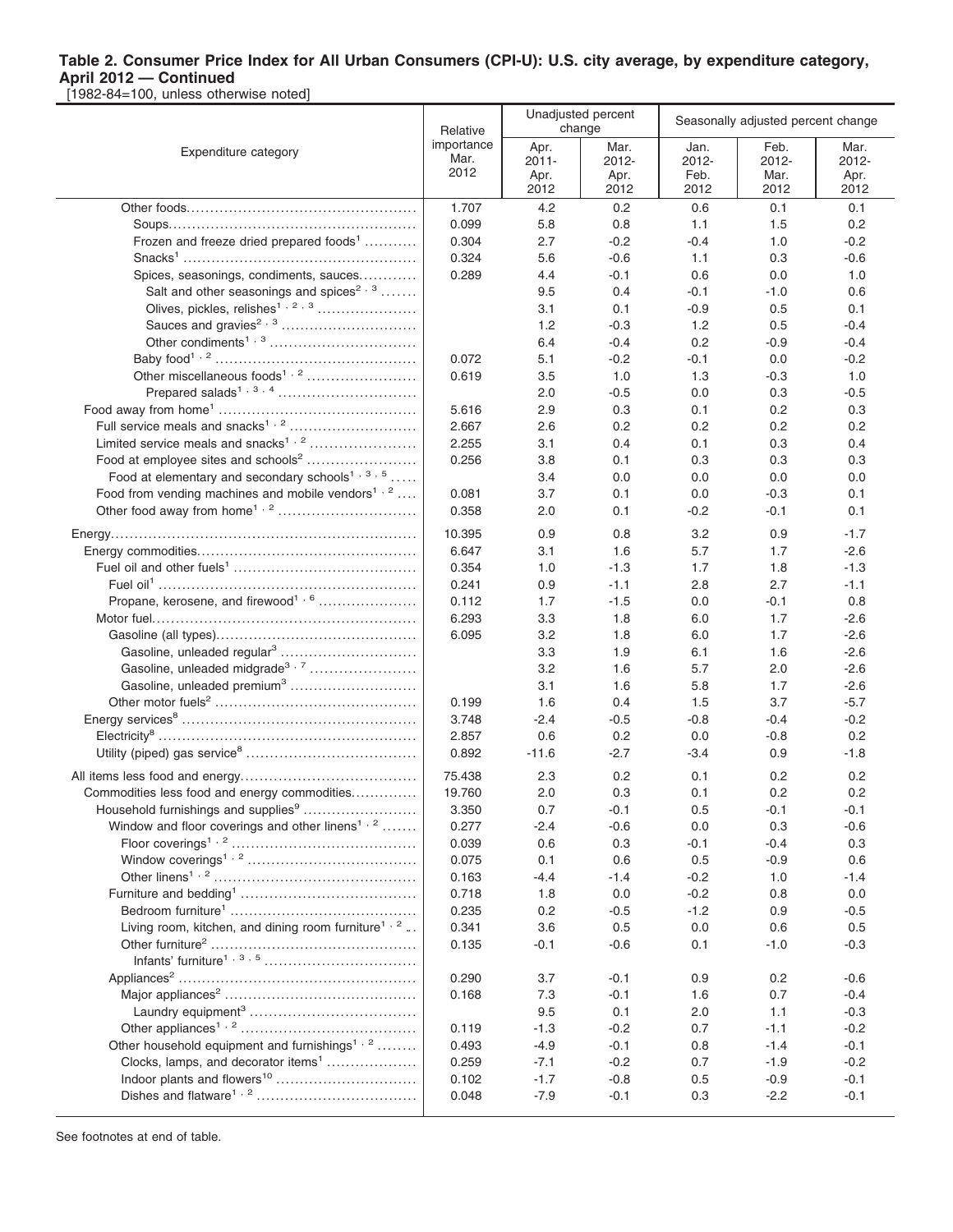[1982-84=100, unless otherwise noted]

|                                                                                                                     | Relative                   |                                  | Unadjusted percent<br>change  | Seasonally adjusted percent change |                               |                               |  |
|---------------------------------------------------------------------------------------------------------------------|----------------------------|----------------------------------|-------------------------------|------------------------------------|-------------------------------|-------------------------------|--|
| Expenditure category                                                                                                | importance<br>Mar.<br>2012 | Apr.<br>$2011 -$<br>Apr.<br>2012 | Mar.<br>2012-<br>Apr.<br>2012 | Jan.<br>2012-<br>Feb.<br>2012      | Feb.<br>2012-<br>Mar.<br>2012 | Mar.<br>2012-<br>Apr.<br>2012 |  |
| Nonelectric cookware and tableware <sup>2</sup>                                                                     | 0.083                      | 0.4                              | 1.1                           | $-1.2$                             | $-0.4$                        | 1.5                           |  |
| Tools, hardware, outdoor equipment and supplies <sup>2</sup>                                                        | 0.680                      | 0.2                              | 0.4                           | 0.4                                | $-0.7$                        | 0.3                           |  |
| Tools, hardware and supplies <sup>1, 2</sup>                                                                        | 0.172                      | 2.6                              | 0.1                           | 0.8                                | $-0.2$                        | 0.1                           |  |
| Outdoor equipment and supplies <sup>2</sup>                                                                         | 0.362                      | $-0.8$                           | 0.5                           | 0.5                                | $-0.9$                        | 0.9                           |  |
|                                                                                                                     | 0.891                      | 3.7                              | $-0.3$                        | 0.5                                | $-0.2$                        | $-0.3$                        |  |
| Household cleaning products <sup>1, 2</sup>                                                                         | 0.363                      | 3.0                              | $-1.0$                        | 0.2                                | 0.0                           | $-1.0$                        |  |
|                                                                                                                     | 0.241                      | 4.3                              | $-0.1$                        | 0.7                                | 0.2                           | $-0.1$                        |  |
| Miscellaneous household products <sup>1, 2</sup>                                                                    | 0.287                      | 4.1                              | 0.4                           | 0.8                                | $-0.7$                        | 0.4                           |  |
|                                                                                                                     | 3.612                      | 5.1                              | 1.0                           | $-0.9$                             | 0.5                           | 0.4                           |  |
|                                                                                                                     | 0.865                      | 6.8                              | 1.6                           | $-1.7$                             | 0.8                           | 0.5                           |  |
|                                                                                                                     | 0.682                      | 5.6                              | 1.5                           | $-1.7$                             | $-0.2$                        | 0.4                           |  |
| Men's suits, sport coats, and outerwear                                                                             | 0.125                      | 2.5                              | 0.4                           | $-3.0$                             | $-0.4$                        | $-1.3$                        |  |
|                                                                                                                     | 0.179                      | 5.5                              | 1.0                           | $-1.7$                             | $-0.5$                        | 0.3                           |  |
|                                                                                                                     | 0.209                      | 7.6                              | 4.2                           | $-1.9$                             | $-0.8$                        | 2.4                           |  |
|                                                                                                                     | 0.162                      | 6.5                              | $-0.6$                        | 0.1                                | $-0.1$                        | $-0.1$                        |  |
|                                                                                                                     | 0.183                      | 11.3                             | 1.9                           | $-0.5$                             | 6.2                           | 2.6                           |  |
|                                                                                                                     | 1.544                      | 6.1                              | 1.2                           | $-0.8$                             | 0.3                           | 1.0                           |  |
|                                                                                                                     | 1.286                      | 6.0                              | 1.8                           | -0.5                               | 0.3                           | 1.2                           |  |
|                                                                                                                     | 0.087                      | 8.3                              | 2.7                           | 1.8                                | -3.4                          | 4.2                           |  |
|                                                                                                                     | 0.192                      | 10.3                             | $-4.2$                        | 10.7                               | 8.8                           | -4.3                          |  |
| Women's suits and separates <sup>2</sup>                                                                            | 0.598                      | 4.0                              | 4.2                           | $-1.5$                             | $-1.5$                        | 3.0                           |  |
| Women's underwear, nightwear, sportswear and                                                                        |                            |                                  |                               |                                    |                               |                               |  |
|                                                                                                                     | 0.393                      | 5.9                              | 0.9                           | $-3.4$                             | $-1.1$                        | 1.2                           |  |
|                                                                                                                     | 0.259                      | 7.1                              | $-2.1$                        | $-2.6$                             | 0.5                           | $-0.1$                        |  |
|                                                                                                                     | 0.676                      | 2.5                              | 1.4                           | 0.1                                | 0.6                           | 0.6                           |  |
|                                                                                                                     | 0.207                      | 3.8                              | 1.5                           | 0.9                                | 0.1                           | 1.5                           |  |
|                                                                                                                     | 0.149                      | 1.4                              | 0.9                           | $-1.4$                             | 1.0                           | 0.7                           |  |
|                                                                                                                     | 0.320                      | 2.1                              | 1.5                           | $-0.1$                             | 1.0                           | 0.4                           |  |
|                                                                                                                     | 0.200                      | 6.1                              | $-0.6$                        | $-0.9$                             | 0.2                           | $-1.1$                        |  |
|                                                                                                                     | 0.327                      | 0.9                              | $-1.5$                        | $-1.0$                             | 0.5                           | $-2.8$                        |  |
|                                                                                                                     | 0.089                      | 1.1                              | $-0.4$                        | 0.8                                | 1.6                           | $-0.4$                        |  |
|                                                                                                                     | 0.237                      | 0.5                              | $-1.9$                        | -1.6                               | 0.2                           | $-3.5$                        |  |
| Transportation commodities less motor fuel <sup>9</sup>                                                             | 5.565                      | 2.8                              | 0.6                           | 0.3                                | 0.6                           | 0.8                           |  |
|                                                                                                                     | 3.173                      | 2.2                              | 0.1                           | 0.6                                | 0.2                           | 0.4                           |  |
|                                                                                                                     |                            | 2.2                              | 0.1                           | 0.6                                | 0.2                           | 0.4                           |  |
|                                                                                                                     |                            | 2.3                              | 0.2                           | 0.5                                | 0.2                           | 0.5                           |  |
|                                                                                                                     |                            | 2.0                              | 0.1                           | 0.6                                | 0.2                           | 0.4                           |  |
|                                                                                                                     | 1.889                      | 3.5                              | 1.6                           | $-0.2$                             | 1.3                           | 1.5                           |  |
| Motor vehicle parts and equipment <sup>1</sup>                                                                      | 0.433                      | 4.8                              | 0.0                           | 0.1                                | 0.0                           | 0.0                           |  |
|                                                                                                                     | 0.295                      | 5.3                              | 0.1                           | 0.1                                | $-0.3$                        | 0.1                           |  |
| Vehicle accessories other than tires <sup>1, 2</sup><br>Vehicle parts and equipment other than tires <sup>1,3</sup> | 0.139                      | 3.6                              | $-0.2$                        | 0.0                                | 0.7                           | $-0.2$                        |  |
|                                                                                                                     |                            | 1.7                              | $-0.3$                        | 0.2                                | 0.4                           | $-0.3$                        |  |
| Motor oil, coolant, and fluids <sup>1, 3</sup>                                                                      |                            | 12.8                             | 0.4                           | $-0.4$                             | 1.8                           | 0.4                           |  |
|                                                                                                                     | 1.719                      | 2.7                              | 0.0                           | 0.8                                | 0.4                           | 0.0                           |  |
|                                                                                                                     | 1.640                      | 2.8                              | 0.0                           | 0.8                                | 0.4                           | 0.0                           |  |
|                                                                                                                     | 1.329                      | 3.7                              | 0.0                           | 0.6                                | 0.3                           | 0.0                           |  |
|                                                                                                                     | 0.312                      | $-0.7$                           | $-0.3$                        | $-0.5$                             | 1.0                           | $-0.3$                        |  |
| Medical equipment and supplies <sup>1, 9</sup>                                                                      | 0.078                      | 0.8                              | 0.1                           | 0.7                                | $-0.3$                        | 0.1                           |  |
|                                                                                                                     | 2.320                      | $-1.6$                           | $-0.3$                        | 0.3                                | $-0.2$                        | $-0.4$                        |  |
|                                                                                                                     | 0.426                      | $-10.1$                          | $-1.2$                        | $-0.6$                             | $-1.2$                        | $-1.8$                        |  |
|                                                                                                                     | 0.168<br>0.027             | $-19.6$<br>$-12.4$               | $-1.9$<br>$-1.2$              | $-1.9$<br>1.5                      | $-2.6$<br>$-2.3$              | $-3.7$<br>$-1.2$              |  |
|                                                                                                                     | 0.073                      | $-7.6$                           | $-1.5$                        | $-0.8$                             | $-0.5$                        | $-1.5$                        |  |
|                                                                                                                     |                            |                                  |                               |                                    |                               |                               |  |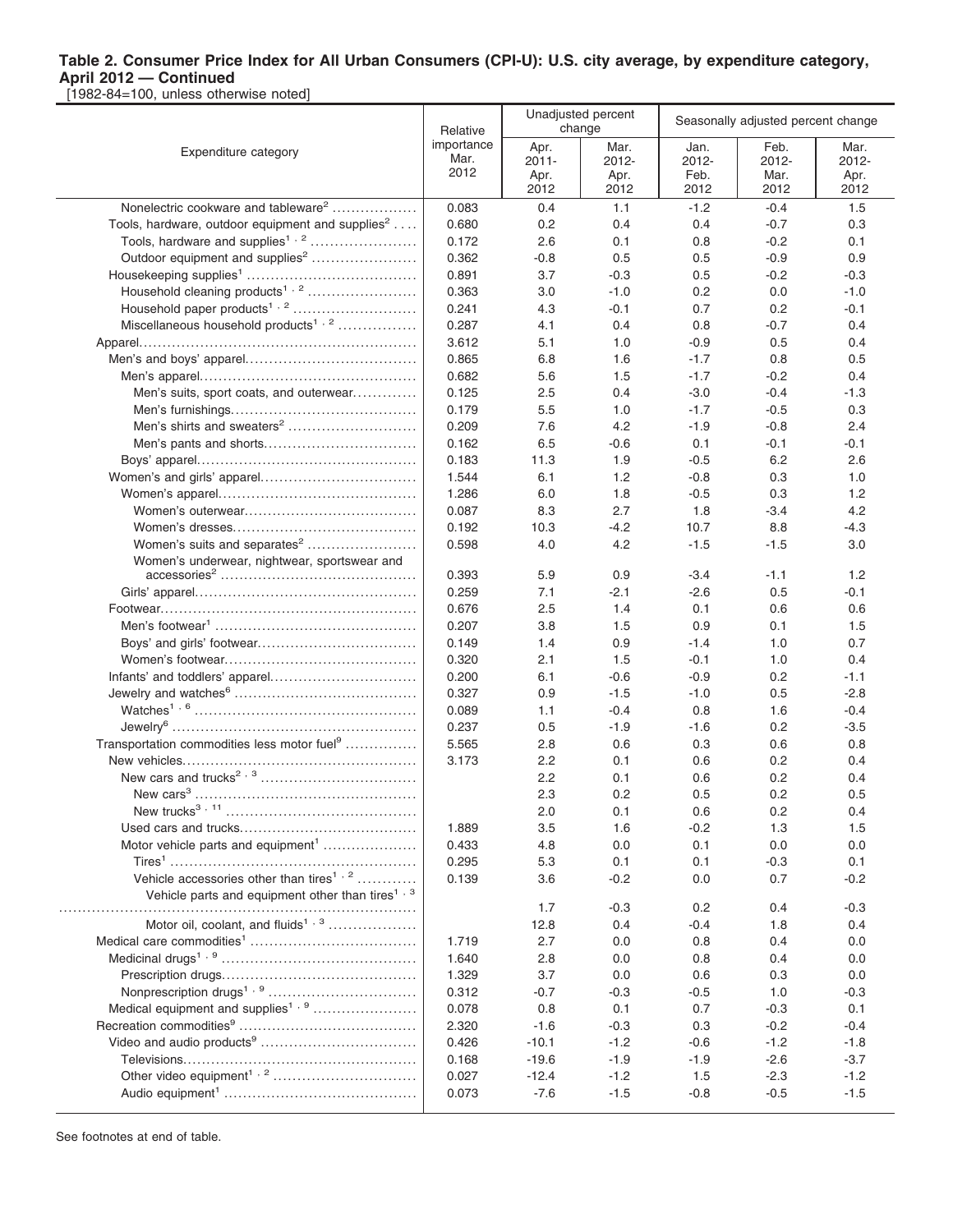[1982-84=100, unless otherwise noted]

|                                                                | Relative                   |                                  | Unadjusted percent<br>change     | Seasonally adjusted percent change |                               |                               |  |
|----------------------------------------------------------------|----------------------------|----------------------------------|----------------------------------|------------------------------------|-------------------------------|-------------------------------|--|
| Expenditure category                                           | importance<br>Mar.<br>2012 | Apr.<br>$2011 -$<br>Apr.<br>2012 | Mar.<br>$2012 -$<br>Apr.<br>2012 | Jan.<br>$2012 -$<br>Feb.<br>2012   | Feb.<br>2012-<br>Mar.<br>2012 | Mar.<br>2012-<br>Apr.<br>2012 |  |
| Audio discs, tapes and other media <sup>1, 2</sup>             | 0.044                      | $-4.2$                           | $-0.7$                           | 0.2                                | $-0.2$                        | $-0.7$                        |  |
|                                                                | 0.689                      | 2.5                              | $-0.1$                           | 0.4                                | 0.5                           | $-0.1$                        |  |
|                                                                |                            | 3.2                              | 0.0                              | 0.2                                | 0.6                           | 0.0                           |  |
| Purchase of pets, pet supplies, accessories <sup>1, 2, 3</sup> |                            | 0.4                              | $-0.5$                           | 0.8                                | 0.6                           | $-0.5$                        |  |
|                                                                | 0.459                      | 0.3                              | 0.5                              | 0.6                                | $-0.3$                        | 0.5                           |  |
| Sports vehicles including bicycles <sup>1</sup>                | 0.241                      | 1.2                              | $-0.6$                           | 0.5                                | $-0.4$                        | $-0.6$                        |  |
|                                                                | 0.208                      | $-1.0$                           | 1.8                              | 0.7                                | $-0.1$                        | 1.8                           |  |
| Photographic equipment and supplies                            | 0.053                      | $-3.5$                           | 1.5                              | 0.9                                | -1.0                          | 0.9                           |  |
| Film and photographic supplies <sup>1, 2, 3</sup>              |                            | 9.8                              | 1.8                              | 1.0                                | 0.4                           | 1.8                           |  |
|                                                                |                            | $-5.8$                           | 1.9                              | 0.9                                | $-0.7$                        | 0.9                           |  |
|                                                                | 0.222                      | 1.7                              | 0.2                              | $-0.5$                             | 0.7                           | 0.2                           |  |
| Newspapers and magazines <sup>1, 2</sup>                       | 0.120                      | 4.5                              | 0.3                              | $-0.7$                             | 1.1                           | 0.3                           |  |
|                                                                | 0.098                      | $-1.7$                           | 0.0                              | $-0.2$                             | 0.3                           | 0.0                           |  |
|                                                                | 0.470                      | $-3.5$                           | $-1.1$                           | 0.7                                | $-0.7$                        | $-1.0$                        |  |
|                                                                | 0.351                      | $-5.1$                           | $-1.5$                           | 1.1                                | $-0.9$                        | $-1.5$                        |  |
| Toys, games, hobbies and playground equipment <sup>1</sup>     |                            |                                  |                                  |                                    |                               |                               |  |
|                                                                |                            | $-1.5$                           | $-1.1$                           | 2.2                                | -1.0                          | $-1.1$                        |  |
| Sewing machines, fabric and supplies <sup>2</sup>              | 0.061                      | 3.1                              | 0.0                              | $-0.6$                             | 0.6                           | 1.2                           |  |
| Music instruments and accessories <sup>2</sup>                 | 0.039                      | $-1.0$                           | 0.2                              | $-0.3$                             | $-0.2$                        | 0.2                           |  |
| Education and communication commodities <sup>9</sup>           | 0.601                      | -4.1                             | $-0.7$                           | 0.1                                | $-0.5$                        | $-0.7$                        |  |
| Educational books and supplies                                 | 0.201                      | 5.4                              | 0.0                              | 0.1                                | 0.6                           | 0.5                           |  |
|                                                                |                            | 5.8                              | 0.3                              | 0.2                                | 0.4                           | 0.3                           |  |
| Information technology commodities <sup>9</sup>                | 0.400                      | $-9.6$                           | $-1.0$                           | 0.0                                | $-1.0$                        | $-1.3$                        |  |
| Personal computers and peripheral equipment <sup>4</sup>       | 0.264                      | $-12.0$                          | $-1.1$                           | 0.2                                | $-1.3$                        | $-1.6$                        |  |
| Computer software and accessories <sup>1, 2</sup>              | 0.048                      | $-3.5$                           | $-0.5$                           | $-1.7$                             | $-0.8$                        | $-0.5$                        |  |
|                                                                | 0.088                      | $-5.3$                           | $-1.1$                           | 0.5                                | $-0.2$                        | $-1.1$                        |  |
|                                                                | 0.944                      | 1.8                              | 0.0                              | 0.3                                | $-0.2$                        | 0.1                           |  |
|                                                                | 0.571                      | 0.4                              | $-0.4$                           | $-0.1$                             | 0.0                           | $-0.2$                        |  |
| Beer, ale, and other malt beverages at home                    | 0.273                      | 1.5                              | $-0.5$                           | 0.5                                | 0.1                           | $-0.5$                        |  |
|                                                                | 0.071                      | 0.1                              | 0.0                              | $-0.4$                             | $-0.3$                        | $-0.1$                        |  |
|                                                                |                            | 1.3                              | 0.4                              | $-1.7$                             | $-1.2$                        | 0.5                           |  |
| Distilled spirits, excluding whiskey, at home <sup>1, 3</sup>  |                            | 0.2                              | 0.3                              | 0.3                                | 0.0                           | 0.3                           |  |
|                                                                | 0.227                      | $-0.8$                           | $-0.3$                           | $-0.4$                             | $-0.1$                        | 0.2                           |  |
| Alcoholic beverages away from home <sup>1</sup>                | 0.373                      | 3.7                              | 0.4                              | 0.5                                | -0.4                          | 0.4                           |  |
| Beer, ale, and other malt beverages away from                  |                            |                                  |                                  |                                    |                               |                               |  |
| home <sup><math>1, 2, 3</math></sup>                           |                            | 1.4                              | 0.3                              | 0.2                                | 0.0                           | 0.3                           |  |
|                                                                |                            | 3.1                              | 0.4                              | 0.5                                | 0.1                           | 0.4                           |  |
| Distilled spirits away from home <sup>1, 2, 3</sup>            |                            | 4.6                              | 0.9                              | 0.7                                | $-0.8$                        | 0.9                           |  |
|                                                                | 1.650                      | 1.5                              | 0.2                              | $-0.4$                             | 0.3                           | 0.1                           |  |
| Tobacco and smoking products <sup>1</sup>                      | 0.790                      | 2.4                              | 0.2                              | $-0.4$                             | $-0.3$                        | 0.2                           |  |
|                                                                | 0.730                      | 2.3                              | 0.1                              | $-0.4$                             | $-0.3$                        | 0.1                           |  |
| Tobacco products other than cigarettes <sup>1, 2</sup>         | 0.053                      | 4.1                              | 0.3                              | $-0.1$                             | 0.2                           | 0.3                           |  |
|                                                                | 0.652                      | 1.1                              | 0.3                              | $-0.4$                             | 1.2                           | 0.3                           |  |
| Hair, dental, shaving, and miscellaneous personal              | 0.342                      | 0.7                              | 0.1                              | 0.0                                | 1.5                           | 0.1                           |  |
| Cosmetics, perfume, bath, nail preparations and                | 0.303                      | 1.4                              | 0.6                              | $-0.9$                             | 1.0                           | 0.6                           |  |
|                                                                | 0.208                      | -0.9                             | $-0.4$                           | $-0.2$                             | $-0.5$                        | $-0.6$                        |  |
| Stationery, stationery supplies, gift wrap <sup>3</sup>        |                            | 0.0                              | $-0.1$                           | $-0.5$                             | $-0.4$                        | 0.0                           |  |
|                                                                |                            | $-3.7$                           | $-0.1$                           | $-0.1$                             | 0.2                           | $-0.1$                        |  |
|                                                                | 55.679                     | 2.4                              | 0.2                              | 0.1                                | 0.2                           | 0.3                           |  |
|                                                                | 31.259                     | 2.2                              | 0.2                              | 0.2                                | 0.2                           | 0.2                           |  |
|                                                                | 30.915                     | 2.2                              | 0.2                              | 0.1                                | 0.2                           | 0.2                           |  |
|                                                                | 6.414                      | 2.7                              | 0.1                              | 0.2                                | 0.2                           | 0.2                           |  |
|                                                                |                            |                                  |                                  |                                    |                               |                               |  |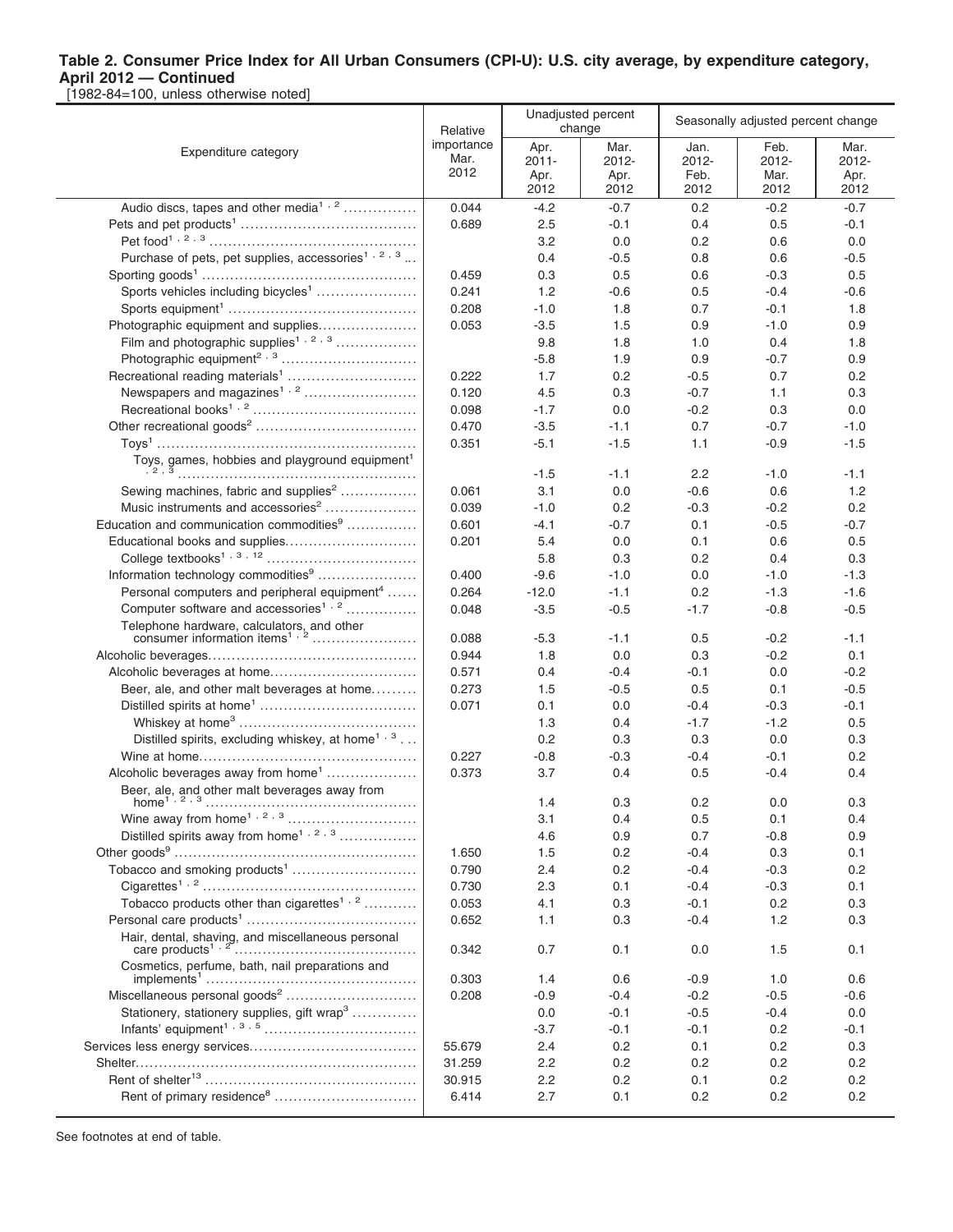[1982-84=100, unless otherwise noted]

|                                                                | Relative           |                  | Unadjusted percent<br>change | Seasonally adjusted percent change |               |               |
|----------------------------------------------------------------|--------------------|------------------|------------------------------|------------------------------------|---------------|---------------|
| Expenditure category                                           | importance<br>Mar. | Apr.<br>2011-    | Mar.<br>2012-                | Jan.<br>2012-                      | Feb.<br>2012- | Mar.<br>2012- |
|                                                                | 2012               | Apr.             | Apr.                         | Feb.                               | Mar.          | Apr.          |
|                                                                |                    | 2012             | 2012                         | 2012                               | 2012          | 2012          |
| Lodging away from home <sup>2</sup>                            | 0.813              | 3.5              | 0.0                          | 1.9                                | 0.3           | $-0.2$        |
| Housing at school, excluding board <sup>8, 13</sup>            | 0.153              | 3.8              | 0.0                          | 0.4                                | 0.3           | 0.4           |
| Other lodging away from home including hotels                  |                    |                  |                              |                                    |               |               |
|                                                                | 0.660              | 3.3              | 0.0                          | 2.2                                | 0.2           | $-0.4$        |
| Owners' equivalent rent of residences <sup>8, 13</sup>         | 23.688             | 2.1              | 0.2                          | 0.1                                | 0.2           | 0.2           |
| Owners' equivalent rent of primary residence <sup>8, 13</sup>  | 22.290             | 2.1              | 0.2                          | 0.1                                | 0.2           | 0.2           |
| Tenants' and household insurance <sup>1, 2</sup>               | 0.344              | 3.4              | 0.7                          | $-0.6$                             | 0.6           | 0.7           |
| Water and sewer and trash collection services <sup>2</sup>     | 1.159              | 5.3              | 0.6                          | 0.7                                | 0.6           | 0.8           |
| Water and sewerage maintenance <sup>8</sup>                    | 0.872              | 6.4              | 0.9                          | 0.8                                | 0.7           | 1.1           |
| Garbage and trash collection <sup>1, 11</sup>                  | 0.287              | 2.1              | $-0.2$                       | 0.4                                | 0.3           | $-0.2$        |
|                                                                | 0.723              | 2.4              | 0.4                          | 0.4                                | 0.1           | 0.4           |
|                                                                | 0.248              | 1.8              | 0.6                          | 0.0                                | 0.0           | 0.6           |
| Gardening and lawncare services <sup>1, 2</sup>                | 0.236              | 2.1              | 0.5                          | 0.1                                | 0.0           | 0.5           |
| Moving, storage, freight expense <sup>1, 2</sup>               | 0.091              | 3.3              | -0.7                         | 2.6                                | 0.5           | $-0.7$        |
|                                                                | 0.076              |                  | 1.2                          | $-0.1$                             | 0.3           | 1.2           |
|                                                                | 5.328              | 3.7              | 0.3                          | 0.0                                | 0.3           | 0.4           |
|                                                                | 2.969              | 1.4              | 0.1                          | $-0.2$                             | 0.2           | 0.1           |
|                                                                | 1.590              | 1.4              | 0.1                          | $-0.5$                             | 0.2           | 0.3           |
|                                                                | 0.755              | 2.0              | 0.2                          | $-0.1$                             | 0.2           | 0.1           |
| Eyeglasses and eye care <sup>6</sup>                           | 0.249              | 0.9              | 0.6                          | $-0.2$                             | 0.2           | 0.4           |
| Services by other medical professionals <sup>1,8,6</sup>       | 0.375              | 1.0              | 0.0                          | 0.3                                | 0.1           | 0.0           |
| Hospital and related services                                  | 1.732              | 4.8              | 0.4                          | 0.0                                | 0.2           | 0.5           |
|                                                                | 1.511              | 5.2              | 0.5                          | $-0.1$                             | 0.2           | 0.6           |
| Inpatient hospital services <sup>8, 14, 3</sup>                |                    | 5.3              | 0.6                          | $-0.5$                             | 0.1           | 0.5           |
| Outpatient hospital services <sup>8, 3, 6</sup>                |                    | 4.8              | 0.3                          | 0.3                                | 0.2           | 0.6           |
| Nursing homes and adult day services <sup>8, 14</sup>          | 0.136              | 3.5              | 0.2                          | 0.6                                | 0.3           | 0.1           |
| Care of invalids and elderly at home <sup>1, 5</sup>           | 0.085              | 1.3              | 0.2                          | 0.0                                | 0.0           | 0.2           |
|                                                                | 0.627              | 12.4             | 1.0                          | 1.6                                | 1.3           | 1.0           |
|                                                                | 5.719<br>0.389     | 1.7<br>$-4.6$    | 0.6                          | $-0.2$<br>$-1.0$                   | 0.3           | 0.5<br>$-0.2$ |
|                                                                | 0.068              | 0.2              | 0.0<br>2.3                   | $-2.6$                             | 0.0<br>2.0    | 4.4           |
| Motor vehicle maintenance and repair <sup>1</sup>              | 1.141              | 2.0              | 0.0                          | 0.2                                | $-0.1$        | 0.0           |
|                                                                | 0.057              | 1.8              | 0.1                          | 0.2                                | 0.3           | 0.1           |
| Motor vehicle maintenance and servicing <sup>1</sup>           | 0.455              | 2.5              | 0.1                          | 0.2                                | 0.2           | 0.1           |
|                                                                | 0.593              | 1.7              | $-0.1$                       | 0.3                                | $-0.4$        | $-0.1$        |
|                                                                | 2.388              | 2.9              | 0.3                          | $-0.2$                             | 0.5           | 0.4           |
|                                                                | 0.559              | 2.9              | $-0.1$                       | $-0.1$                             | 0.0           | $-0.1$        |
| State motor vehicle registration and license fees <sup>1</sup> |                    |                  |                              |                                    |               |               |
|                                                                | 0.326              | 0.7              | $-0.2$                       | $-0.3$                             | 0.0           | $-0.2$        |
|                                                                | 0.211              | 6.5              | 0.2                          | 0.2                                | 0.0           | 0.2           |
|                                                                |                    | 8.7              | 0.0                          | 0.3                                | 0.1           | 0.0           |
| Automobile service clubs <sup>1, 2, 3</sup>                    |                    | 1.5              | 0.4                          | $-0.1$                             | 0.1           | 0.4           |
|                                                                | 1.173              | 1.1              | 2.1                          | $-0.2$                             | 0.5           | 1.6           |
|                                                                | 0.767              | 1.2              | 3.0                          | $-0.1$                             | 0.4           | 2.1           |
| Other intercity transportation                                 | 0.146              | $-1.2$           | 1.3                          | $-0.2$                             | 0.1           | 0.8           |
|                                                                |                    | 4.6              | 1.7                          | $-2.7$                             | 1.0           | 1.7           |
|                                                                |                    | $-3.1$<br>$-2.0$ | 2.8                          | $-0.6$<br>0.0                      | 4.5           | 2.8<br>0.0    |
|                                                                | 0.258              | 2.7              | 0.0<br>0.1                   | 0.5                                | $-0.3$<br>0.7 | 0.1           |
|                                                                |                    | 1.8              | 0.1                          | 0.6                                | 0.0           | 0.1           |
|                                                                | 3.688              | 3.0              | 0.2                          | $-0.3$                             | 0.4           | 0.1           |
|                                                                | 1.498              | 4.4              | 0.4                          | 0.3                                | 0.5           | 0.2           |
| Cable and satellite television and radio service <sup>11</sup> | 1.387              | 4.3              | 0.3                          | 0.5                                | 0.5           | 0.2           |
|                                                                |                    |                  |                              |                                    |               |               |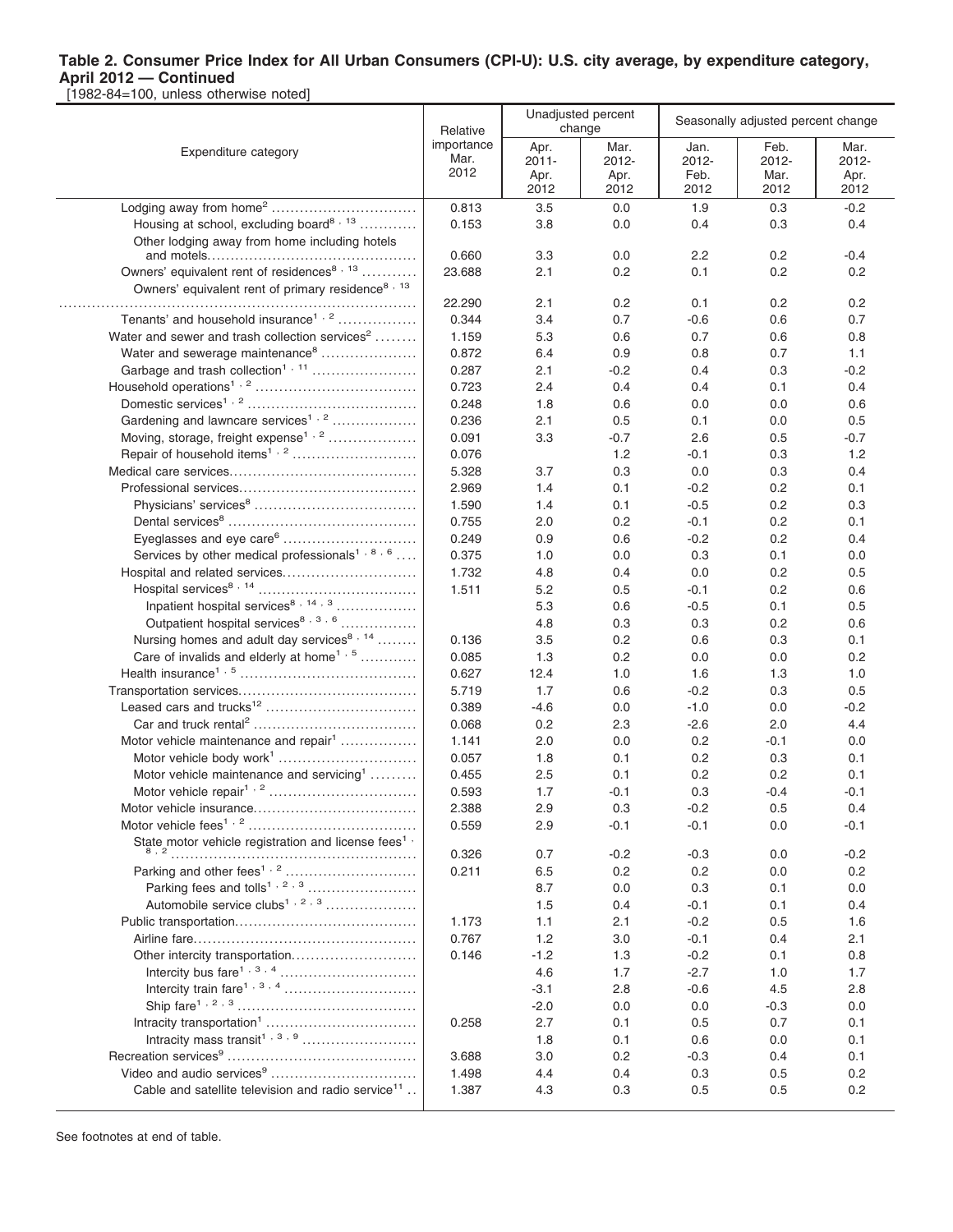|                                                             | Relative                   |                                  | Unadjusted percent<br>change  | Seasonally adjusted percent change |                               |                               |  |
|-------------------------------------------------------------|----------------------------|----------------------------------|-------------------------------|------------------------------------|-------------------------------|-------------------------------|--|
| Expenditure category                                        | importance<br>Mar.<br>2012 | Apr.<br>$2011 -$<br>Apr.<br>2012 | Mar.<br>2012-<br>Apr.<br>2012 | Jan.<br>2012-<br>Feb.<br>2012      | Feb.<br>2012-<br>Mar.<br>2012 | Mar.<br>2012-<br>Apr.<br>2012 |  |
| Video discs and other media, including rental of            |                            |                                  |                               |                                    |                               |                               |  |
|                                                             | 0.112                      | 4.7                              | 1.0                           | $-1.4$                             | 0.3                           | 1.0                           |  |
|                                                             |                            | $-4.3$                           | 1.8                           | $-1.7$                             | 0.4                           | 1.8                           |  |
| Rental of video or audio discs and other media <sup>1</sup> |                            |                                  |                               |                                    |                               |                               |  |
|                                                             |                            | 12.6                             | 0.1                           | $-0.3$                             | 0.6                           | 0.1                           |  |
| Pet services including veterinary <sup>2</sup>              | 0.405                      | 3.1                              | 0.4                           | $-0.3$                             | 0.3                           | 0.2                           |  |
|                                                             |                            | 2.4                              | $-0.1$                        | $-0.1$                             | 0.4                           | $-0.1$                        |  |
|                                                             |                            | 3.0                              | 0.5                           | $-0.1$                             | 0.1                           | 0.4                           |  |
| Photographers and film processing <sup>1,2</sup>            | 0.058                      | 2.6                              | 0.0                           | $-0.2$                             | 0.3                           | 0.0                           |  |
|                                                             |                            | 1.8                              | 0.2                           | $-0.5$                             | 0.1                           | 0.2                           |  |
|                                                             |                            | 2.5                              | 0.0                           | 0.1                                | 0.3                           | 0.0                           |  |
| Other recreation services <sup>2</sup>                      | 1.726                      | 1.7                              | $-0.1$                        | $-0.8$                             | 0.4                           | $-0.1$                        |  |
| Club dues and fees for participant sports and               |                            |                                  |                               |                                    |                               |                               |  |
|                                                             | 0.568                      | 3.0                              | $-0.3$                        | $-0.8$                             | 0.9                           | $-0.3$                        |  |
|                                                             | 0.625                      | 1.2                              | 0.1                           | $-0.9$                             | 0.1                           | 0.1                           |  |
| Admission to movies, theaters, and concerts <sup>1, 2</sup> |                            | 0.9                              |                               | $-1.0$                             |                               | 0.1                           |  |
| Admission to sporting events <sup>1, 2, 3</sup>             |                            | 1.9                              | 0.1<br>0.3                    | $-1.0$                             | $-0.1$<br>0.7                 | 0.3                           |  |
| Fees for lessons or instructions <sup>1, 6</sup>            | 0.228                      | 0.5                              | 0.2                           | 0.2                                | $-0.1$                        | 0.2                           |  |
| Education and communication services <sup>9</sup>           | 6.111                      | 2.6                              | 0.1                           | 0.2                                | 0.2                           | 0.2                           |  |
|                                                             | 2.968                      | 4.2                              | 0.0                           | 0.3                                | 0.3                           | 0.3                           |  |
| Tuition, other school fees, and childcare                   | 1.665                      | 5.4                              | $-0.1$                        | 0.3                                | 0.5                           | 0.3                           |  |
| Elementary and high school tuition and fees                 | 0.376                      | 3.6                              | 0.0                           | 0.4                                | 0.2                           | 0.3                           |  |
| Child care and nursery school <sup>10</sup>                 | 0.767                      | 2.4                              | 0.1                           | 0.1                                | 0.2                           | 0.2                           |  |
| Technical and business school tuition and fees <sup>2</sup> | 0.058                      | 5.1                              | 0.1                           | 1.0                                | 0.6                           | $-0.1$                        |  |
| Postage and delivery services <sup>2</sup>                  | 0.148                      | 4.0                              | 0.1                           | 2.8                                | 0.2                           | 0.0                           |  |
|                                                             | 0.138                      | 3.8                              | 0.0                           | 3.1                                | 0.2                           | $-0.1$                        |  |
|                                                             | 0.010                      | 7.2                              | 1.2                           | $-0.8$                             | $-0.1$                        | 1.2                           |  |
|                                                             | 2.399                      | 0.7                              | 0.1                           | 0.0                                | 0.1                           | 0.1                           |  |
| Wireless telephone services <sup>1, 2</sup>                 | 1.460                      | $-0.7$                           | 0.0                           | 0.0                                | 0.0                           | 0.0                           |  |
| Land-line telephone services <sup>1, 9</sup>                | 0.939                      | 2.4                              | 0.2                           | 0.1                                | 0.1                           | 0.2                           |  |
| Internet services and electronic information                |                            |                                  |                               |                                    |                               |                               |  |
|                                                             | 0.581                      | 1.1                              | 0.8                           | 0.2                                | 0.3                           | 0.8                           |  |
|                                                             | 1.692                      | 2.2                              | 0.3                           | 0.1                                | 0.2                           | 0.3                           |  |
|                                                             | 0.626                      | 1.5                              | 0.2                           | 0.4                                | 0.2                           | 0.2                           |  |
| Haircuts and other personal care services <sup>1, 2</sup>   | 0.626                      | 1.5                              | 0.2                           | 0.4                                | 0.2                           | 0.2                           |  |
| Miscellaneous personal services                             | 1.066                      | 2.6                              | 0.4                           | $-0.1$                             | 0.2                           | 0.2                           |  |
|                                                             | 0.293                      | 1.9                              | 0.1                           | 0.0                                | 0.3                           | 0.1                           |  |
|                                                             | 0.157                      | 2.0                              | 0.3                           | 0.2                                | $-0.5$                        | 0.1                           |  |
| Laundry and dry cleaning services <sup>2</sup>              | 0.237                      | 1.5                              | 0.1                           | 0.2                                | 0.1                           | $-0.1$                        |  |
| Apparel services other than laundry and dry                 | 0.030                      | 4.5                              | $-0.2$                        | 0.1                                | 0.3                           | $-0.2$                        |  |
|                                                             | 0.209                      | 5.2                              | 1.4                           | $-0.9$                             | 1.0                           | 1.4                           |  |
|                                                             |                            |                                  |                               |                                    |                               |                               |  |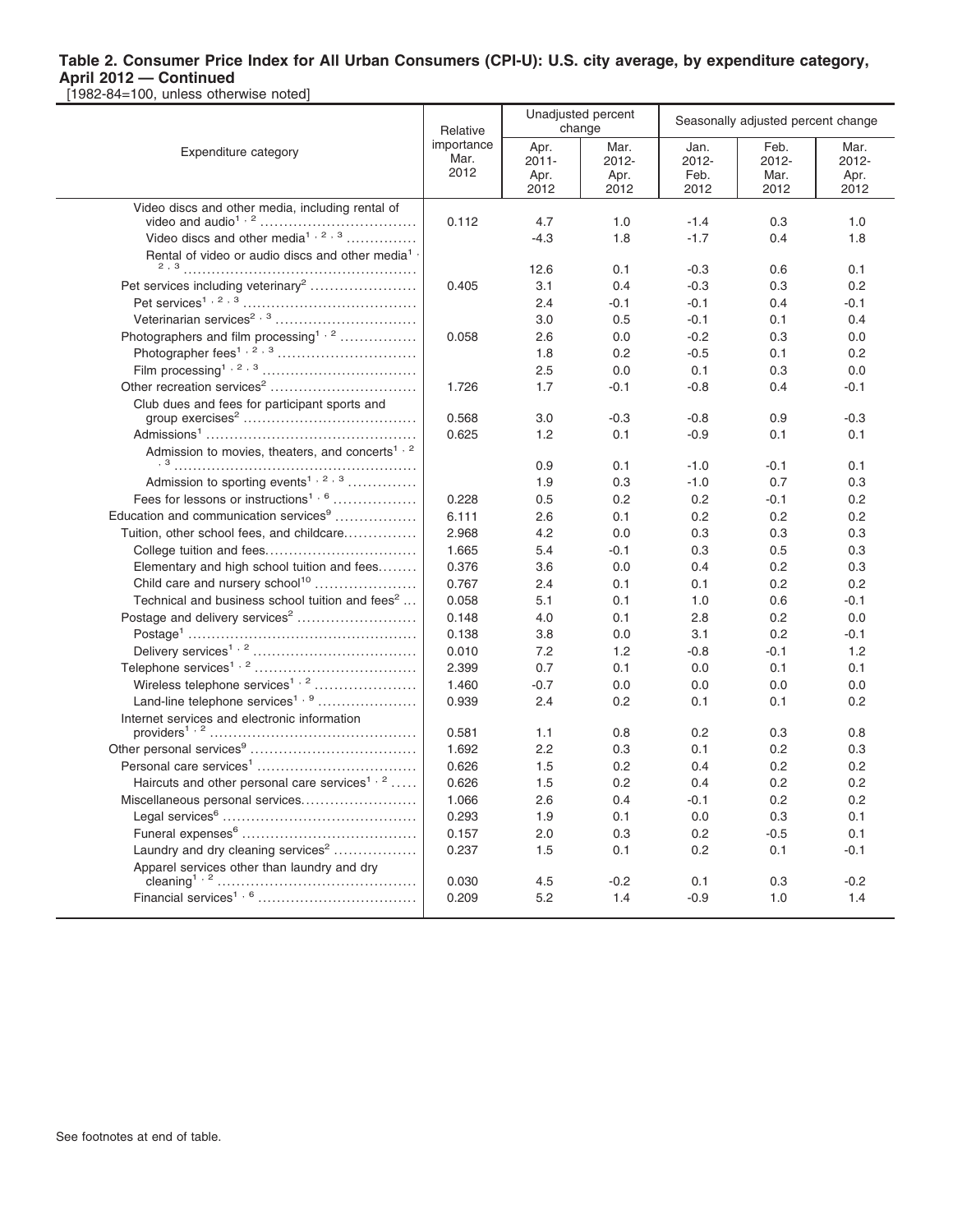[1982-84=100, unless otherwise noted]

| Expenditure category                                       | Relative                   |                                  | Unadjusted percent<br>change     | Seasonally adjusted percent change |                                  |                                  |  |
|------------------------------------------------------------|----------------------------|----------------------------------|----------------------------------|------------------------------------|----------------------------------|----------------------------------|--|
|                                                            | importance<br>Mar.<br>2012 | Apr.<br>$2011 -$<br>Apr.<br>2012 | Mar.<br>$2012 -$<br>Apr.<br>2012 | Jan.<br>$2012 -$<br>Feb.<br>2012   | Feb.<br>$2012 -$<br>Mar.<br>2012 | Mar.<br>$2012 -$<br>Apr.<br>2012 |  |
| Checking account and other bank services <sup>1, 2,</sup>  |                            | 5.0                              | $-1.1$                           | 2.0                                | 0.1                              | $-1.1$                           |  |
| Tax return preparation and other accounting<br>fees $2, 3$ |                            | 7.3                              | 1.9                              | 0.5                                | 1.4                              | 1.9                              |  |

1 Not seasonally adjusted.

2 Indexes on a December 1997=100 base.

3 Special index based on a substantially smaller sample.

4 Indexes on a December 2007=100 base.

5 Indexes on a December 2005=100 base.

6 Indexes on a December 1986=100 base.

7 Indexes on a December 1993=100 base.

8 This index series was calculated using a Laspeyres estimator. All other item stratum index series were calculated using a geometric means estimator.

9 Indexes on a December 2009=100 base.

10 Indexes on a December 1990=100 base.

11 Indexes on a December 1983=100 base.

12 Indexes on a December 2001=100 base. 13 Indexes on a December 1982=100 base.

14 Indexes on a December 1996=100 base.

NOTE: Index applies to a month as a whole, not to any specific date.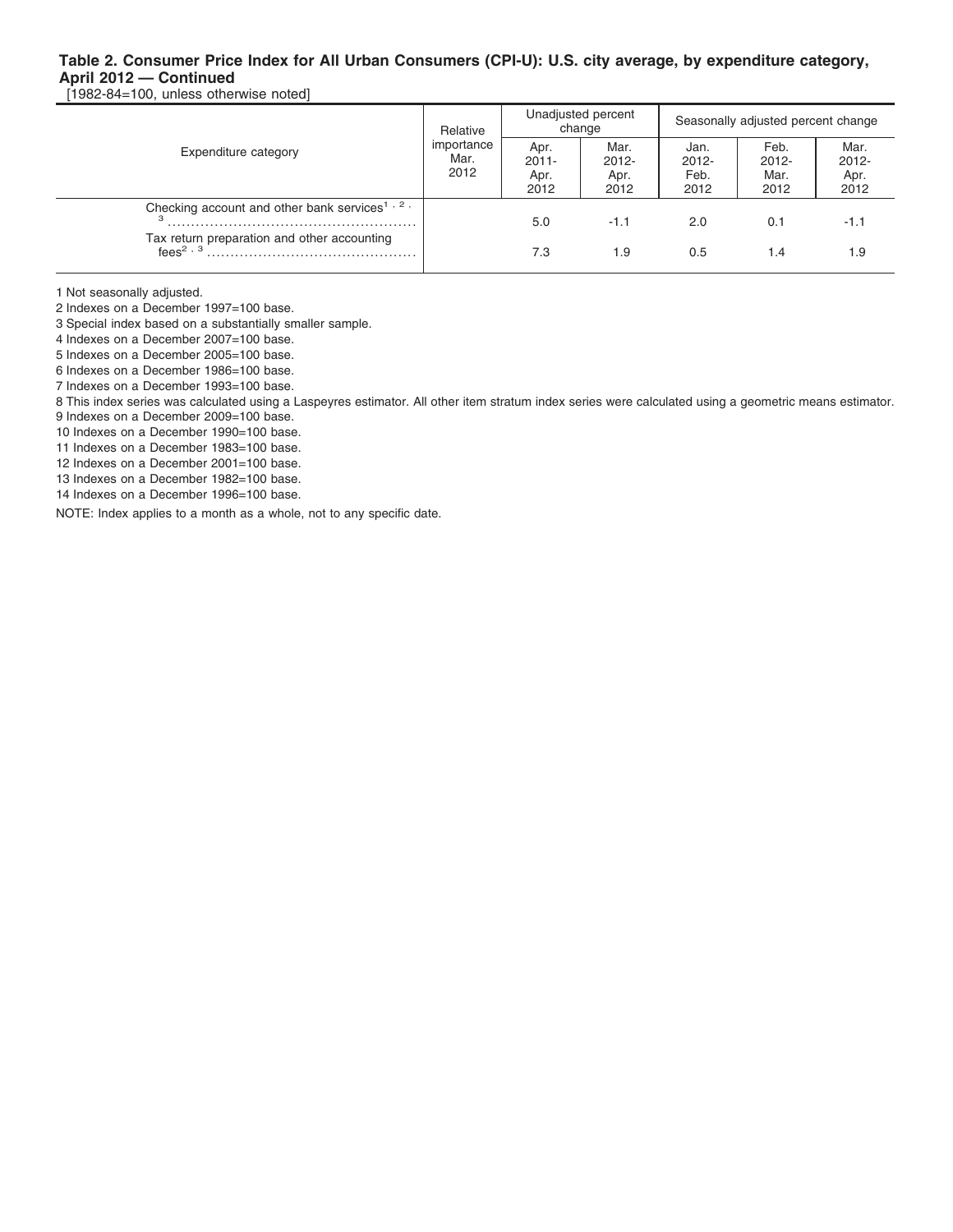[1982-84=100, unless otherwise noted]

|                                                     | Relative        | Unadjusted indexes |         |         | Unadjusted percent<br>change |               | Seasonally adjusted percent<br>change |               |                  |
|-----------------------------------------------------|-----------------|--------------------|---------|---------|------------------------------|---------------|---------------------------------------|---------------|------------------|
| Special aggregate indexes                           | impor-<br>tance | Apr.               | Mar.    | Apr.    | Apr.<br>$2011 -$             | Mar.<br>2012- | Jan.<br>2012-                         | Feb.<br>2012- | Mar.<br>$2012 -$ |
|                                                     | Mar.<br>2012    | 2011               | 2012    | 2012    | Apr.                         | Apr.          | Feb.                                  | Mar.          | Apr.             |
|                                                     |                 |                    |         |         | 2012                         | 2012          | 2012                                  | 2012          | 2012             |
|                                                     | 85.833          | 224.731            | 228.887 | 229.621 | 2.2                          | 0.3           | 0.5                                   | 0.3           | 0.0              |
|                                                     | 68.741          | 217.475            | 221.744 | 222.552 | 2.3                          | 0.4           | 0.5                                   | 0.3           | 0.0              |
| All items less food and shelter                     | 54.575          | 214.889            | 218.608 | 219.503 | 2.1                          | 0.4           | 0.7                                   | 0.4           | -0.1             |
| All items less food, shelter, and energy            | 44.179          | 209.790            | 214.112 | 214.770 | 2.4                          | 0.3           | 0.1                                   | 0.3           | 0.3              |
| All items less food, shelter, energy, and used      |                 |                    |         |         |                              |               |                                       |               |                  |
|                                                     | 42.290          | 213.616            | 218.033 | 218.575 | 2.3                          | 0.2           | 0.1                                   | 0.2           | 0.2              |
|                                                     | 92.953          | 216.346            | 220.483 | 221.159 | 2.2                          | 0.3           | 0.4                                   | 0.3           | 0.0              |
|                                                     | 89.605          | 223.798            | 228.705 | 229.252 | 2.4                          | 0.2           | 0.1                                   | 0.2           | 0.2              |
|                                                     | 40.573          | 185.311            | 189.201 | 190.089 | 2.6                          | 0.5           | 0.9                                   | 0.4           | $-0.2$           |
| Commodities less food, energy, and used cars        | 17.871          | 145.858            | 148.264 | 148.483 | 1.8                          | 0.1           | 0.1                                   | 0.1           | 0.1              |
| Commodities less food                               | 26.407          | 164.964            | 167.858 | 168.899 | 2.4                          | 0.6           | 1.4                                   | 0.6           | $-0.5$           |
| Commodities less food and beverages                 | 25.462          | 162.578            | 165.413 | 166.479 | 2.4                          | 0.6           | 1.4                                   | 0.6           | $-0.5$           |
|                                                     | 59.427          | 264.256            | 269.396 | 269.901 | 2.1                          | 0.2           | 0.1                                   | 0.2           | 0.2              |
| Services less rent of shelter <sup>1</sup>          | 28.512          | 288.612            | 293.886 | 294.527 | 2.0                          | 0.2           | $-0.1$                                | 0.2           | 0.3              |
| Services less medical care services                 | 54.098          | 252.100            | 256.675 | 257.121 | 2.0                          | 0.2           | 0.0                                   | 0.1           | 0.2              |
|                                                     | 8.874           | 112.242            | 112.926 | 113.306 | 0.9                          | 0.3           | 0.2                                   | 0.1           | 0.3              |
|                                                     | 31.699          | 221.504            | 227.039 | 228.190 | 3.0                          | 0.5           | 1.0                                   | 0.6           | $-0.3$           |
| Nondurables less food                               | 17.533          | 215.090            | 219.940 | 221.619 | 3.0                          | 0.8           | 1.9                                   | 0.8           | $-0.8$           |
| Nondurables less food and beverages                 | 16.589          | 214.256            | 219.086 | 220.859 | 3.1                          | 0.8           | 1.9                                   | 0.9           | $-0.9$           |
| Nondurables less food, beverages, and               |                 |                    |         |         |                              |               |                                       |               |                  |
|                                                     | 12.976          | 276.504            | 281.225 | 283.379 | 2.5                          | 0.8           | 2.8                                   | 1.1           | $-1.4$           |
| Nondurables less food and apparel                   | 13.921          | 270.729            | 275.483 | 277.443 | 2.5                          | 0.7           | 2.7                                   | 1.0           | $-1.2$           |
|                                                     | 40.592          | 217.901            | 221.487 | 221.682 | 1.7                          | 0.1           | 0.1                                   | 0.1           | 0.1              |
| Education and communication <sup>2</sup>            | 6.712           | 130.643            | 133.235 | 133.284 | 2.0                          | 0.0           | 0.2                                   | 0.2           | 0.2              |
|                                                     | 3.169           | 204.316            | 213.132 | 213.130 | 4.3                          | 0.0           | 0.3                                   | 0.3           | 0.3              |
|                                                     | 3.543           | 83.655             | 83.456  | 83.515  | $-0.2$                       | 0.1           | 0.2                                   | 0.0           | 0.0              |
| Information and information processing <sup>2</sup> | 3.394           | 80.281             | 79.939  | 79.995  | $-0.4$                       | 0.1           | 0.1                                   | 0.0           | 0.0              |
| Information technology, hardware and                | 0.995           | 9.176              | 8.862   | 8.865   | $-3.4$                       | 0.0           | 0.1                                   | $-0.2$        | $-0.1$           |
|                                                     | 6.008           | 113.368            | 114.675 | 114.656 | 1.1                          | 0.0           | $-0.1$                                | 0.2           | $-0.1$           |
|                                                     | 1.924           | 98.918             | 99.856  | 99.893  | 1.0                          | 0.0           | 0.1                                   | 0.1           | $-0.2$           |
| Pets, pet products and services <sup>2</sup>        | 1.094           | 157.866            | 161.992 | 162.159 | 2.7                          | 0.1           | 0.2                                   | 0.4           | 0.0              |
|                                                     | 0.113           | 79.580             | 79.173  | 79.769  | 0.2                          | 0.8           | 0.3                                   | $-0.3$        | 0.5              |
|                                                     | 15.111          | 226.248            | 232.708 | 233.116 | 3.0                          | 0.2           | 0.1                                   | 0.1           | 0.2              |
| Domestically produced farm food <sup>4</sup>        | 7.215           | 230.356            | 238.154 | 238.478 | 3.5                          | 0.1           | $-0.1$                                | 0.1           | 0.1              |
|                                                     | 11.491          | 312.593            | 320.315 | 320.824 | 2.6                          | 0.2           | 0.1                                   | 0.3           | 0.2              |
| Apparel less footwear                               | 2.936           | 116.348            | 121.954 | 123.018 | 5.7                          | 0.9           | $-1.1$                                | 0.5           | 0.3              |
|                                                     | 5.260           | 217.254            | 216.667 | 216.006 | $-0.6$                       | $-0.3$        | $-0.3$                                | $-0.1$        | $-0.1$           |
|                                                     | 4.102           | 190.622            | 187.591 | 186.517 | $-2.2$                       | $-0.6$        | $-0.6$                                | $-0.2$        | $-0.3$           |
|                                                     | 7.047           | 398.813            | 411.498 | 412.480 | 3.4                          | 0.2           | 0.2                                   | 0.3           | 0.3              |
|                                                     | 17.577          | 216.867            | 220.842 | 223.083 | 2.9                          | 1.0           | 2.1                                   | 0.9           | $-0.5$           |
| Private transportation                              | 16.403          | 212.210            | 216.536 | 218.563 | 3.0                          | 0.9           | 2.2                                   | 0.9           | $-0.7$           |
| New and used motor vehicles <sup>2</sup>            | 5.589           | 98.972             | 100.325 | 100.977 | 2.0                          | 0.6           | 0.2                                   | 0.6           | 0.8              |
| Utilities and public transportation                 | 9.867           | 204.976            | 205.637 | 206.050 | 0.5                          | 0.2           | 0.0                                   | 0.0           | 0.4              |
| Household furnishings and operations                | 4.073           | 124.893            | 126.107 | 126.114 | 1.0                          | 0.0           | 0.3                                   | $-0.2$        | 0.0              |
|                                                     | 3.341           | 386.226            | 392.364 | 393.320 | 1.8                          | 0.2           | $-0.1$                                | 0.2           | 0.1              |
|                                                     | 2.552           | 208.485            | 211.289 | 211.865 | 1.6                          | 0.3           | $-0.1$                                | 0.4           | 0.1              |

1 Indexes on a December 1982=100 base.

2 Indexes on a December 1997=100 base.

3 Indexes on a December 1988=100 base.

4 Not seasonally adjusted.

NOTE: Index applies to a month as a whole, not to any specific date.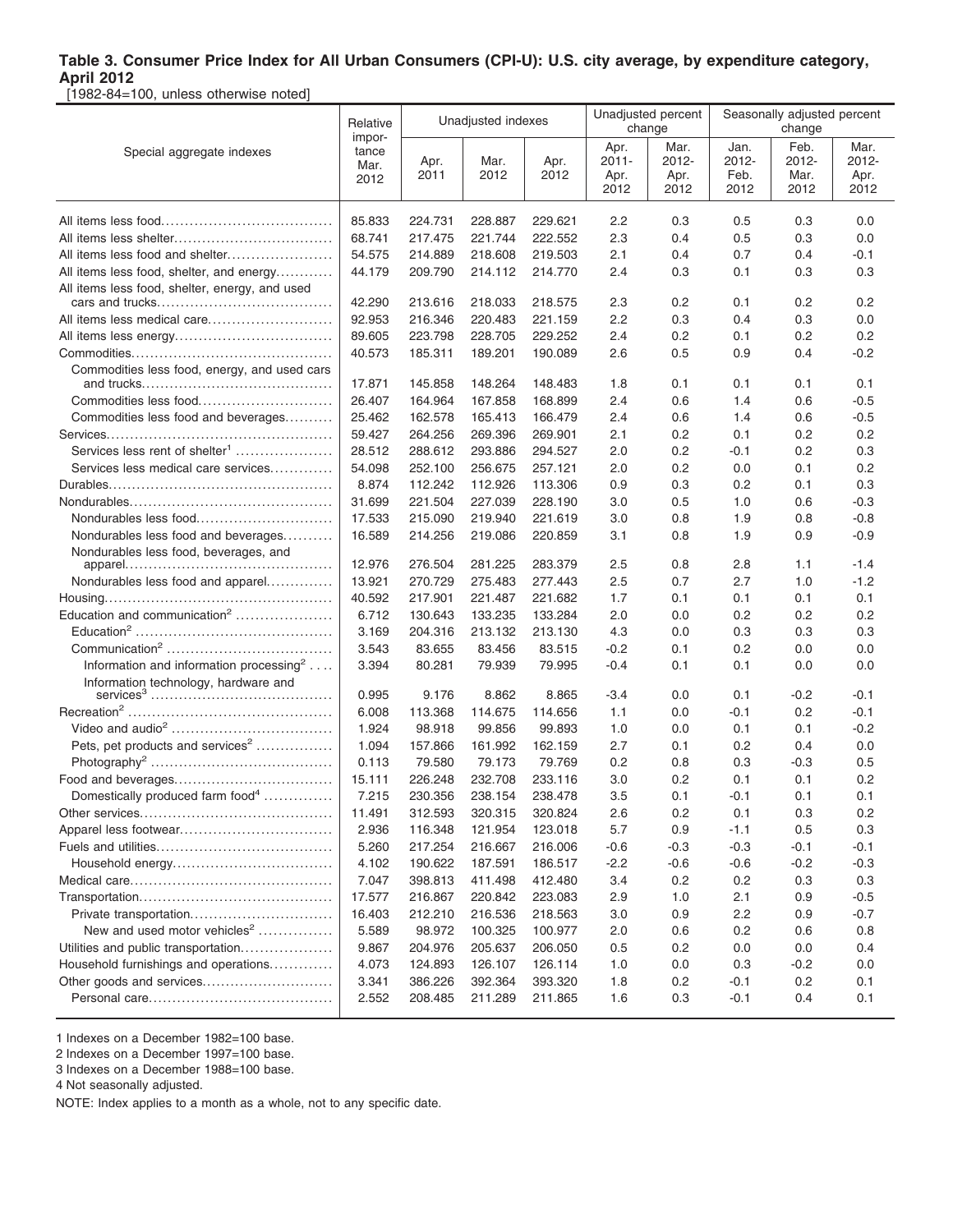#### **Table 4. Consumer Price Index for All Urban Consumers (CPI-U): Selected areas, all items index, April 2012** [1982-84=100, unless otherwise noted]

|                                                       |                                  |              | Percent change to Apr. 2012 from: |              | Percent change to Mar. 2012 from: |              |              |  |  |
|-------------------------------------------------------|----------------------------------|--------------|-----------------------------------|--------------|-----------------------------------|--------------|--------------|--|--|
| Area                                                  | Pricing<br>Schedule <sup>1</sup> | Apr.<br>2011 | Feb.<br>2012                      | Mar.<br>2012 | Mar.<br>2011                      | Jan.<br>2012 | Feb.<br>2012 |  |  |
| U.S. city average                                     | M                                | 2.3          | 1.1                               | 0.3          | 2.7                               | 1.2          | 0.8          |  |  |
| Region and area size <sup>2</sup>                     |                                  |              |                                   |              |                                   |              |              |  |  |
| Northeast urban                                       | l M                              | 2.3          | 0.8                               | 0.3          | 2.5                               | 0.9          | 0.5          |  |  |
| Size A - More than 1,500,000                          | l M                              | 2.3          | 0.8                               | 0.3          | 2.4                               | 0.9          | 0.5          |  |  |
| Size B/C - 50,000 to 1,500,000 <sup>3</sup>           | l M                              | 2.4          | 0.9                               | 0.3          | 2.8                               | 1.0          | 0.5          |  |  |
| Midwest urban                                         | l M                              | 2.3          | 1.2                               | 0.2          | 2.8                               | 1.2          | 1.0          |  |  |
| Size A - More than 1,500,000                          | l M                              | 2.2          | 1.0                               | 0.1          | 2.7                               | 1.1          | 0.9          |  |  |
| Size B/C - 50,000 to $1,500,000^3$                    | l M                              | 2.4          | 1.5                               | 0.3          | 3.0                               | 1.5          | 1.2          |  |  |
| Size D - Nonmetropolitan (less                        | l M                              | 2.5          | 1.0                               | 0.4          | 2.9                               | 1.0          | 0.6          |  |  |
| South urban                                           | l M                              | 2.5          | 1.1                               | 0.4          | 2.8                               | 1.3          | 0.7          |  |  |
| Size A - More than 1,500,000                          | M                                | 2.4          | 1.1                               | 0.4          | 2.7                               | 1.4          | 0.7          |  |  |
| Size B/C - 50,000 to $1,500,000^3$                    | l M                              | 2.5          | 1.1                               | 0.5          | 2.8                               | 1.2          | 0.7          |  |  |
| Size D - Nonmetropolitan (less<br>than $50,000)$      | M                                | 2.7          | 1.1                               | 0.3          | 3.5                               | 1.3          | 0.8          |  |  |
|                                                       | l M                              | 2.1          |                                   | 0.2          | 2.4                               |              |              |  |  |
| West urban<br>Size A - More than 1,500,000            | l M                              | 2.1          | 1.1<br>1.0                        | 0.2          | 2.4                               | 1.3<br>1.4   | 0.9<br>0.9   |  |  |
| Size B/C - 50,000 to $1,500,000^3$                    | ١M                               | 1.8          | 1.2                               | 0.3          | 2.2                               | 1.3          | 0.9          |  |  |
|                                                       |                                  |              |                                   |              |                                   |              |              |  |  |
| <b>Size classes</b>                                   |                                  |              |                                   |              |                                   |              |              |  |  |
|                                                       | ١M                               | 2.2          | 1.0                               | 0.2          | 2.5                               | 1.2          | 0.7          |  |  |
|                                                       | lм                               | 2.3          | 1.2                               | 0.4          | 2.7                               | 1.2          | 0.8          |  |  |
|                                                       | M                                | 2.8          | 1.2                               | 0.4          | 3.2                               | 1.2          | 0.8          |  |  |
| Selected local areas <sup>5</sup>                     |                                  |              |                                   |              |                                   |              |              |  |  |
| Chicago-Gary-Kenosha, IL-IN-WI                        | ΙM                               | 1.7          | 1.3                               | 0.0          | 2.1                               | 1.3          | 1.2          |  |  |
| Los Angeles-Riverside-Orange<br>County, CA            | M                                | 1.5          | 1.0                               | 0.0          | 2.0                               | 1.5          | 1.0          |  |  |
| New York-Northern N.J.-Long Island,<br>NY-NJ-CT-PA    | ١M                               | 2.4          | 0.8                               | 0.2          | 2.6                               | 1.0          | 0.6          |  |  |
| Boston-Brockton-Nashua,                               |                                  |              |                                   |              |                                   |              |              |  |  |
| MA-NH-ME-CT                                           | l 1                              |              |                                   |              | 1.8                               | 0.5          |              |  |  |
| Cleveland-Akron, OH                                   |                                  |              |                                   |              | 2.6<br>2.7                        | 1.3<br>1.6   |              |  |  |
| Washington-Baltimore,                                 |                                  |              |                                   |              |                                   |              |              |  |  |
| $DC-MD-VA-WV6$                                        | l 1                              |              |                                   |              | 2.8                               | 1.3          |              |  |  |
| Atlanta, GA                                           | 2                                | 1.8          | 1.1                               |              |                                   |              |              |  |  |
| Detroit-Ann Arbor-Flint, MI                           | $ 2\rangle$                      | 2.1          | 0.6                               |              |                                   |              |              |  |  |
| Houston-Galveston-Brazoria, TX                        | 2                                | 2.2          | 0.9                               |              |                                   |              |              |  |  |
| Miami-Fort Lauderdale, FL                             | $ 2\rangle$                      | 2.0          | 0.9                               |              |                                   |              |              |  |  |
| Philadelphia-Wilmington-Atlantic City,<br>PA-NJ-DE-MD | $\overline{2}$                   | 2.0          | 0.8                               |              |                                   |              |              |  |  |
|                                                       |                                  |              |                                   |              |                                   |              |              |  |  |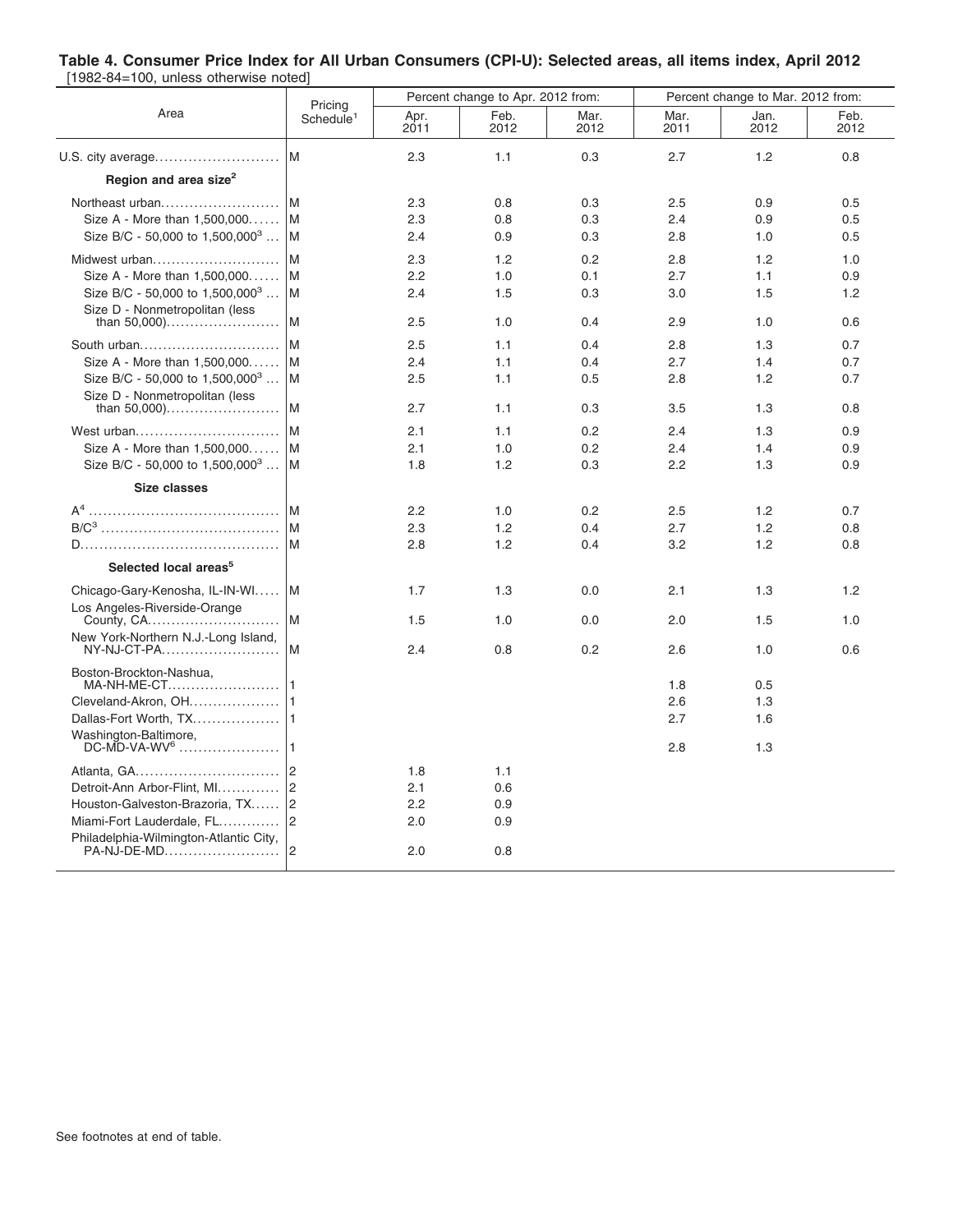## **Table 4. Consumer Price Index for All Urban Consumers (CPI-U): Selected areas, all items index, April 2012 — Continued**

[1982-84=100, unless otherwise noted]

| Area                            | Pricing<br>Schedule <sup>1</sup> |              | Percent change to Apr. 2012 from: |              | Percent change to Mar. 2012 from: |              |              |  |
|---------------------------------|----------------------------------|--------------|-----------------------------------|--------------|-----------------------------------|--------------|--------------|--|
|                                 |                                  | Apr.<br>2011 | Feb.<br>2012                      | Mar.<br>2012 | Mar.<br>2011                      | Jan.<br>2012 | Feb.<br>2012 |  |
| San Francisco-Oakland-San Jose, |                                  |              | 0.9                               |              |                                   |              |              |  |
| Seattle-Tacoma-Bremerton, WA 2  |                                  | 2.9          | 0.9                               |              |                                   |              |              |  |

1 Foods, fuels, and several other items are priced every month in all areas. Most other goods and services are priced as indicated: M - Every month. 1 - January, March, May, July, September, and November. 2 - February, April, June, August, October, and December.

2 Regions defined as the four Census regions.

3 Indexes on a December 1996=100 base.

4 Indexes on a December 1986=100 base.

5 In addition, the following metropolitan areas are published semiannually and appear in Tables 34 and 39 of the January and July issues of the CPI<br>Detailed Report: Anchorage, AK; Cincinnati-Hamilton, OH-KY-IN; Denver-Boul Petersburg-Clearwater, FL.

6 Indexes on a November 1996=100 base.

NOTE: Local area indexes are byproducts of the national CPI program. Each local index has a smaller sample size than the national index and is, therefore,<br>subject to substantially more sampling and other measurement error. their escalator clauses.

NOTE: Index applies to a month as a whole, not to any specific date.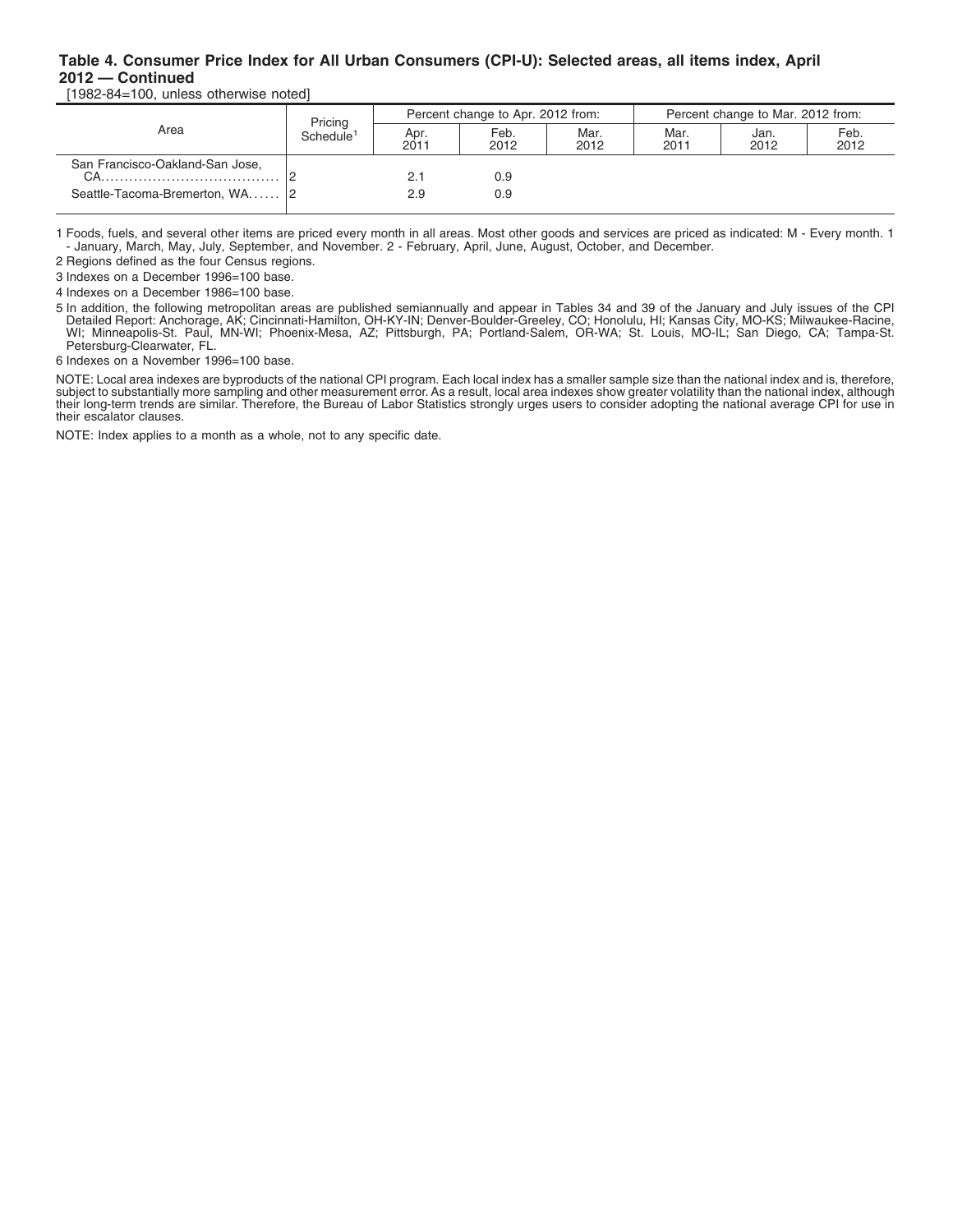#### **Table 5. Chained Consumer Price Index for All Urban Consumers (C-CPI-U) and the Consumer Price Index for All Urban Consumers (CPI-U): U.S. city average, all items index, April 2012** [Percent changes]

| Month Year |                         | Unadjusted 1-month percent<br>change | Unadjusted 12-month percent<br>change |       |  |
|------------|-------------------------|--------------------------------------|---------------------------------------|-------|--|
|            | $C$ -CPI-U <sup>1</sup> | CPI-U                                | $C$ -CPI-U <sup>1</sup>               | CPI-U |  |
|            |                         |                                      | 2.6                                   | 3.4   |  |
|            |                         |                                      | 1.3                                   | 1.6   |  |
|            |                         |                                      | 2.0                                   | 2.4   |  |
|            |                         |                                      | 1.7                                   | 1.9   |  |
|            |                         |                                      | 3.2                                   | 3.3   |  |
|            |                         |                                      | 2.9                                   | 3.4   |  |
|            |                         |                                      | 2.3                                   | 2.5   |  |
|            |                         |                                      | 3.7                                   | 4.1   |  |
|            |                         |                                      | 0.2                                   | 0.1   |  |
|            |                         |                                      | 2.5                                   | 2.7   |  |
|            | 0.4                     | 0.3                                  | 2.4                                   | 2.6   |  |
|            | 0.0                     | 0.0                                  | 1.9                                   | 2.1   |  |
|            | 0.4                     | 0.4                                  | 2.1                                   | 2.3   |  |
|            | 0.1                     | 0.2                                  | 2.1                                   | 2.2   |  |
|            | 0.0                     | 0.1                                  | 1.8                                   | 2.0   |  |
|            | $-0.1$                  | $-0.1$                               | 0.8                                   | 1.1   |  |
|            | 0.0                     | 0.0                                  | 1.0                                   | 1.2   |  |
|            | 0.2                     | 0.1                                  | 0.9                                   | 1.1   |  |
|            | 0.1                     | 0.1                                  | 0.9                                   | 1.1   |  |
|            | 0.1                     | 0.1                                  | 0.9                                   | 1.2   |  |
|            | 0.0                     | 0.0                                  | 0.9                                   | 1.1   |  |
|            | 0.2                     | 0.2                                  | 1.3                                   | 1.5   |  |
|            | 0.4                     | 0.5                                  | 1.4                                   | 1.6   |  |
|            | 0.5                     | 0.5                                  | 1.9                                   | 2.1   |  |
|            | 0.8                     | 1.0                                  | 2.3                                   | 2.7   |  |
|            | 0.6                     | 0.6                                  | 2.7                                   | 3.2   |  |
|            | 0.4                     | 0.5                                  | 3.1                                   | 3.6   |  |
|            | 0.0                     | $-0.1$                               | 3.2                                   | 3.6   |  |
|            | 0.1                     | 0.1                                  | 3.3                                   | 3.6   |  |
|            | 0.3                     | 0.3                                  | 3.4                                   | 3.8   |  |
|            | 0.2                     | 0.2                                  | 3.5                                   | 3.9   |  |
|            | $-0.2$                  | $-0.2$                               | 3.2                                   | 3.5   |  |
|            | $-0.1$                  | $-0.1$                               | 3.1                                   | 3.4   |  |
|            | $-0.2$                  | $-0.2$                               | 2.7                                   | 3.0   |  |
|            | 0.4                     | 0.4                                  | 2.7                                   | 2.9   |  |
|            | 0.4                     | 0.4                                  | 2.6                                   | 2.9   |  |
|            | 0.6                     | 0.8                                  | 2.4                                   | 2.7   |  |
|            | 0.3                     | 0.3                                  | 2.1                                   | 2.3   |  |
|            |                         |                                      |                                       |       |  |

1 The C-CPI-U is designed to be a closer approximation to a cost-of-living index in that it, in its final form, accounts for any substitution that consumers<br>make across item categories in response to changes in relative pr available only with a time lag, the C-CPI-U is being issued first in preliminary form using the latest available expenditure data at that time and is subject to two revisions.

NOTE: Indexes for 2012 are intial estimates. Indexes for 2011 are interim adjustments. Data prior to 2011 are final.

NOTE: Index applies to a month as a whole, not to any specific date.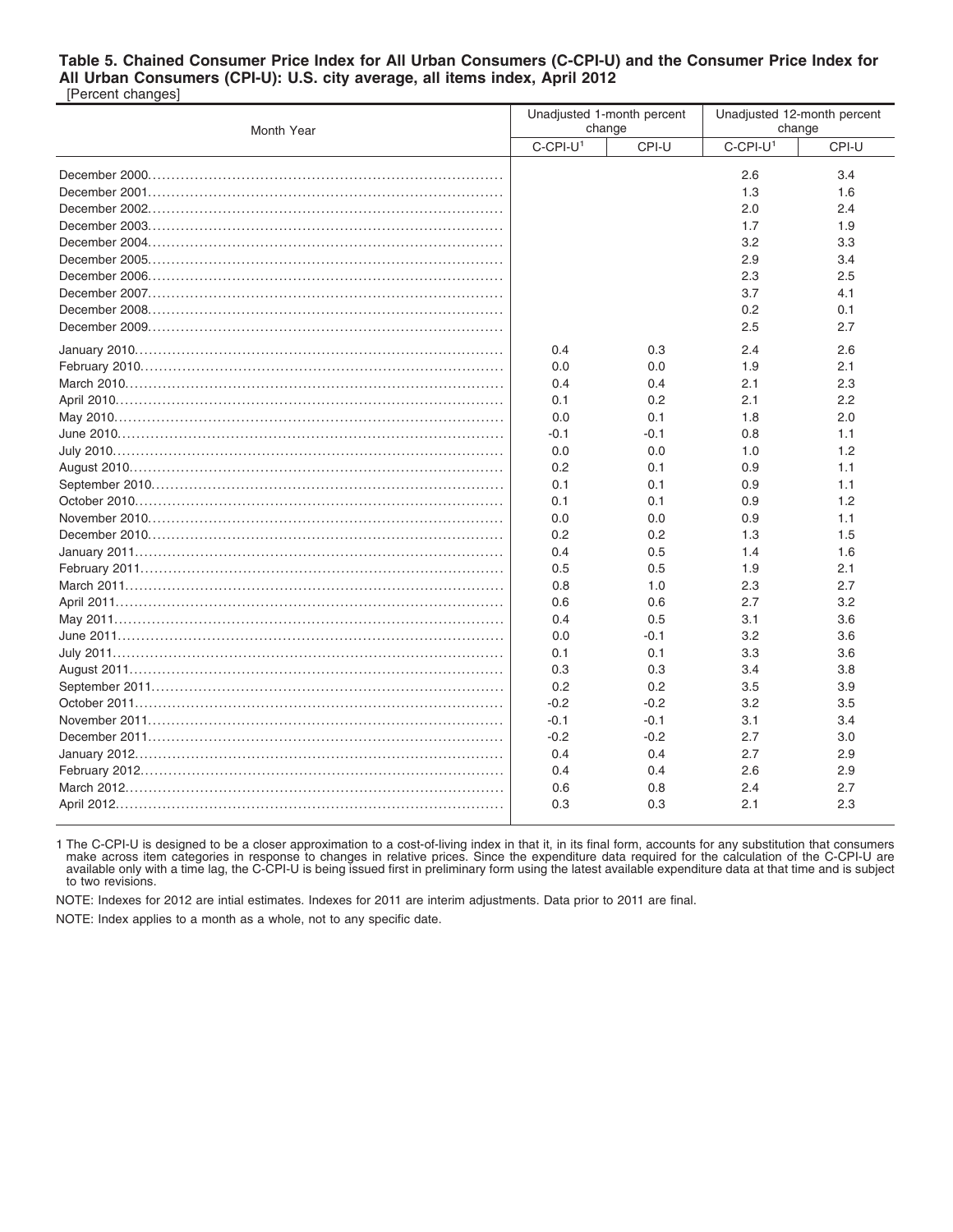[1982-84=100, unless otherwise noted]

|                                                             |                                | One Month                                   |                                                  |                                    |                                                                                  |                   |  |
|-------------------------------------------------------------|--------------------------------|---------------------------------------------|--------------------------------------------------|------------------------------------|----------------------------------------------------------------------------------|-------------------|--|
| Expenditure category                                        | Relative<br>importance<br>Mar. | Seasonally<br>adjusted<br>percent<br>change | Seasonally<br>adjusted<br>effect on All<br>Items | Standard<br>error,<br>median price | Largest (L) or Smallest (S)<br>seasonally adjusted<br>change since: <sup>3</sup> |                   |  |
|                                                             | 2012                           | Mar. 2012-<br>Apr. 2012                     | Mar. 2012-<br>Apr. 2012 <sup>1</sup>             | change <sup>2</sup>                | Date                                                                             | Percent<br>change |  |
|                                                             | 100.000                        | 0.0                                         |                                                  | 0.03                               | S-Dec.2011                                                                       | 0.0               |  |
|                                                             | 14.167                         | 0.2                                         | 0.030                                            | 0.08                               |                                                                                  | -                 |  |
|                                                             | 8.550                          | 0.2                                         | 0.016                                            | 0.14                               | L-Dec.2011                                                                       | 0.2               |  |
|                                                             | 1.227                          | 0.4                                         | 0.005                                            | 0.35                               | L-Oct.2011                                                                       | 0.4               |  |
| Cereals and cereal products                                 | 0.473                          | 0.7                                         | 0.003                                            | 0.50                               | L-Nov.2011                                                                       | 1.0               |  |
| Flour and prepared flour mixes                              | 0.052                          | 0.5                                         | 0.000                                            | 0.88                               | S-Feb.2012                                                                       | $-0.7$            |  |
|                                                             | 0.290                          | 0.4                                         | 0.001                                            | 0.69                               | L-Dec.2011                                                                       | 0.7               |  |
|                                                             | 0.130                          | 0.7                                         | 0.001                                            | 0.72                               | L-Nov.2011                                                                       | 1.0               |  |
|                                                             |                                | 0.9                                         |                                                  | 0.81                               | L-Jan.2012                                                                       | 1.6               |  |
|                                                             | 0.755                          | 0.3                                         | 0.003                                            | 0.43                               | L-Feb.2012                                                                       | 0.8               |  |
|                                                             | 0.222                          | 0.3                                         | 0.001                                            | 0.89                               | L-Feb.2012                                                                       | 1.1               |  |
|                                                             |                                | 0.2                                         |                                                  | 1.19                               | L-Feb.2012                                                                       | 1.8               |  |
|                                                             |                                | 0.5                                         |                                                  | 1.30                               | L-Feb.2012                                                                       | 1.8               |  |
| Fresh biscuits, rolls, muffins <sup>4, 5</sup>              | 0.113                          | $-0.8$                                      | $-0.001$                                         | 0.61                               | S-Aug.2009                                                                       | $-2.0$            |  |
| Cakes, cupcakes, and cookies                                | 0.183                          | 1.2                                         | 0.002                                            | 0.88                               | L-Aug.2011                                                                       | 1.6               |  |
|                                                             |                                | 2.0                                         |                                                  | 0.95                               | L-Sep.2011                                                                       | 2.1               |  |
| Fresh cakes and cupcakes <sup>4, 6</sup>                    |                                | 0.5                                         |                                                  | 0.97                               | S-Jan.2012                                                                       | $-1.2$            |  |
|                                                             | 0.237                          | 0.6                                         | 0.001                                            | 0.78                               | L-Feb.2012                                                                       | 0.6               |  |
| Fresh sweetrolls, coffeecakes, doughnuts <sup>4, 6</sup>    |                                | $-2.4$                                      |                                                  | 0.92                               | S-May 1999                                                                       | $-3.5$            |  |
| Crackers, bread, and cracker products <sup>6</sup>          |                                | 2.6                                         |                                                  | 1.17                               | L-May 2011                                                                       | 3.1               |  |
| Frozen and refrigerated bakery products, pies,              |                                | 0.0                                         |                                                  | 1.11                               | S-Feb.2012                                                                       | $-0.5$            |  |
|                                                             | 1.942                          | 0.1                                         | 0.003                                            | 0.23                               | S-Feb.2012                                                                       | $-0.2$            |  |
|                                                             | 1.834                          | 0.0                                         | 0.000                                            | 0.24                               | S-Jun.2011                                                                       | $-0.3$            |  |
|                                                             | 1.194                          | $-0.1$                                      | $-0.002$                                         | 0.28                               | S-Jan.2012                                                                       | $-0.1$            |  |
|                                                             | 0.551                          | 0.3                                         | 0.002                                            | 0.41                               | S-Feb.2012                                                                       | 0.2               |  |
|                                                             | 0.216                          | 0.1                                         | 0.000                                            | 0.60                               | S-Nov.2011                                                                       | 0.1               |  |
|                                                             | 0.081                          | $-0.6$                                      | $-0.001$                                         | 1.10                               | S-Aug.2011                                                                       | $-0.7$            |  |
| Uncooked beef steaks <sup>4, 5</sup>                        | 0.203                          | 1.3                                         | 0.003                                            | 0.79                               | S-Feb.2012                                                                       | $-0.9$            |  |
| Uncooked other beef and veal <sup>4, 5</sup>                | 0.052                          | $-1.5$                                      | $-0.001$                                         | 0.73                               | S-Jul.2011                                                                       | $-1.5$            |  |
|                                                             | 0.374                          | 0.0                                         | 0.000                                            | 0.48                               | L-Feb.2012                                                                       | 0.3               |  |
| Bacon, breakfast sausage, and related products <sup>5</sup> | 0.141                          | $-1.3$                                      | $-0.002$                                         | 0.84                               | S-Dec.2010                                                                       | $-3.1$            |  |
| Bacon and related products <sup>6</sup>                     |                                | $-2.0$                                      |                                                  | 1.07                               | S-Dec.2010                                                                       | $-5.2$            |  |
| Breakfast sausage and related products <sup>4, 5, 6</sup>   |                                |                                             |                                                  |                                    |                                                                                  |                   |  |
|                                                             |                                | $-0.5$                                      |                                                  | 1.23                               | L-Feb.2012                                                                       | 2.2               |  |
|                                                             | 0.080                          | 1.0                                         | 0.001                                            | 0.98                               | S-Feb.2012                                                                       | $-0.5$            |  |
| Ham, excluding canned <sup>6</sup>                          |                                | 1.1                                         |                                                  | 1.04                               | S-Feb.2012                                                                       | $-0.9$            |  |
|                                                             | 0.061                          | 1.8                                         | 0.001                                            | 1.02                               | L-Aug.2011                                                                       | 1.9               |  |
| Other pork including roasts and picnics <sup>5</sup>        | 0.092                          | $-0.7$                                      | $-0.001$                                         | 1.09                               | L-Feb.2012                                                                       | 0.3               |  |
|                                                             | 0.268                          | $-1.2$                                      | $-0.003$                                         | 0.63                               | S-Feb.2010                                                                       | $-1.5$            |  |
|                                                             |                                | 0.4                                         |                                                  | 2.08                               | S-Jan.2012                                                                       | $-3.5$            |  |
|                                                             |                                | $-1.1$                                      |                                                  | 0.64                               | S-Feb.2010                                                                       | $-1.6$            |  |
|                                                             |                                | $-1.9$                                      |                                                  | 1.06                               | S-Oct.2009                                                                       | $-2.0$            |  |
|                                                             |                                | $-1.7$                                      |                                                  | 1.19                               | S-Jan.2012                                                                       | $-3.1$            |  |
|                                                             | 0.339                          | $-0.1$                                      | 0.000                                            | 0.62                               | S-Nov.2011                                                                       | $-0.3$            |  |
|                                                             | 0.263                          | 0.2                                         | 0.001                                            | 0.80                               | S-Feb.2012                                                                       | 0.1               |  |
| Fresh whole chicken <sup>4, 6</sup>                         |                                | 1.6                                         |                                                  | 1.91                               | L-Dec.2011                                                                       | 2.3               |  |
| Fresh and frozen chicken parts <sup>4, 6</sup>              |                                | 0.3                                         |                                                  | 0.85                               | S-Jan.2012                                                                       | $-0.1$            |  |
| Other poultry including turkey <sup>5</sup>                 | 0.076                          | $-1.1$                                      | $-0.001$                                         | 0.80                               | S-Dec.2010                                                                       | $-1.2$            |  |
|                                                             | 0.302                          | 0.6                                         | 0.002                                            | 0.52                               | S-Feb.2012                                                                       | $-0.7$            |  |
| Fresh fish and seafood <sup>4, 5</sup>                      | 0.157                          | 0.5                                         | 0.001                                            | 0.75                               | S-Feb.2012                                                                       | $-1.5$            |  |
| Processed fish and seafood <sup>5</sup>                     | 0.145                          | 1.0                                         | 0.001                                            | 0.70                               | S-Feb.2012                                                                       | $-0.9$            |  |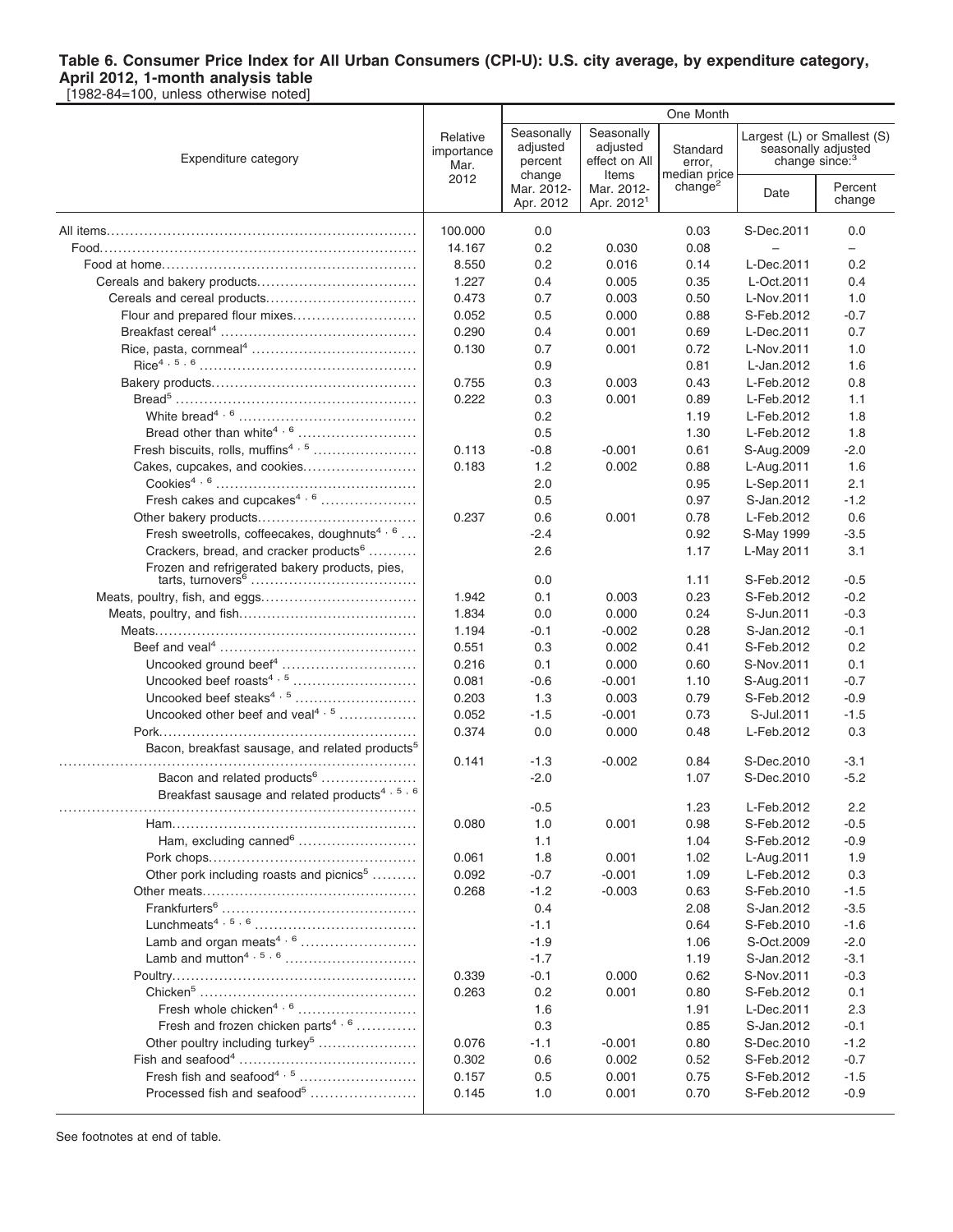[1982-84=100, unless otherwise noted]

|                                                           |                                | One Month                         |                                               |                                     |                            |                                                    |
|-----------------------------------------------------------|--------------------------------|-----------------------------------|-----------------------------------------------|-------------------------------------|----------------------------|----------------------------------------------------|
| Expenditure category                                      | Relative<br>importance<br>Mar. | Seasonally<br>adjusted<br>percent | Seasonally<br>adjusted<br>effect on All       | Standard<br>error,                  | change since: <sup>3</sup> | Largest (L) or Smallest (S)<br>seasonally adjusted |
|                                                           | 2012                           | change<br>Mar. 2012-<br>Apr. 2012 | Items<br>Mar. 2012-<br>Apr. 2012 <sup>1</sup> | median price<br>change <sup>2</sup> | Date                       | Percent<br>change                                  |
| Shelf stable fish and seafood <sup>4, 6</sup>             |                                | 3.4                               |                                               | 1.17                                | L-EVER                     | -                                                  |
| Frozen fish and seafood <sup>4, 6</sup>                   |                                | 2.4                               |                                               | 1.03                                | L-May 2011                 | 4.4                                                |
|                                                           | 0.107                          | 3.2                               | 0.003                                         | 0.77                                | L-May 2011                 | 5.4                                                |
|                                                           | 0.904                          | $-1.0$                            | $-0.009$                                      | 0.31                                | S-Apr.2009                 | $-1.3$                                             |
|                                                           | 0.292                          | $-0.8$                            | $-0.002$                                      | 0.33                                | S-Feb.2012                 | $-1.3$                                             |
|                                                           |                                | $-0.5$                            |                                               | 0.44                                | S-Feb.2012                 | $-1.1$                                             |
| Fresh milk other than whole <sup>4, 5, 6</sup>            |                                | $-1.0$                            |                                               | 0.48                                | S-Feb.2012                 | $-1.5$                                             |
|                                                           | 0.290                          | $-1.6$                            | $-0.005$                                      | 0.59                                | S-Jan.2011                 | $-2.1$                                             |
|                                                           | 0.136                          | $-0.2$                            | 0.000                                         | 0.83                                | S-Feb.2012                 | $-1.4$                                             |
| Other dairy and related products <sup>5</sup>             | 0.187                          | $-0.8$                            | $-0.001$                                      | 0.61                                | S-Aug.2010                 | $-1.2$                                             |
|                                                           | 1.246                          | 1.0                               | 0.012                                         | 0.37                                | L-Jul.2011                 | 1.4                                                |
|                                                           | 0.942                          | 1.0                               | 0.010                                         | 0.47                                | L-Jul.2011                 | 1.5                                                |
|                                                           | 0.489                          | 1.9                               | 0.010                                         | 0.63                                | L-Jul.2011                 | 3.5                                                |
|                                                           | 0.083                          | 1.2                               | 0.001                                         | 1.15                                | L-Sep.2011                 | 4.2                                                |
|                                                           | 0.082                          | 0.1                               | 0.000                                         | 0.82                                | S-Feb.2012                 | $-2.1$                                             |
|                                                           | 0.102                          | 2.0                               | 0.002                                         | 1.48                                | L-Aug.2011                 | 2.3                                                |
| Oranges, including tangerines <sup>6</sup>                |                                | 1.4                               |                                               | 1.73                                | S-Feb.2012                 | $-3.5$                                             |
|                                                           | 0.222                          | 2.9                               | 0.006                                         | 1.07                                | L-Feb.2012                 | 4.8                                                |
|                                                           | 0.453                          | 0.0                               | 0.000                                         | 0.63                                | L-Sep.2011                 | 0.8                                                |
|                                                           | 0.083                          | 0.9                               | 0.001                                         | 1.06                                | L-Feb.2012                 | 1.3                                                |
|                                                           | 0.060                          | -2.6                              | $-0.002$                                      | 1.57                                | S-Feb.2012                 | $-4.5$                                             |
|                                                           | 0.077                          | $-2.9$                            | $-0.002$                                      | 1.80                                | S-Feb.2012                 | $-5.7$                                             |
|                                                           | 0.233                          | 2.4                               | 0.005                                         | 0.91                                | L-Apr.2010                 | 3.1                                                |
| Processed fruits and vegetables <sup>5</sup>              | 0.304                          | 0.8                               | 0.002                                         | 0.47                                | L-Feb.2012                 | 1.2                                                |
| Canned fruits and vegetables <sup>5</sup>                 | 0.151                          | 1.5                               | 0.002                                         | 0.69                                | L-Feb.2012                 | 1.5                                                |
| Canned vegetables <sup>5, 6</sup>                         |                                | 1.1<br>2.0                        |                                               | 0.81<br>0.98                        | L-Feb.2012<br>L-Nov.2011   | 1.4<br>2.3                                         |
| Frozen fruits and vegetables <sup>5</sup>                 | 0.096                          | 0.0                               | 0.000                                         | 0.87                                | L-Feb.2012                 | 1.1                                                |
|                                                           |                                | 0.4                               |                                               | 1.04                                | L-Feb.2012                 | 1.0                                                |
| Other processed fruits and vegetables including           | 0.057                          | -0.3                              | 0.000                                         | 0.79                                | S-Nov.2011                 | $-0.4$                                             |
| Dried beans, peas, and lentils <sup>4, 5, 6</sup>         |                                | 0.1                               |                                               | 1.19                                | L-Feb.2012                 | 1.8                                                |
| Nonalcoholic beverages and beverage materials             | 0.951                          | 0.2                               | 0.002                                         | 0.42                                | L-Dec.2011                 | 0.2                                                |
| Juices and nonalcoholic drinks <sup>5</sup>               | 0.711                          | 0.0                               | 0.000                                         | 0.50                                | L-Feb.2012                 | 0.2                                                |
|                                                           | 0.291                          | 0.1                               | 0.000                                         | 0.72                                | L-Jan.2012                 | 0.4                                                |
| Frozen noncarbonated juices and drinks <sup>4, 5</sup>    | 0.014                          | $-0.3$                            | 0.000                                         | 1.09                                | S-Jun.2011                 | $-1.0$                                             |
| Nonfrozen noncarbonated juices and drinks <sup>4, 5</sup> | 0.406                          | $-0.2$                            | $-0.001$                                      | 0.65                                | S-Feb.2012                 | $-0.5$                                             |
| Beverage materials including coffee and tea <sup>5</sup>  | 0.241                          | 0.8                               | 0.002                                         | 0.59                                | L-Nov.2011                 | 0.9                                                |
|                                                           | 0.148                          | -0.1                              | 0.000                                         | 0.81                                | L-Dec.2011                 | 0.2                                                |
|                                                           |                                | $-1.7$                            |                                               | 0.77                                | S-Feb.2008                 | $-1.7$                                             |
| Instant and freeze dried coffee <sup>4, 6</sup>           |                                | 3.3                               |                                               | 1.18                                | L-Dec.2011                 | 4.7                                                |
| Other beverage materials including tea <sup>5</sup>       | 0.093                          | 2.4                               | 0.002                                         | 0.77                                | L-EVER                     | $\overline{\phantom{0}}$                           |
|                                                           | 2.280                          | 0.1                               | 0.003                                         | 0.26                                | S-Nov.2011                 | 0.0                                                |
|                                                           | 0.308                          | 0.3                               | 0.001                                         | 0.59                                | S-Feb.2012                 | 0.1                                                |
| Sugar and artificial sweeteners                           | 0.060                          | 1.2                               | 0.001                                         | 0.49                                | L-Jul.2011                 | 1.2                                                |
|                                                           | 0.185                          | 0.3                               | 0.000                                         | 0.92                                | S-Feb.2012                 | 0.2                                                |
|                                                           | 0.063                          | 0.8                               | 0.000                                         | 0.71                                | L-Feb.2012                 | 1.2                                                |
|                                                           | 0.265                          | -0.2                              | 0.000                                         | 0.51                                | S-Feb.2012                 | $-0.7$                                             |
|                                                           | 0.076                          | $-1.6$                            | $-0.001$                                      | 0.79                                | S-Dec.2010                 | $-1.7$                                             |
|                                                           |                                | $-2.2$                            |                                               | 1.21                                | L-Jan.2012                 | 3.7                                                |
|                                                           | 0.067                          | 0.1<br>$-0.7$                     |                                               | 1.06<br>0.80                        | S-Feb.2012                 | 0.1                                                |
| Other fats and oils including peanut butter <sup>5</sup>  | 0.123                          | 0.6                               | 0.000<br>0.001                                | 0.91                                | S-Feb.2012<br>S-Feb.2012   | $-1.3$<br>$-0.7$                                   |
|                                                           |                                |                                   |                                               |                                     |                            |                                                    |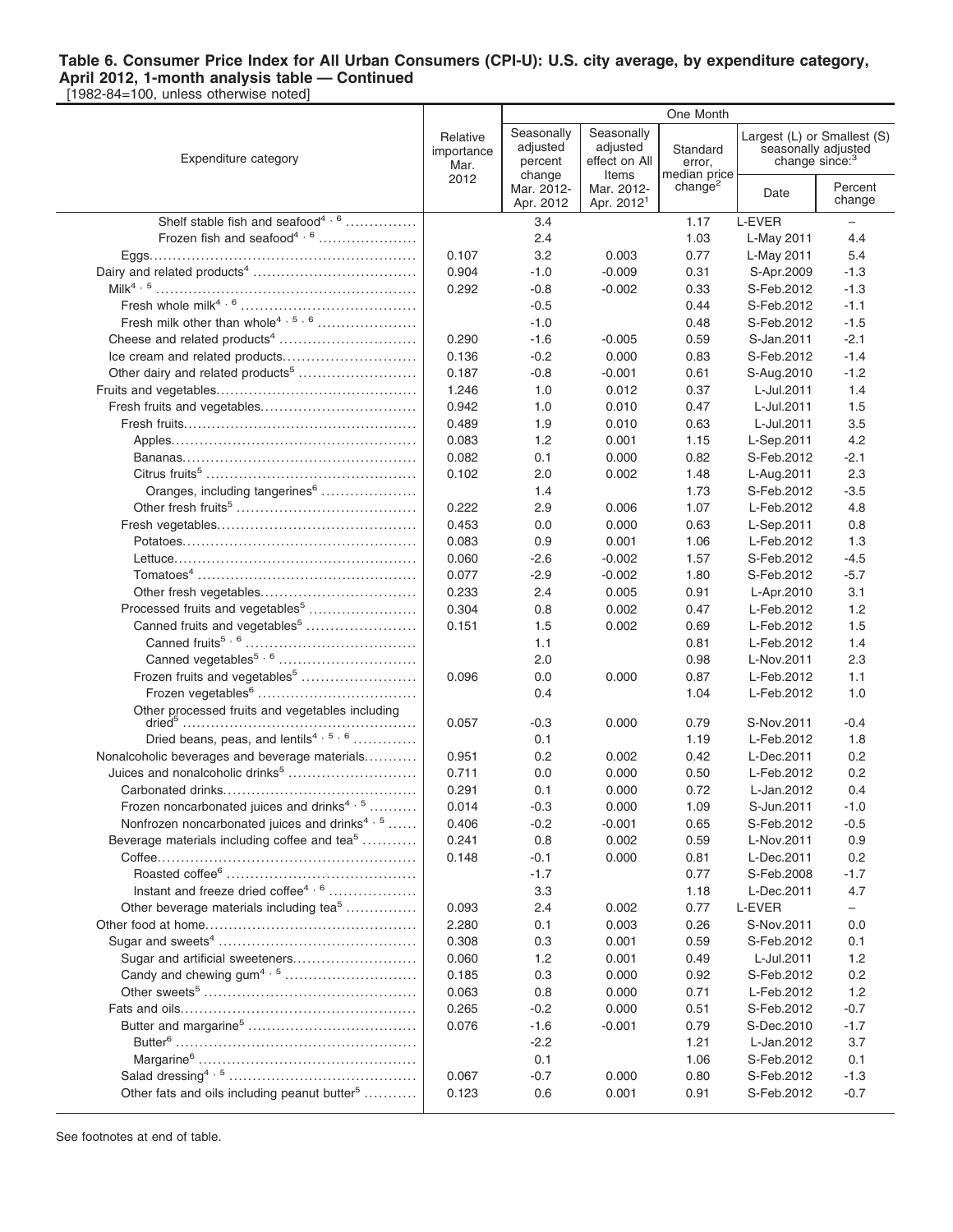[1982-84=100, unless otherwise noted]

|                                                                 |                                | One Month                         |                                                  |                                    |                                                                                  |                          |
|-----------------------------------------------------------------|--------------------------------|-----------------------------------|--------------------------------------------------|------------------------------------|----------------------------------------------------------------------------------|--------------------------|
| Expenditure category                                            | Relative<br>importance<br>Mar. | Seasonally<br>adjusted<br>percent | Seasonally<br>adjusted<br>effect on All<br>Items | Standard<br>error,<br>median price | Largest (L) or Smallest (S)<br>seasonally adjusted<br>change since: <sup>3</sup> |                          |
|                                                                 | 2012                           | change<br>Mar. 2012-<br>Apr. 2012 | Mar. 2012-<br>Apr. 2012 <sup>1</sup>             | change <sup>2</sup>                | Date                                                                             | Percent<br>change        |
|                                                                 |                                | 2.3                               |                                                  | 1.09                               | L-Feb.2012                                                                       | 2.8                      |
|                                                                 | 1.707                          | 0.1                               | 0.002                                            | 0.31                               | $\overline{\phantom{0}}$                                                         | $\overline{\phantom{0}}$ |
|                                                                 | 0.099                          | 0.2                               | 0.000                                            | 1.05                               | S-Dec.2011                                                                       | $-1.1$                   |
| Frozen and freeze dried prepared foods <sup>4</sup>             | 0.304                          | $-0.2$                            | $-0.001$                                         | 0.76                               | S-Feb.2012                                                                       | $-0.4$                   |
|                                                                 | 0.324                          | $-0.6$                            | $-0.002$                                         | 0.75                               | S-Jun.2011                                                                       | $-0.6$                   |
| Spices, seasonings, condiments, sauces                          | 0.289                          | 1.0                               | 0.003                                            | 0.75                               | L-Oct.2011                                                                       | 2.1                      |
| Salt and other seasonings and spices <sup>5, 6</sup>            |                                | 0.6                               |                                                  | 0.81                               | L-Jan.2012                                                                       | 2.8                      |
| Olives, pickles, relishes <sup>4, 5, 6</sup>                    |                                | 0.1                               |                                                  | 1.36                               | S-Feb.2012                                                                       | $-0.9$                   |
| Sauces and gravies <sup>5, 6</sup>                              |                                | $-0.4$                            |                                                  | 1.40                               | S-Jan.2012                                                                       | $-0.4$                   |
|                                                                 |                                | $-0.4$                            |                                                  | 0.74                               | L-Feb.2012                                                                       | 0.2                      |
|                                                                 | 0.072                          | $-0.2$                            | 0.000                                            | 0.51                               | S-May 2011                                                                       | $-0.3$                   |
| Other miscellaneous foods <sup>4, 5</sup>                       | 0.619                          | 1.0                               | 0.006                                            | 0.57                               | L-Feb.2012                                                                       | 1.3                      |
|                                                                 |                                | $-0.5$                            |                                                  | 0.89                               | S-Nov.2011                                                                       | $-1.1$                   |
|                                                                 | 5.616                          | 0.3                               | 0.015                                            | 0.06                               | L-Jan.2012                                                                       | 0.4                      |
| Full service meals and snacks <sup>4, 5</sup>                   | 2.667                          | 0.2                               | 0.005                                            | 0.07                               |                                                                                  | $\overline{\phantom{0}}$ |
| Limited service meals and snacks <sup>4, 5</sup>                | 2.255                          | 0.4                               | 0.009                                            | 0.10                               | L-Nov.2011                                                                       | 0.5                      |
| Food at employee sites and schools <sup>5</sup>                 | 0.256                          | 0.3                               | 0.001                                            | 0.14                               | $\equiv$                                                                         | $\overline{\phantom{0}}$ |
| Food at elementary and secondary schools <sup>4, 8, 6</sup>     |                                | 0.0                               |                                                  | 0.12                               |                                                                                  | $-$                      |
| Food from vending machines and mobile vendors <sup>4, 5</sup>   | 0.081                          | 0.1                               | 0.000                                            | 0.23                               | L-Jan.2012                                                                       | 0.8                      |
|                                                                 | 0.358                          | 0.1                               | 0.000                                            | 0.12                               | L-Jan.2012                                                                       | 1.1                      |
|                                                                 | 10.395                         | $-1.7$                            | $-0.178$                                         | 0.11                               | S-Oct.2011                                                                       | $-1.8$                   |
|                                                                 | 6.647                          | $-2.6$                            | $-0.169$                                         | 0.11                               | S-Oct.2011                                                                       | $-2.6$                   |
|                                                                 | 0.354                          | $-1.3$                            | $-0.004$                                         | 0.42                               | S-Jun.2011                                                                       | $-1.8$                   |
|                                                                 | 0.241                          | $-1.1$                            | $-0.003$                                         | 0.54                               | S-Jul.2011                                                                       | $-1.7$                   |
| Propane, kerosene, and firewood <sup>4, 9</sup>                 | 0.112                          | 0.8                               | 0.001                                            | 0.44                               | L-Jul.2011                                                                       | 1.4                      |
|                                                                 | 6.293                          | $-2.6$                            | $-0.164$                                         | 0.11                               | S-Oct.2011                                                                       | $-2.7$                   |
|                                                                 | 6.095                          | $-2.6$                            | $-0.157$                                         | 0.12                               | S-Oct.2011                                                                       | $-2.8$                   |
| Gasoline, unleaded regular <sup>6</sup>                         |                                | $-2.6$                            |                                                  | 0.28                               | S-Oct.2011                                                                       | $-2.8$                   |
| Gasoline, unleaded midgrade <sup>10, 6</sup>                    |                                | $-2.6$                            |                                                  | 0.27                               | S-Oct.2011                                                                       | $-2.7$                   |
| Gasoline, unleaded premium <sup>6</sup>                         |                                | $-2.6$                            |                                                  | 0.27                               | S-May 2010                                                                       | $-2.7$                   |
|                                                                 | 0.199                          | $-5.7$                            | $-0.012$                                         | 0.16                               | S-Mar.2009                                                                       | $-9.1$                   |
|                                                                 | 3.748                          | $-0.2$                            | $-0.009$                                         | 0.16                               | L-Dec.2011                                                                       | $-0.2$                   |
|                                                                 | 2.857                          | 0.2                               | 0.006                                            | 0.18                               | L-Nov.2011                                                                       | 0.2                      |
|                                                                 | 0.892                          | $-1.8$                            | $-0.016$                                         | 0.18                               | S-Feb.2012                                                                       | $-3.4$                   |
|                                                                 | 75.438                         | 0.2                               | 0.182                                            | 0.04                               |                                                                                  |                          |
| Commodities less food and energy commodities                    | 19.760                         | 0.2                               | 0.041                                            | 0.09                               |                                                                                  |                          |
| Household furnishings and supplies <sup>12</sup>                | 3.350                          | $-0.1$                            | $-0.003$                                         | 0.15                               |                                                                                  | -                        |
| Window and floor coverings and other linens <sup>4, 5</sup>     | 0.277                          | $-0.6$                            | $-0.002$                                         | 0.62                               | S-Dec.2011                                                                       | $-0.9$                   |
|                                                                 | 0.039                          | 0.3                               | 0.000                                            | 0.55                               | L-Jul.2011                                                                       | 0.7                      |
|                                                                 | 0.075                          | 0.6                               | 0.000                                            | 0.68                               | L-Aug.2011                                                                       | 0.6                      |
|                                                                 | 0.163                          | $-1.4$                            | $-0.002$                                         | 0.92                               | S-Aug.2011                                                                       | $-1.4$                   |
|                                                                 | 0.718                          | 0.0                               | 0.000                                            | 0.34                               | S-Feb.2012                                                                       | $-0.2$                   |
|                                                                 | 0.235                          | $-0.5$                            | $-0.001$                                         | 0.65                               | S-Feb.2012                                                                       | $-1.2$                   |
| Living room, kitchen, and dining room furniture <sup>4, 5</sup> | 0.341                          | 0.5                               | 0.002                                            | 0.42                               | S-Feb.2012                                                                       | 0.0                      |
|                                                                 | 0.135                          | $-0.3$                            | 0.000                                            | 0.73                               | L-Feb.2012                                                                       | 0.1                      |
|                                                                 |                                |                                   |                                                  |                                    |                                                                                  |                          |
|                                                                 | 0.290                          | $-0.6$                            | $-0.002$                                         | 0.38                               | S-Nov.2011                                                                       | $-1.0$                   |
|                                                                 | 0.168                          | $-0.4$                            | $-0.001$                                         | 0.48                               | S-Nov.2011                                                                       | $-1.5$                   |
|                                                                 |                                | $-0.3$                            |                                                  | 0.58                               | S-Nov.2011                                                                       | $-1.4$                   |
|                                                                 | 0.119                          | $-0.2$                            | 0.000                                            | 0.59                               | L-Feb.2012                                                                       | 0.7                      |
| Other household equipment and furnishings <sup>4, 5</sup>       | 0.493                          | $-0.1$                            | 0.000                                            | 0.41                               | L-Feb.2012                                                                       | 0.8                      |
| Clocks, lamps, and decorator items <sup>4</sup>                 | 0.259                          | $-0.2$                            | $-0.001$                                         | 0.51                               | L-Feb.2012                                                                       | 0.7                      |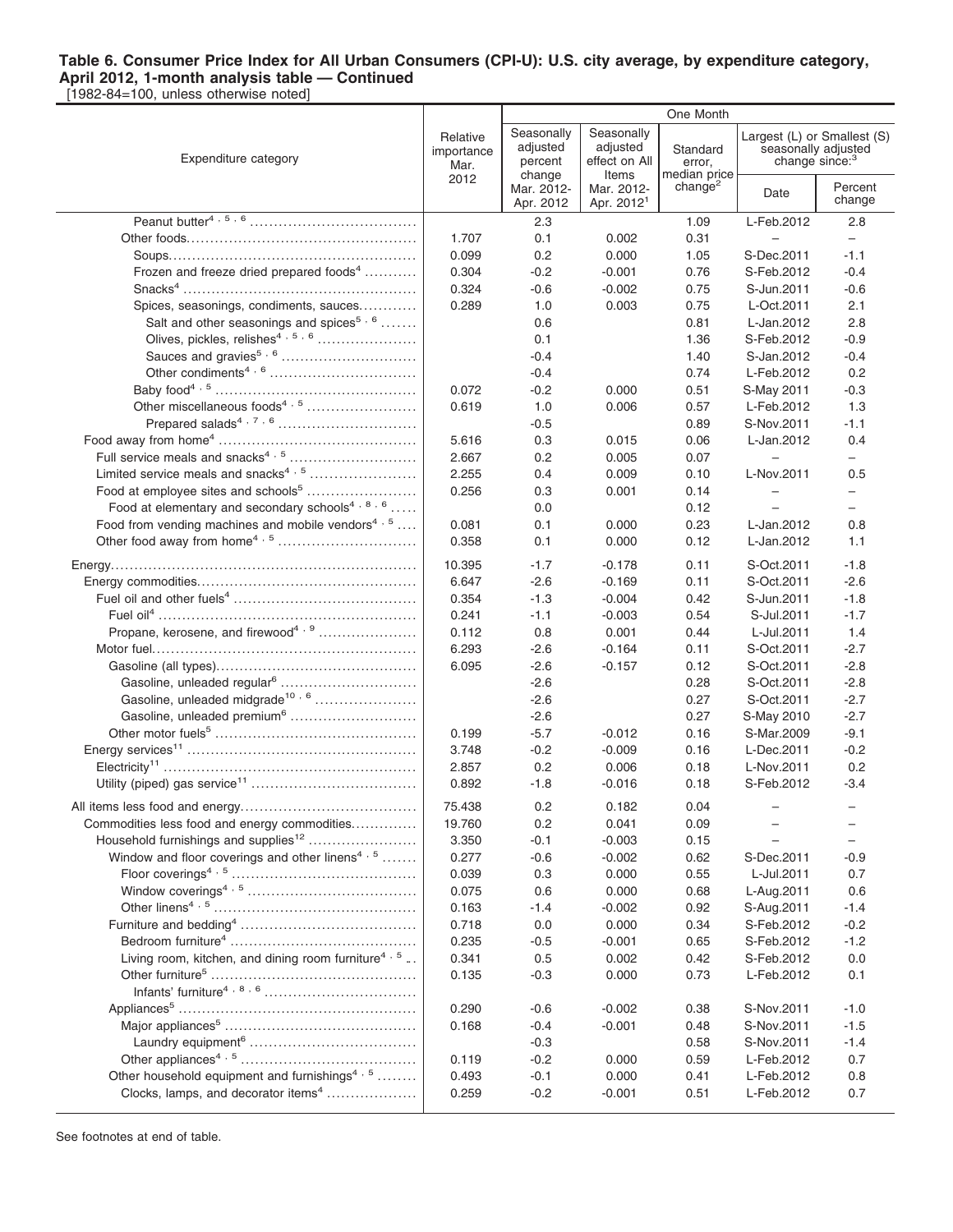[1982-84=100, unless otherwise noted]

|                                                              |                                | One Month                         |                                               |                                     |                                                   |                             |
|--------------------------------------------------------------|--------------------------------|-----------------------------------|-----------------------------------------------|-------------------------------------|---------------------------------------------------|-----------------------------|
| Expenditure category                                         | Relative<br>importance<br>Mar. | Seasonally<br>adjusted<br>percent | Seasonally<br>adjusted<br>effect on All       | Standard<br>error,                  | seasonally adjusted<br>change since: <sup>3</sup> | Largest (L) or Smallest (S) |
|                                                              | 2012                           | change<br>Mar. 2012-<br>Apr. 2012 | Items<br>Mar. 2012-<br>Apr. 2012 <sup>1</sup> | median price<br>change <sup>2</sup> | Date                                              | Percent<br>change           |
|                                                              | 0.102                          | $-0.1$                            | 0.000                                         | 0.69                                | L-Feb.2012                                        | 0.5                         |
|                                                              | 0.048                          | $-0.1$                            | 0.000                                         | 1.02                                | L-Feb.2012                                        | 0.3                         |
| Nonelectric cookware and tableware <sup>5</sup>              | 0.083                          | 1.5                               | 0.001                                         | 0.51                                | L-May 2007                                        | 1.6                         |
| Tools, hardware, outdoor equipment and supplies <sup>5</sup> | 0.680                          | 0.3                               | 0.002                                         | 0.28                                | L-Feb.2012                                        | 0.4                         |
| Tools, hardware and supplies <sup>4, 5</sup>                 | 0.172                          | 0.1                               | 0.000                                         | 0.35                                | L-Feb.2012                                        | 0.8                         |
| Outdoor equipment and supplies <sup>5</sup>                  | 0.362                          | 0.9                               | 0.003                                         | 0.32                                | L-Mar.2011                                        | 1.4                         |
|                                                              | 0.891                          | $-0.3$                            | $-0.003$                                      | 0.27                                | S-Apr.2011                                        | $-0.3$                      |
| Household cleaning products <sup>4, 5</sup>                  | 0.363                          | $-1.0$                            | $-0.004$                                      | 0.40                                | S-Apr.2011                                        | $-1.1$                      |
|                                                              | 0.241                          | $-0.1$                            | 0.000                                         | 0.38                                | S-Jun.2011                                        | $-0.1$                      |
| Miscellaneous household products <sup>4, 5</sup>             | 0.287                          | 0.4                               | 0.001                                         | 0.47                                | L-Feb.2012                                        | 0.8                         |
|                                                              | 3.612                          | 0.4                               | 0.013                                         | 0.39                                | S-Feb.2012                                        | $-0.9$                      |
|                                                              | 0.865                          | 0.5                               | 0.005                                         | 0.61                                | S-Feb.2012                                        | $-1.7$                      |
|                                                              | 0.682                          | 0.4                               | 0.003                                         | 0.65                                | L-Jan.2012                                        | 1.7                         |
| Men's suits, sport coats, and outerwear                      | 0.125                          | $-1.3$                            | $-0.002$                                      | 1.77                                | S-Feb.2012                                        | $-3.0$                      |
|                                                              | 0.179                          | 0.3                               | 0.001                                         | 0.98                                | L-Nov.2011                                        | 0.8                         |
| Men's shirts and sweaters <sup>5</sup>                       | 0.209                          | 2.4                               | 0.005                                         | 1.49                                | L-Jul.2011                                        | 2.7                         |
|                                                              | 0.162                          | $-0.1$                            | 0.000                                         | 1.32                                | $\overline{\phantom{0}}$                          | $-$                         |
|                                                              | 0.183                          | 2.6                               | 0.005                                         | 1.48                                | S-Feb.2012                                        | $-0.5$                      |
|                                                              | 1.544                          | 1.0                               | 0.015                                         | 0.75                                | L-Jan.2012                                        | 1.3                         |
|                                                              | 1.286                          | 1.2                               | 0.015                                         | 0.82                                | L-Jan.2012                                        | 1.2                         |
|                                                              | 0.087                          | 4.2                               | 0.004                                         | 3.37                                | L-Aug.2011                                        | 4.9                         |
|                                                              | 0.192                          | $-4.3$                            | $-0.008$                                      | 2.67                                | S-Mar.2009                                        | $-6.8$                      |
| Women's suits and separates <sup>5</sup>                     | 0.598                          | 3.0                               | 0.017                                         | 1.10                                | L-Feb.2007                                        | 3.1                         |
| Women's underwear, nightwear, sportswear and                 | 0.393                          | 1.2                               | 0.005                                         | 1.16                                | L-Dec.2011                                        | 1.4                         |
|                                                              | 0.259                          | $-0.1$                            | 0.000                                         | 2.09                                | S-Feb.2012                                        | $-2.6$                      |
|                                                              | 0.676                          | 0.6                               | 0.004                                         | 0.56                                |                                                   | $\qquad \qquad -$           |
|                                                              | 0.207                          | 1.5                               | 0.003                                         | 0.85                                | L-Oct.2010                                        | 1.9                         |
|                                                              | 0.149                          | 0.7                               | 0.001                                         | 1.22                                | S-Feb.2012                                        | $-1.4$                      |
|                                                              | 0.320                          | 0.4                               | 0.001                                         | 0.86                                | S-Feb.2012                                        | $-0.1$                      |
|                                                              | 0.200                          | $-1.1$                            | $-0.002$                                      | 1.00                                | S-Jan.2011                                        | $-1.1$                      |
|                                                              | 0.327                          | $-2.8$                            | $-0.009$                                      | 1.36                                | S-Feb.2002                                        | $-3.2$                      |
|                                                              | 0.089                          | $-0.4$                            | 0.000                                         | 0.78                                | S-Dec.2011                                        | $-1.2$                      |
|                                                              | 0.237                          | $-3.5$                            | $-0.008$                                      | 1.56                                | S-Feb.2002                                        | $-3.5$                      |
| Transportation commodities less motor fuel <sup>12</sup>     | 5.565                          | 0.8                               | 0.043                                         | 0.07                                | L-Jun.2011                                        | 0.8                         |
| New vehicles                                                 | 3.173                          | 0.4                               | 0.014                                         | 0.11                                | L-Feb.2012                                        | 0.6                         |
|                                                              |                                | 0.4                               |                                               | 0.10                                | L-Feb.2012                                        | 0.6                         |
|                                                              |                                | 0.5                               |                                               | 0.15                                | L-Feb.2012                                        | 0.5                         |
|                                                              |                                | 0.4                               |                                               | 0.11                                | L-Feb.2012                                        | 0.6                         |
|                                                              | 1.889                          | 1.5                               | 0.029                                         | 0.02                                | L-Dec.2009                                        | 2.3                         |
| Motor vehicle parts and equipment <sup>4</sup>               | 0.433                          | 0.0                               | 0.000                                         | 0.20                                | $\qquad \qquad -$                                 | $\overline{\phantom{0}}$    |
|                                                              | 0.295                          | 0.1                               | 0.000                                         | 0.25                                | L-Feb.2012                                        | 0.1                         |
| Vehicle accessories other than tires <sup>4, 5</sup>         | 0.139                          | $-0.2$                            | 0.000                                         | 0.25                                | S-Oct.2011                                        | $-0.2$                      |
| Vehicle parts and equipment other than tires <sup>4, 6</sup> |                                |                                   |                                               |                                     |                                                   |                             |
|                                                              |                                | $-0.3$                            |                                               | 0.25                                | S-Jul.2011                                        | $-0.3$                      |
| Motor oil, coolant, and fluids <sup>4, 6</sup>               |                                | 0.4                               |                                               | 0.64                                | S-Feb.2012<br>S-Jul.2011                          | $-0.4$                      |
|                                                              | 1.719<br>1.640                 | 0.0                               | $-0.001$<br>$-0.001$                          | 0.14                                | S-Jun.2011                                        | 0.0<br>$-0.2$               |
|                                                              | 1.329                          | 0.0                               |                                               | 0.15                                | S-Jul.2010                                        | 0.0                         |
|                                                              | 0.312                          | 0.0                               | 0.000<br>$-0.001$                             | 0.14<br>0.49                        | S-Feb.2012                                        | $-0.5$                      |
| Medical equipment and supplies <sup>4, 12</sup>              | 0.078                          | $-0.3$<br>0.1                     | 0.000                                         |                                     | L-Feb.2012                                        | 0.7                         |
|                                                              | 2.320                          |                                   | $-0.010$                                      | 0.47                                |                                                   |                             |
|                                                              |                                | $-0.4$                            |                                               | 0.18                                | S-Sep.2011                                        | $-0.4$                      |
|                                                              | 0.426                          | $-1.8$                            | $-0.008$                                      | 0.28                                | S-EVER                                            | -                           |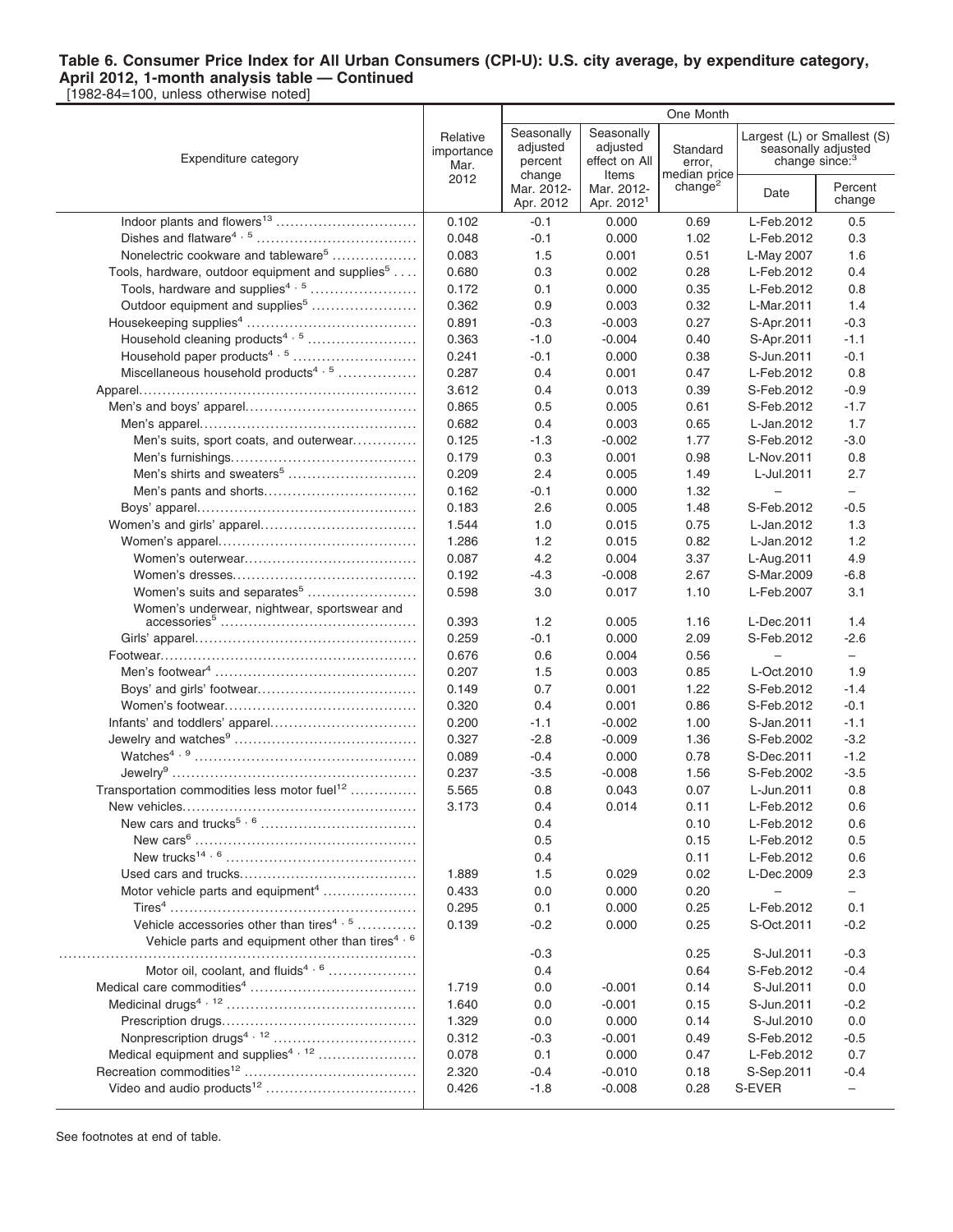|                                                                                          |                                | One Month                         |                                               |                                     |                          |                                                                                  |
|------------------------------------------------------------------------------------------|--------------------------------|-----------------------------------|-----------------------------------------------|-------------------------------------|--------------------------|----------------------------------------------------------------------------------|
| Expenditure category                                                                     | Relative<br>importance<br>Mar. | Seasonally<br>adjusted<br>percent | Seasonally<br>adjusted<br>effect on All       | Standard<br>error,                  |                          | Largest (L) or Smallest (S)<br>seasonally adjusted<br>change since: <sup>3</sup> |
|                                                                                          | 2012                           | change<br>Mar. 2012-<br>Apr. 2012 | Items<br>Mar. 2012-<br>Apr. 2012 <sup>1</sup> | median price<br>change <sup>2</sup> | Date                     | Percent<br>change                                                                |
|                                                                                          | 0.168                          | $-3.7$                            | $-0.006$                                      | 0.64                                | S-Feb.2010               | $-4.3$                                                                           |
|                                                                                          | 0.027                          | $-1.2$                            | 0.000                                         | 0.61                                | L-Feb.2012               | 1.5                                                                              |
|                                                                                          | 0.073                          | $-1.5$                            | -0.001                                        | 0.45                                | S-Dec.2011               | $-1.6$                                                                           |
| Audio discs, tapes and other media <sup>4, 5</sup>                                       | 0.044                          | $-0.7$                            | 0.000                                         | 0.47                                | S-Oct.2011               | $-1.6$                                                                           |
|                                                                                          | 0.689                          | $-0.1$                            | 0.000                                         | 0.39                                | S-Dec.2011               | $-0.2$                                                                           |
|                                                                                          |                                | 0.0                               |                                               | 0.41                                | S-Dec.2011               | $-0.1$                                                                           |
| Purchase of pets, pet supplies, accessories <sup>4, 5, 6</sup>                           |                                | $-0.5$                            |                                               | 0.76                                | S-Jan.2012               | $-0.9$                                                                           |
|                                                                                          | 0.459                          | 0.5                               | 0.002                                         | 0.31                                | L-Feb.2012               | 0.6                                                                              |
| Sports vehicles including bicycles <sup>4</sup>                                          | 0.241                          | $-0.6$                            | $-0.002$                                      | 0.33                                | S-May 2010               | $-0.7$                                                                           |
|                                                                                          | 0.208                          | 1.8                               | 0.004                                         | 0.53                                | L-Oct.2008               | 1.9                                                                              |
| Photographic equipment and supplies                                                      | 0.053                          | 0.9                               | 0.000                                         | 0.62                                | L-Feb.2012               | 0.9                                                                              |
| Film and photographic supplies <sup>4, 5, 6</sup>                                        |                                | 1.8                               |                                               | 0.73                                | L-Nov.2011               | 2.7                                                                              |
|                                                                                          |                                | 0.9                               |                                               | 0.82                                | L-Feb.2012               | 0.9                                                                              |
|                                                                                          | 0.222                          | 0.2                               | 0.000                                         | 0.34                                | S-Feb.2012               | $-0.5$                                                                           |
| Newspapers and magazines <sup>4, 5</sup>                                                 | 0.120                          | 0.3                               | 0.000                                         | 0.48                                | S-Feb.2012               | $-0.7$                                                                           |
|                                                                                          | 0.098                          | 0.0                               | 0.000                                         | 0.47                                | S-Feb.2012               | $-0.2$                                                                           |
|                                                                                          | 0.470                          | $-1.0$                            | $-0.005$                                      | 0.44                                | S-Nov.2011               | $-1.2$                                                                           |
|                                                                                          | 0.351                          | $-1.5$                            | $-0.005$                                      | 0.53                                | S-Nov.2011               | $-1.6$                                                                           |
| Toys, games, hobbies and playground equipment <sup>4</sup>                               |                                |                                   |                                               |                                     |                          |                                                                                  |
|                                                                                          |                                | $-1.1$                            |                                               | 0.51                                | S-Nov.2011               | $-1.5$                                                                           |
| Sewing machines, fabric and supplies <sup>5</sup>                                        | 0.061                          | 1.2                               | 0.001                                         | 0.91                                | L-Oct.2011               | 1.8                                                                              |
| Music instruments and accessories <sup>5</sup>                                           | 0.039                          | 0.2                               | 0.000                                         | 0.42                                | L-Sep.2011               | 1.2                                                                              |
| Education and communication commodities <sup>12</sup>                                    | 0.601                          | $-0.7$                            | $-0.004$                                      | 0.34                                | S-Dec.2011               | $-0.8$                                                                           |
| Educational books and supplies                                                           | 0.201                          | 0.5                               | 0.001                                         | 0.29                                | S-Feb.2012               | 0.1                                                                              |
|                                                                                          |                                | 0.3                               |                                               | 0.24                                | S-Feb.2012               | 0.2                                                                              |
| Information technology commodities <sup>12</sup>                                         | 0.400                          | $-1.3$                            | $-0.005$                                      | 0.43                                | S-Dec.2011               | $-1.4$                                                                           |
| Personal computers and peripheral equipment <sup>7</sup>                                 | 0.264                          | $-1.6$                            | $-0.004$                                      | 0.51                                | S-Dec.2011               | $-2.1$                                                                           |
| Computer software and accessories <sup>4, 5</sup>                                        | 0.048                          | $-0.5$                            | 0.000                                         | 0.75                                | L-Jan.2012               | $-0.2$                                                                           |
| Telephone hardware, calculators, and other<br>consumer information items <sup>4, 5</sup> | 0.088                          | $-1.1$                            | -0.001                                        | 0.77                                | S-Nov.2011               | $-1.2$                                                                           |
|                                                                                          | 0.944                          | 0.1                               | 0.001                                         | 0.13                                | L-Feb.2012               | 0.3                                                                              |
|                                                                                          | 0.571                          | $-0.2$                            | $-0.001$                                      | 0.21                                | S-Jul.2011               | $-0.2$                                                                           |
| Beer, ale, and other malt beverages at home                                              | 0.273                          | $-0.5$                            | $-0.001$                                      | 0.27                                | S-Sep.2009               | $-0.8$                                                                           |
|                                                                                          | 0.071                          | $-0.1$                            | 0.000                                         | 0.33                                | L-Jan.2012               | 0.6                                                                              |
|                                                                                          |                                | 0.5                               |                                               | 0.49                                | L-Jan.2012               | 0.9                                                                              |
| Distilled spirits, excluding whiskey, at home <sup>4, 6</sup> .                          |                                | 0.3                               |                                               | 0.59                                | L-Feb.2012               | 0.3                                                                              |
|                                                                                          | 0.227                          | 0.2                               | 0.000                                         | 0.37                                | L-Jan.2012               | 0.6                                                                              |
| Alcoholic beverages away from home <sup>4</sup>                                          | 0.373                          | 0.4                               | 0.002                                         | 0.16                                | L-Feb.2012               | 0.5                                                                              |
|                                                                                          |                                |                                   |                                               |                                     |                          |                                                                                  |
|                                                                                          |                                | 0.3                               |                                               | 0.13                                | L-May 2011               | 0.3                                                                              |
|                                                                                          |                                | 0.4                               |                                               | 0.20                                | L-Feb.2012               | 0.5                                                                              |
| Distilled spirits away from home <sup>4, 5, 6</sup>                                      |                                | 0.9                               |                                               | 0.20                                | L-May 2011               | 2.1                                                                              |
|                                                                                          | 1.650                          | 0.1                               | 0.002                                         | 0.19                                | S-Feb.2012               | $-0.4$                                                                           |
| Tobacco and smoking products <sup>4</sup>                                                | 0.790                          | 0.2                               | 0.001                                         | 0.16                                | L-Jan.2012               | 0.5                                                                              |
|                                                                                          | 0.730                          | 0.1                               | 0.001                                         | 0.17                                | L-Jan.2012               | 0.5                                                                              |
| Tobacco products other than cigarettes <sup>4, 5</sup>                                   | 0.053                          | 0.3                               | 0.000                                         | 0.46                                | L-Jan.2012               | 0.5                                                                              |
|                                                                                          | 0.652                          | 0.3                               | 0.002                                         | 0.37                                | S-Feb.2012               | $-0.4$                                                                           |
|                                                                                          | 0.342                          | 0.1                               | 0.000                                         | 0.54                                | S-Feb.2012               | 0.0                                                                              |
| Cosmetics, perfume, bath, nail preparations and                                          | 0.303                          |                                   | 0.002                                         |                                     |                          | $-0.9$                                                                           |
| $\textsf{Miscellaneous personal goods}$                                                  |                                | 0.6<br>$-0.6$                     |                                               | 0.56                                | S-Feb.2012<br>S-Oct.2010 | $-0.7$                                                                           |
| Stationery, stationery supplies, gift wrap <sup>6</sup>                                  | 0.208                          | 0.0                               | $-0.001$                                      | 0.44<br>0.46                        | L-Jan.2012               | 0.5                                                                              |
|                                                                                          |                                | $-0.1$                            |                                               | 0.51                                | S-Feb.2012               | $-0.1$                                                                           |
|                                                                                          |                                |                                   |                                               |                                     |                          |                                                                                  |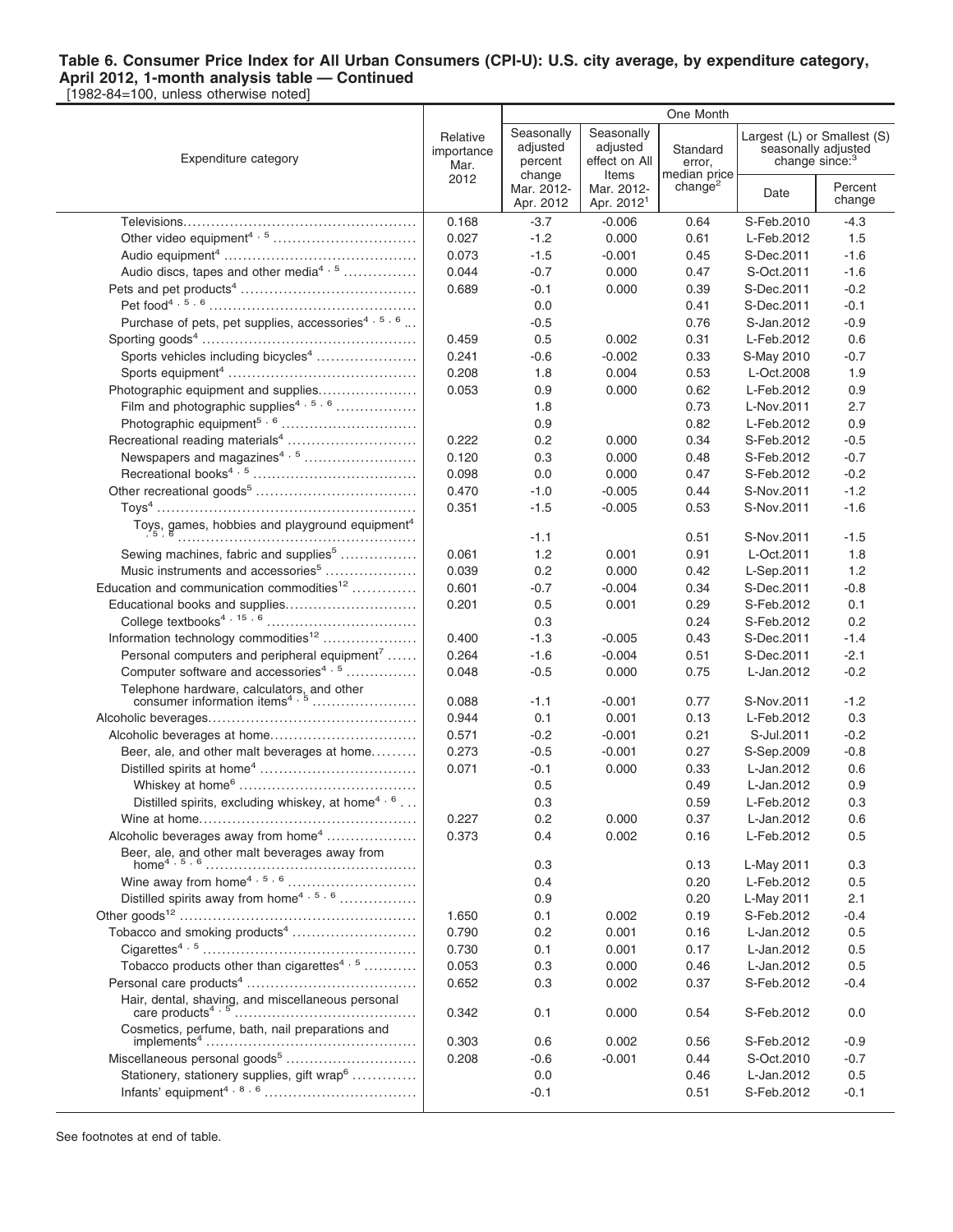|                                                                                                                |                                | One Month                         |                                               |                                     |                                                   |                             |
|----------------------------------------------------------------------------------------------------------------|--------------------------------|-----------------------------------|-----------------------------------------------|-------------------------------------|---------------------------------------------------|-----------------------------|
| Expenditure category                                                                                           | Relative<br>importance<br>Mar. | Seasonally<br>adjusted<br>percent | Seasonally<br>adjusted<br>effect on All       | Standard<br>error,                  | seasonally adjusted<br>change since: <sup>3</sup> | Largest (L) or Smallest (S) |
|                                                                                                                | 2012                           | change<br>Mar. 2012-<br>Apr. 2012 | Items<br>Mar. 2012-<br>Apr. 2012 <sup>1</sup> | median price<br>change <sup>2</sup> | Date                                              | Percent<br>change           |
|                                                                                                                | 55.679                         | 0.3                               | 0.141                                         | 0.03                                | L-Aug.2008                                        | 0.3                         |
|                                                                                                                | 31.259                         | 0.2                               | 0.054                                         | 0.05                                |                                                   |                             |
|                                                                                                                | 30.915                         | 0.2                               | 0.064                                         | 0.05                                |                                                   | $\overline{\phantom{m}}$    |
|                                                                                                                | 6.414                          | 0.2                               | 0.014                                         | 0.07                                |                                                   | $\equiv$                    |
|                                                                                                                | 0.813                          | $-0.2$                            | $-0.002$                                      | 0.86                                | S-Dec.2011                                        | $-0.3$                      |
| Housing at school, excluding board <sup>11, 16</sup>                                                           | 0.153                          | 0.4                               | 0.001                                         | 0.05                                | L-Feb.2012                                        | 0.4                         |
| Other lodging away from home including hotels                                                                  | 0.660                          | $-0.4$                            | $-0.002$                                      | 1.07                                | S-Dec.2011                                        | $-0.4$                      |
| Owners' equivalent rent of residences <sup>11, 16</sup>                                                        | 23.688                         | 0.2                               | 0.040                                         | 0.04                                |                                                   |                             |
| Owners' equivalent rent of primary residence <sup>11, 16</sup>                                                 |                                |                                   |                                               |                                     |                                                   |                             |
|                                                                                                                | 22.290                         | 0.2                               | 0.038                                         | 0.04                                |                                                   |                             |
| Tenants' and household insurance <sup>4, 5</sup>                                                               | 0.344                          | 0.7                               | 0.002                                         | 0.21                                | L-Dec.2009                                        | 1.3                         |
| Water and sewer and trash collection services <sup>5</sup>                                                     | 1.159                          | 0.8                               | 0.009                                         | 0.13                                | L-Oct.2009                                        | 0.8                         |
| Water and sewerage maintenance <sup>11</sup>                                                                   | 0.872                          | 1.1                               | 0.010                                         | 0.17                                | L-Oct.2008                                        | 1.1                         |
| Garbage and trash collection <sup>4, 14</sup>                                                                  | 0.287                          | $-0.2$                            | $-0.001$                                      | 0.15                                | S-Oct.2000                                        | $-0.2$                      |
|                                                                                                                | 0.723                          | 0.4                               | 0.003                                         | 0.10                                | L-Feb.2012                                        | 0.4                         |
|                                                                                                                | 0.248                          | 0.6                               | 0.001                                         | 0.07                                | L-Dec.2010                                        | 0.7                         |
| Gardening and lawncare services <sup>4, 5</sup>                                                                | 0.236                          | 0.5                               | 0.001                                         | 0.11                                | L-Jan.2012                                        | 1.0                         |
| Moving, storage, freight expense <sup>4, 5</sup>                                                               | 0.091                          | $-0.7$                            | $-0.001$                                      | 0.43                                | S-Jul.2011                                        | $-1.0$                      |
|                                                                                                                | 0.076                          | 1.2                               | 0.001                                         | 0.14                                | L-Mar.2010                                        | 1.3                         |
|                                                                                                                |                                |                                   |                                               |                                     |                                                   |                             |
|                                                                                                                | 5.328                          | 0.4                               | 0.023                                         | 0.06                                | L-Dec.2011                                        | 0.4                         |
|                                                                                                                | 2.969                          | 0.1                               | 0.004                                         | 0.08                                | S-Feb.2012                                        | $-0.2$                      |
|                                                                                                                | 1.590                          | 0.3                               | 0.004                                         | 0.12                                | L-Oct.2011                                        | 0.5                         |
|                                                                                                                | 0.755                          | 0.1                               | 0.001                                         | 0.08                                | S-Feb.2012                                        | $-0.1$                      |
| Eyeglasses and eye care <sup>9</sup>                                                                           | 0.249                          | 0.4                               | 0.001                                         | 0.23                                | L-Jul.2011                                        | 0.9                         |
| Services by other medical professionals <sup>4, 11, 9</sup>                                                    | 0.375                          | 0.0                               | 0.000                                         | 0.12                                | S-Sep.2011                                        | $-0.1$                      |
| Hospital and related services                                                                                  | 1.732                          | 0.5                               | 0.009                                         | 0.11                                | L-Nov.2011                                        | 0.5                         |
|                                                                                                                | 1.511                          | 0.6                               | 0.008                                         | 0.12                                | L-Oct.2011                                        | 0.6                         |
| Inpatient hospital services <sup>11, 17, 6</sup>                                                               |                                | 0.5                               |                                               | 0.18                                | L-Nov.2011                                        | 0.8                         |
| Outpatient hospital services <sup>11, 9, 6</sup>                                                               |                                | 0.6                               |                                               | 0.22                                | L-May 2011                                        | 0.6                         |
| Nursing homes and adult day services <sup>11, 17</sup>                                                         | 0.136                          | 0.1                               | 0.000                                         | 0.12                                | S-Jun.2011                                        | 0.1                         |
| Care of invalids and elderly at home <sup>4, 8</sup>                                                           | 0.085                          | 0.2                               | 0.000                                         | 0.15                                | L-Jan.2012                                        | 0.3                         |
|                                                                                                                | 0.627                          | 1.0                               | 0.006                                         | 0.07                                | S-Sep.2011                                        | 0.9                         |
|                                                                                                                | 5.719                          | 0.5                               | 0.029                                         | 0.11                                | L-Jan.2011                                        | 0.5                         |
| Leased cars and trucks <sup>15</sup>                                                                           | 0.389                          | $-0.2$                            | $-0.001$                                      | 0.44                                | S-Feb.2012                                        | $-1.0$                      |
|                                                                                                                | 0.068                          | 4.4                               | 0.003                                         | 1.34                                | L-EVER                                            |                             |
| Motor vehicle maintenance and repair <sup>4</sup>                                                              | 1.141                          | 0.0                               | 0.000                                         | 0.12                                | L-Feb.2012                                        | 0.2                         |
| Motor vehicle body work <sup>4</sup>                                                                           | 0.057                          | 0.1                               | 0.000                                         | 0.14                                | S-Dec.2011                                        | 0.0                         |
| Motor vehicle maintenance and servicing <sup>4</sup>                                                           | 0.455                          | 0.1                               | 0.000                                         | 0.15                                | S-Nov.2011                                        | 0.0                         |
|                                                                                                                | 0.593                          | $-0.1$                            | $-0.001$                                      | 0.19                                | L-Feb.2012                                        | 0.3                         |
|                                                                                                                | 2.388                          | 0.4                               | 0.009                                         | 0.16                                | S-Feb.2012                                        | $-0.2$                      |
|                                                                                                                | 0.559                          | $-0.1$                            | 0.000                                         | 0.12                                | S-Feb.2012                                        | $-0.1$                      |
| State motor vehicle registration and license fees <sup>4</sup> ,                                               | 0.326                          | $-0.2$                            | $-0.001$                                      | 0.12                                | S-Feb.2012                                        | $-0.3$                      |
|                                                                                                                | 0.211                          | 0.2                               | 0.000                                         | 0.16                                | L-Feb.2012                                        | 0.2                         |
|                                                                                                                |                                | 0.0                               |                                               | 0.13                                | S-May 2011                                        | 0.0                         |
| Automobile service clubs <sup>4, 5, 6</sup>                                                                    |                                | 0.4                               |                                               | 0.26                                | L-Jan.2012                                        | 0.8                         |
|                                                                                                                | 1.173                          | 1.6                               | 0.019                                         | 0.29                                | L-Nov.2010                                        | 1.8                         |
|                                                                                                                | 0.767                          | 2.1                               | 0.016                                         | 0.40                                | L-Dec.2010                                        | 2.6                         |
|                                                                                                                |                                |                                   |                                               |                                     |                                                   |                             |
| Other intercity transportation<br>Intercity bus fare $4, 7, 6, \ldots, \ldots, \ldots, \ldots, \ldots, \ldots$ | 0.146                          | 0.8                               | 0.001                                         | 0.66                                | L-Feb.2011                                        | 0.8                         |
|                                                                                                                |                                | 1.7                               |                                               | 0.52                                | L-Dec.2011                                        | 4.0                         |
|                                                                                                                |                                | 2.8                               |                                               | 1.24                                | S-Feb.2012                                        | $-0.6$                      |
|                                                                                                                |                                | 0.0                               |                                               | 0.82                                | L-Feb.2012                                        | 0.0                         |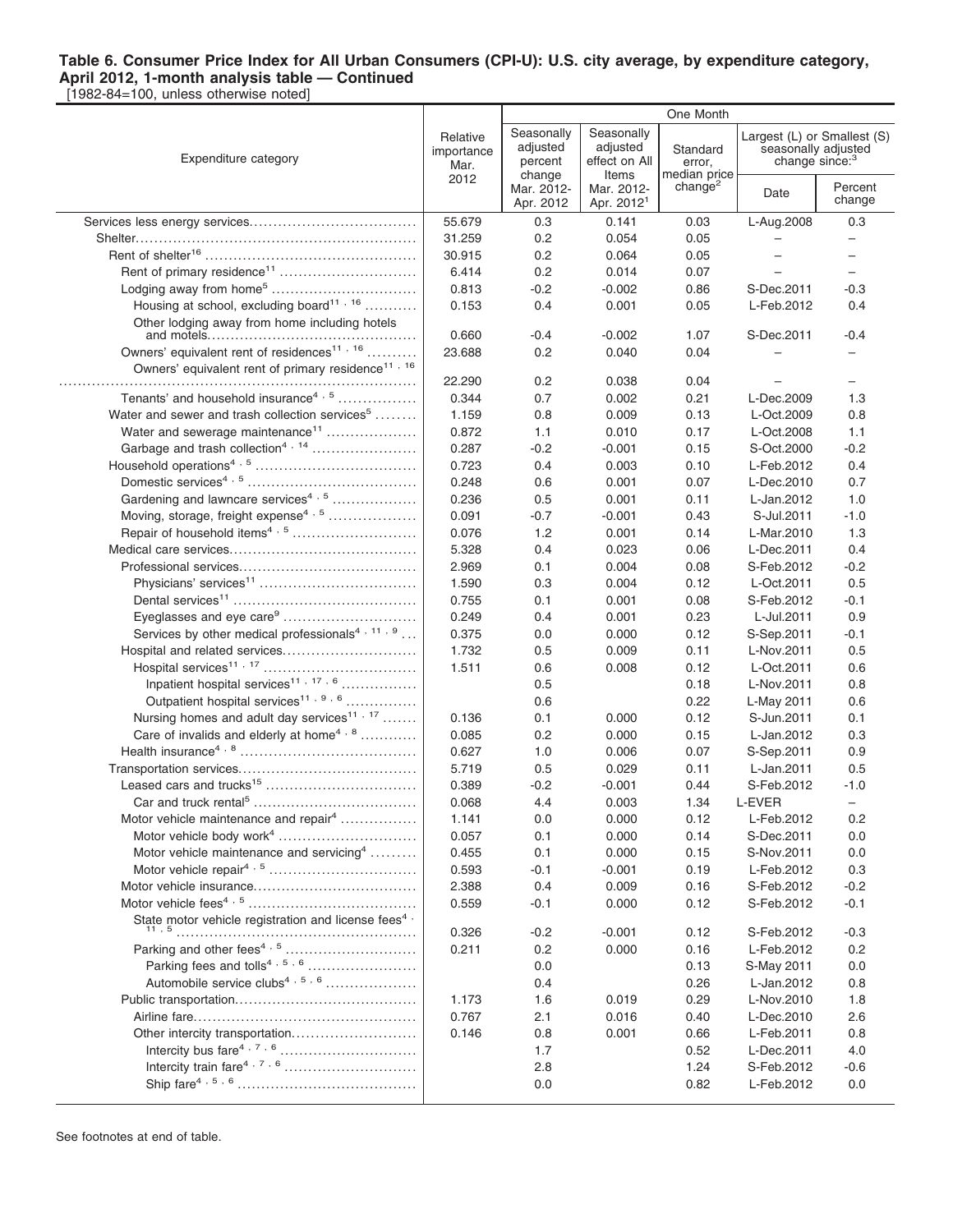[1982-84=100, unless otherwise noted]

|                                                                          | One Month                      |                                   |                                               |                                    |                                                   |                             |
|--------------------------------------------------------------------------|--------------------------------|-----------------------------------|-----------------------------------------------|------------------------------------|---------------------------------------------------|-----------------------------|
| Expenditure category                                                     | Relative<br>importance<br>Mar. | Seasonally<br>adjusted<br>percent | Seasonally<br>adjusted<br>effect on All       | Standard<br>error,<br>median price | seasonally adjusted<br>change since: <sup>3</sup> | Largest (L) or Smallest (S) |
|                                                                          | 2012                           | change<br>Mar. 2012-<br>Apr. 2012 | Items<br>Mar. 2012-<br>Apr. 2012 <sup>1</sup> | change <sup>2</sup>                | Date                                              | Percent<br>change           |
| Intracity transportation <sup>4</sup>                                    | 0.258                          | 0.1                               | 0.000                                         | 0.07                               | S-Jan.2012                                        | 0.0                         |
|                                                                          |                                | 0.1                               |                                               | 0.09                               | L-Feb.2012                                        | 0.6                         |
|                                                                          | 3.688                          | 0.1                               | 0.003                                         | 0.19                               | S-Feb.2012                                        | $-0.3$                      |
|                                                                          | 1.498                          | 0.2                               | 0.004                                         | 0.23                               | S-Aug.2011                                        | 0.0                         |
| Cable and satellite television and radio service <sup>14</sup>           | 1.387                          | 0.2                               | 0.002                                         | 0.23                               | S-Aug.2011                                        | 0.0                         |
|                                                                          |                                |                                   |                                               |                                    |                                                   |                             |
|                                                                          | 0.112                          | 1.0                               | 0.001                                         | 0.84                               | L-Oct.2011                                        | 2.6                         |
| Video discs and other media <sup>4, 5, 6</sup>                           |                                | 1.8                               |                                               | 1.22                               | L-Oct.2011                                        | 2.4                         |
| Rental of video or audio discs and other media <sup>4</sup><br>5,6       |                                | 0.1                               |                                               | 0.75                               | S-Feb.2012                                        | $-0.3$                      |
| Pet services including veterinary <sup>5</sup>                           | 0.405                          | 0.2                               | 0.001                                         | 0.19                               | S-Feb.2012                                        | $-0.3$                      |
|                                                                          |                                | -0.1                              |                                               | 0.22                               | S-Feb.2012                                        | $-0.1$                      |
|                                                                          |                                | 0.4                               |                                               | 0.19                               | L-Dec.2011                                        | 0.9                         |
| Photographers and film processing <sup>4, 5</sup>                        | 0.058                          | 0.0                               | 0.000                                         | 0.36                               | S-Feb.2012                                        | $-0.2$                      |
|                                                                          |                                | 0.2                               |                                               | 0.36                               | L-Dec.2011                                        | 0.5                         |
|                                                                          |                                | 0.0                               |                                               | 0.44                               | S-Jan.2012                                        | $-0.3$                      |
| Other recreation services <sup>5</sup>                                   | 1.726                          | -0.1                              | $-0.001$                                      | 0.35                               | S-Feb.2012                                        | $-0.8$                      |
| Club dues and fees for participant sports and                            |                                |                                   |                                               |                                    |                                                   |                             |
|                                                                          | 0.568                          | $-0.3$                            | $-0.002$                                      | 0.71                               | S-Feb.2012                                        | $-0.8$                      |
|                                                                          | 0.625                          | 0.1                               | 0.001                                         | 0.50                               |                                                   |                             |
| Admission to movies, theaters, and concerts <sup>4, 5</sup>              |                                |                                   |                                               |                                    |                                                   |                             |
| Admission to sporting events <sup>4, 5, 6</sup>                          |                                | 0.1                               |                                               | 0.42                               | L-Jan.2012                                        | 1.9                         |
| Fees for lessons or instructions <sup>4, 9</sup>                         |                                | 0.3                               |                                               | 0.52                               | S-Feb.2012                                        | $-1.0$                      |
| Education and communication services <sup>12</sup>                       | 0.228<br>6.111                 | 0.2<br>0.2                        | 0.000<br>0.015                                | 0.23<br>0.07                       | L-Feb.2012<br>$\qquad \qquad -$                   | 0.2<br>$\qquad \qquad -$    |
| Tuition, other school fees, and childcare                                | 2.968                          | 0.3                               | 0.008                                         | 0.12                               |                                                   | $-$                         |
|                                                                          | 1.665                          | 0.3                               | 0.006                                         | 0.21                               | S-Feb.2012                                        | 0.3                         |
| Elementary and high school tuition and fees                              | 0.376                          | 0.3                               | 0.001                                         | 0.03                               | L-Feb.2012                                        | 0.4                         |
| Child care and nursery school <sup>13</sup>                              | 0.767                          | 0.2                               | 0.002                                         | 0.11                               | $\qquad \qquad -$                                 | $\overline{\phantom{0}}$    |
| Technical and business school tuition and fees <sup>5</sup>              | 0.058                          | -0.1                              | 0.000                                         | 0.18                               | S-May 2011                                        | $-0.2$                      |
|                                                                          | 0.148                          | 0.0                               | 0.000                                         | 0.01                               | S-Jan.2012                                        | $-0.2$                      |
|                                                                          | 0.138                          | $-0.1$                            | 0.000                                         | 0.00                               | S-Jan.2012                                        | $-0.6$                      |
|                                                                          | 0.010                          | 1.2                               | 0.000                                         | 0.12                               | L-Jan.2012                                        | 4.6                         |
|                                                                          | 2.399                          | 0.1                               | 0.002                                         | 0.05                               | $\overline{\phantom{0}}$                          | $\overline{\phantom{0}}$    |
| Wireless telephone services <sup>4, 5</sup>                              | 1.460                          | 0.0                               | 0.000                                         | 0.06                               |                                                   | $\overline{\phantom{0}}$    |
| Land-line telephone services <sup>4, 12</sup>                            | 0.939                          | 0.2                               | 0.002                                         | 0.09                               | L-Jan.2012                                        | 0.8                         |
| Internet services and electronic information                             |                                |                                   |                                               |                                    |                                                   |                             |
|                                                                          | 0.581                          | 0.8                               | 0.004                                         | 0.29                               | L-Feb.2010                                        | 1.9                         |
|                                                                          | 1.692                          | 0.3                               | 0.006                                         | 0.10                               | L-Nov.2011                                        | 0.4                         |
|                                                                          | 0.626                          | 0.2                               | 0.001                                         | 0.11                               |                                                   |                             |
| Haircuts and other personal care services <sup>4, 5</sup>                | 0.626                          | 0.2                               | 0.001                                         | 0.11                               |                                                   |                             |
| Miscellaneous personal services                                          | 1.066                          | 0.2                               | 0.002                                         | 0.13                               |                                                   |                             |
|                                                                          | 0.293                          | 0.1                               | 0.000                                         | 0.12                               | S-Feb.2012                                        | 0.0                         |
|                                                                          | 0.157                          | 0.1                               | 0.000                                         | 0.09                               | L-Feb.2012                                        | 0.2                         |
| Laundry and dry cleaning services <sup>5</sup>                           | 0.237                          | -0.1                              | 0.000                                         | 0.09                               | S-Sep.2009                                        | $-0.2$                      |
| Apparel services other than laundry and dry<br>cleaning <sup>4</sup> , 5 | 0.030                          | $-0.2$                            | 0.000                                         | 0.19                               | S-Oct.2010                                        | $-0.2$                      |
|                                                                          | 0.209                          | 1.4                               | 0.003                                         | 0.62                               | L-Apr.2011                                        | 1.9                         |
| Checking account and other bank services <sup>4, 5,</sup>                |                                |                                   |                                               |                                    |                                                   |                             |
|                                                                          |                                | $-1.1$                            |                                               | 0.51                               | S-Dec.2010                                        | $-2.6$                      |
| Tax return preparation and other accounting                              |                                | 1.9                               |                                               | 0.73                               | L-May 2010                                        | 2.1                         |
| Special aggregate indexes                                                |                                |                                   |                                               |                                    |                                                   |                             |
|                                                                          | 85.833                         | 0.0                               | 0.004                                         | 0.03                               | S-Dec.2011                                        | 0.0                         |
|                                                                          |                                |                                   |                                               |                                    |                                                   |                             |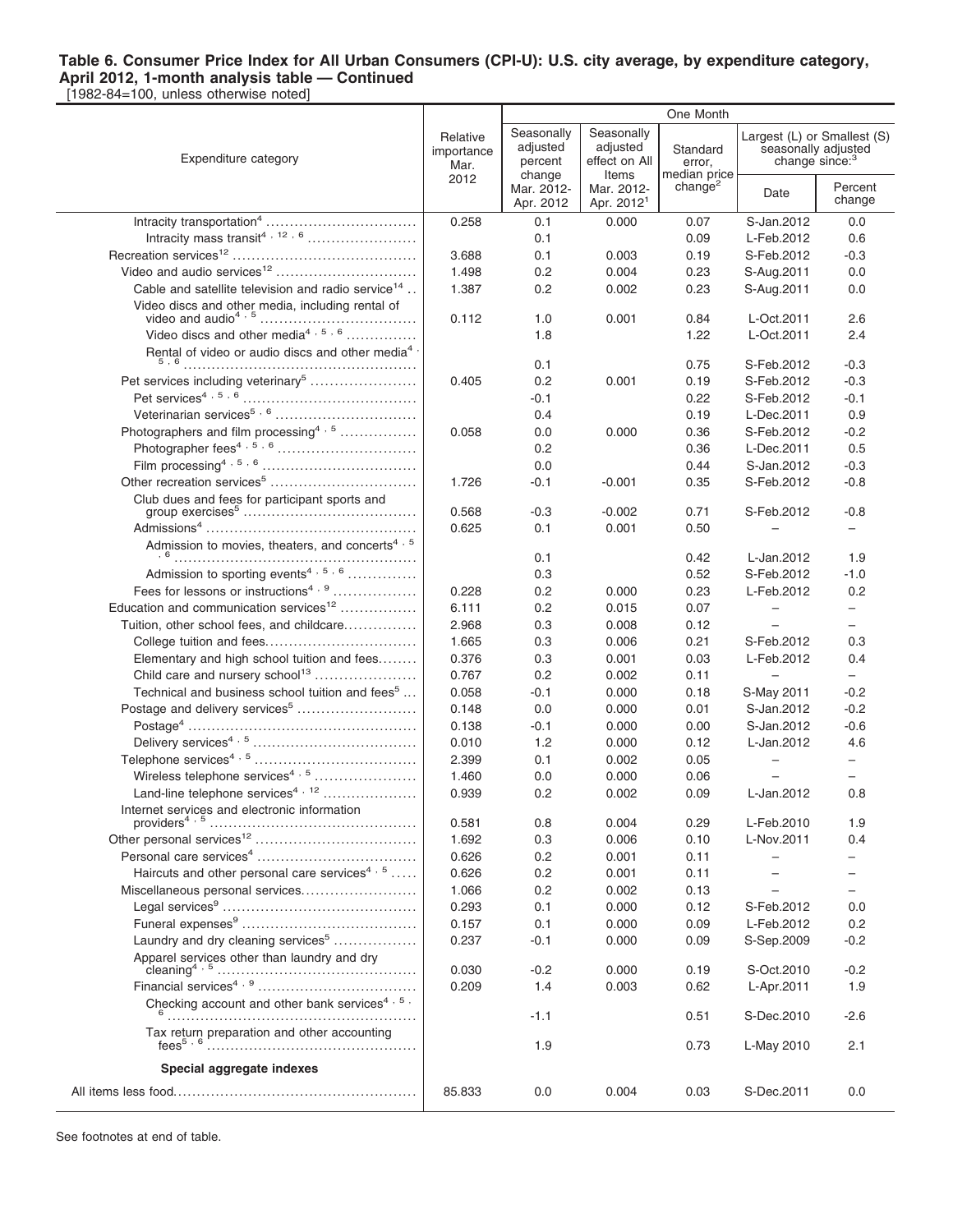|                                                                                                                   |                                | One Month                                   |                                                  |                                    |                                                                                  |                          |  |
|-------------------------------------------------------------------------------------------------------------------|--------------------------------|---------------------------------------------|--------------------------------------------------|------------------------------------|----------------------------------------------------------------------------------|--------------------------|--|
| Expenditure category                                                                                              | Relative<br>importance<br>Mar. | Seasonally<br>adjusted<br>percent<br>change | Seasonally<br>adjusted<br>effect on All<br>Items | Standard<br>error,<br>median price | Largest (L) or Smallest (S)<br>seasonally adjusted<br>change since: <sup>3</sup> |                          |  |
|                                                                                                                   | 2012                           | Mar. 2012-<br>Apr. 2012                     | Mar. 2012-<br>Apr. 2012 <sup>1</sup>             | change <sup>2</sup>                | Date                                                                             | Percent<br>change        |  |
|                                                                                                                   | 68.741                         | 0.0                                         | $-0.020$                                         | 0.04                               | S-Dec.2011                                                                       | $-0.1$                   |  |
|                                                                                                                   | 54.575                         | -0.1                                        | $-0.050$                                         | 0.05                               | S-Dec.2011                                                                       | $-0.1$                   |  |
|                                                                                                                   | 44.179                         | 0.3                                         | 0.128                                            | 0.05                               | $\overline{\phantom{0}}$                                                         | ÷                        |  |
| All items less food, shelter, energy, and used cars and                                                           |                                |                                             |                                                  |                                    |                                                                                  |                          |  |
|                                                                                                                   | 42.290                         | 0.2                                         | 0.099                                            | 0.05                               |                                                                                  |                          |  |
|                                                                                                                   | 92.953                         | 0.0                                         | 0.012                                            | 0.03                               | S-Dec.2011                                                                       | 0.0                      |  |
|                                                                                                                   | 89.605                         | 0.2                                         | 0.213                                            | 0.03                               |                                                                                  | $\overline{\phantom{0}}$ |  |
|                                                                                                                   | 40.573                         | $-0.2$                                      | $-0.099$                                         | 0.06                               | S-Dec.2011                                                                       | $-0.3$                   |  |
| Commodities less food, energy, and used cars and trucks                                                           | 17.871                         | 0.1                                         | 0.013                                            | 0.09                               |                                                                                  | $\overline{\phantom{0}}$ |  |
|                                                                                                                   | 26.407                         | $-0.5$                                      | $-0.130$                                         | 0.07                               | S-Dec.2011                                                                       | $-0.5$                   |  |
| Commodities less food and beverages                                                                               | 25.462<br>59.427               | $-0.5$                                      | $-0.131$<br>0.132                                | 0.07                               | S-Dec.2011                                                                       | $-0.6$                   |  |
|                                                                                                                   |                                | 0.2                                         |                                                  | 0.04                               |                                                                                  | $\overline{\phantom{0}}$ |  |
|                                                                                                                   | 28.512                         | 0.3                                         | 0.077                                            | 0.05                               | L-Dec.2011                                                                       | 0.3                      |  |
|                                                                                                                   | 54.098<br>8.874                | 0.2<br>0.3                                  | 0.114                                            | 0.04<br>0.07                       | L-Dec.2011                                                                       | 0.2<br>0.4               |  |
|                                                                                                                   | 31.699                         | -0.3                                        | 0.025<br>$-0.102$                                | 0.07                               | L-Aug.2011<br>S-Dec.2011                                                         | $-0.3$                   |  |
|                                                                                                                   | 17.533                         | $-0.8$                                      | $-0.148$                                         | 0.10                               | S-Oct.2011                                                                       | $-0.8$                   |  |
|                                                                                                                   | 16.589                         | $-0.9$                                      | $-0.151$                                         | 0.11                               | S-May 2010                                                                       | $-0.9$                   |  |
| Nondurables less food, beverages, and apparel                                                                     | 12.976                         | $-1.4$                                      | $-0.175$                                         | 0.07                               | S-Mar.2009                                                                       | $-1.7$                   |  |
|                                                                                                                   | 13.921                         | $-1.2$                                      | $-0.172$                                         | 0.07                               | S-Mar.2009                                                                       | $-1.6$                   |  |
|                                                                                                                   | 40.592                         | 0.1                                         | 0.052                                            | 0.05                               | $\qquad \qquad -$                                                                | $\equiv$                 |  |
|                                                                                                                   | 6.712                          | 0.2                                         | 0.010                                            | 0.08                               | $-$                                                                              | $\overline{\phantom{0}}$ |  |
|                                                                                                                   | 3.169                          | 0.3                                         | 0.009                                            | 0.12                               |                                                                                  | $\overline{\phantom{0}}$ |  |
|                                                                                                                   | 3.543                          | 0.0                                         | 0.001                                            | 0.07                               |                                                                                  |                          |  |
| Information and information processing <sup>5</sup>                                                               | 3.394                          | 0.0                                         | 0.001                                            | 0.08                               |                                                                                  |                          |  |
| Information technology, hardware and services <sup>18</sup>                                                       | 0.995                          | $-0.1$                                      | $-0.001$                                         | 0.26                               | L-Feb.2012                                                                       | 0.1                      |  |
|                                                                                                                   | 6.008                          | $-0.1$                                      | $-0.006$                                         | 0.15                               | S-Feb.2012                                                                       | $-0.1$                   |  |
|                                                                                                                   | 1.924                          | $-0.2$                                      | $-0.004$                                         | 0.19                               | S-Aug.2011                                                                       | $-0.2$                   |  |
|                                                                                                                   | 1.094                          | 0.0                                         | 0.000                                            | 0.26                               | S-Oct.2011                                                                       | 0.0                      |  |
|                                                                                                                   | 0.113                          | 0.5                                         | 0.001                                            | 0.36                               | L-Aug.2011                                                                       | 0.5                      |  |
|                                                                                                                   | 15.111                         | 0.2                                         | 0.031                                            | 0.08                               | L-Jan.2012                                                                       | 0.2                      |  |
| Domestically produced farm food <sup>4</sup>                                                                      | 7.215                          | 0.1                                         | 0.010                                            | 0.14                               | $\overline{\phantom{0}}$                                                         | -                        |  |
|                                                                                                                   | 11.491                         | 0.2                                         | 0.022                                            | 0.08                               | S-Feb.2012                                                                       | 0.1                      |  |
|                                                                                                                   | 2.936                          | 0.3                                         | 0.008                                            | 0.47                               | S-Feb.2012                                                                       | $-1.1$                   |  |
|                                                                                                                   | 5.260                          | $-0.1$                                      | $-0.004$                                         | 0.13                               | -                                                                                | $\overline{\phantom{0}}$ |  |
| $\label{thm:main} \textbf{Household energy}.\dots.\dots.\dots.\dots.\dots.\dots.\dots.\dots.\dots\dots\dots\dots$ | 4.102                          | $-0.3$                                      | $-0.014$                                         | 0.15                               | S-Feb.2012                                                                       | $-0.6$                   |  |
|                                                                                                                   | 7.047                          | 0.3                                         | 0.022                                            | 0.06                               | -                                                                                | $\overline{\phantom{0}}$ |  |
|                                                                                                                   | 17.577                         | $-0.5$                                      | $-0.092$                                         | 0.06                               | S-Dec.2011                                                                       | $-0.7$                   |  |
|                                                                                                                   | 16.403                         | $-0.7$                                      | $-0.111$                                         | 0.06                               | S-Dec.2011                                                                       | $-0.8$                   |  |
| New and used motor vehicles <sup>5</sup>                                                                          | 5.589                          | 0.8                                         | 0.045                                            | 0.08                               | L-Jun.2011                                                                       | 0.8                      |  |
|                                                                                                                   | 9.867                          | 0.4                                         | 0.036                                            | 0.09                               | L-Sep.2011                                                                       | 0.4                      |  |
| Household furnishings and operations                                                                              | 4.073                          | 0.0                                         | 0.002                                            | 0.12                               | L-Feb.2012                                                                       | 0.3                      |  |
|                                                                                                                   |                                |                                             |                                                  |                                    |                                                                                  |                          |  |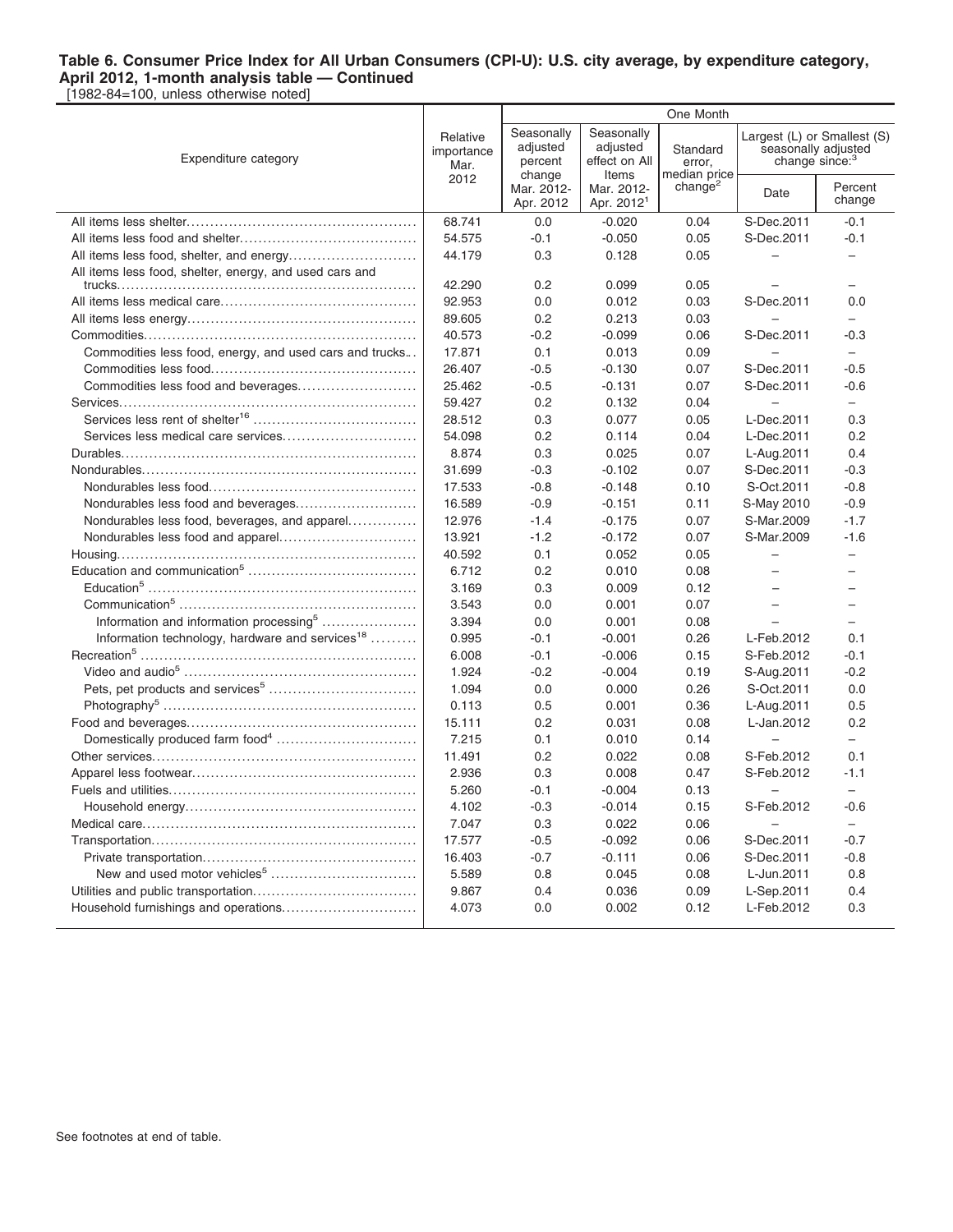[1982-84=100, unless otherwise noted]

|                      |                                        | One Month                         |                                                  |                                                             |                                                                                  |                   |  |
|----------------------|----------------------------------------|-----------------------------------|--------------------------------------------------|-------------------------------------------------------------|----------------------------------------------------------------------------------|-------------------|--|
| Expenditure category | Relative<br>importance<br>Mar.<br>2012 | Seasonally<br>adjusted<br>percent | Seasonally<br>adjusted<br>effect on All<br>Items | Standard<br>error.<br> median price <br>change <sup>2</sup> | Largest (L) or Smallest (S)<br>seasonally adjusted<br>change since: <sup>3</sup> |                   |  |
|                      |                                        | change<br>Mar. 2012-<br>Apr. 2012 | Mar. 2012-<br>Apr. 2012 <sup>1</sup>             |                                                             | Date                                                                             | Percent<br>change |  |
|                      | 3.341                                  | 0.1                               | 0.005                                            | 0.11                                                        | S-Feb.2012                                                                       | $-0.1$            |  |
|                      | 2.552                                  | 0.1                               | 0.003                                            | 0.13                                                        | S-Feb.2012                                                                       | $-0.1$            |  |

1 The 'effect' of an item category is a measure of that item's contribution to the All items price change. For example, if the Food index had an effect of 0.40,<br>and the All items index rose 1.2 percent, then the increase i way, had food prices been unchanged for that month the change in the All items index would have been 1.2 percent minus 0.40, or 0.8 percent. Effects can be negative as well. For example, if the effect of food was a negative 0.1, and the All items index rose 0.5 percent, the All items index actually would have been 0.1 percent higher (or 0.6 percent) had food prices been unchanged. Since food prices fell while prices overall were rising, the contribution of food to the All items price change was negative (in this case, -0.1 / 0.5, or minus 20 percent).

2 A statistic's margin of error is often expressed as its point estimate plus or minus two standard errors. For example, if a CPI category rose 0.6 percent, and its standard error was 0.15 percent, the margin of error on this item's 1-month percent change would be 0.6 percent, plus or minus 0.3 percent.

3 If the current seasonally adjusted 1-month percent change is greater than the previous 1-month percent change, then this column identifies the closest prior month with a 1-month percent change as (L)arge as or (L)arger than the current 1-month change. If the current 1-month percent change is smaller<br>than the previous 1-month percent change, the most recent month with a c If the current and previous 1-month percent changes are equal, a dash will appear. Standard numerical comparisons are used. For example, 0.8% is greater than 0.6%, -0.4% is less than -0.2%, and -0.2% is less than 0.0%. Note that a (L)arger change can be a smaller decline, for example, a -0.2% change is larger than a -0.4% change, but still represents a decline in the price index. Likewise, (S)maller changes can be increases, for example, a 0.6% change is smaller than 0.8%, but still represents an increase in the price index. In this context, a -0.2% change is considered to be smaller than a 0.0% change.

4 Not seasonally adjusted.

5 Indexes on a December 1997=100 base.

- 6 Special indexes based on a substantially smaller sample. These series do not contribute to the all items index aggregation and therefore do not have a relative importance or effect.
- 7 Indexes on a December 2007=100 base.
- 8 Indexes on a December 2005=100 base.
- 9 Indexes on a December 1986=100 base.
- 10 Indexes on a December 1993=100 base.
- 11 This index series was calculated using a Laspeyres estimator. All other item stratum index series were calculated using a geometric means estimator.
- 12 Indexes on a December 2009=100 base.
- 13 Indexes on a December 1990=100 base.
- 14 Indexes on a December 1983=100 base.
- 15 Indexes on a December 2001=100 base.
- 16 Indexes on a December 1982=100 base.
- 17 Indexes on a December 1996=100 base.
- 18 Indexes on a December 1988=100 base.

NOTE: Index applies to a month as a whole, not to any specific date.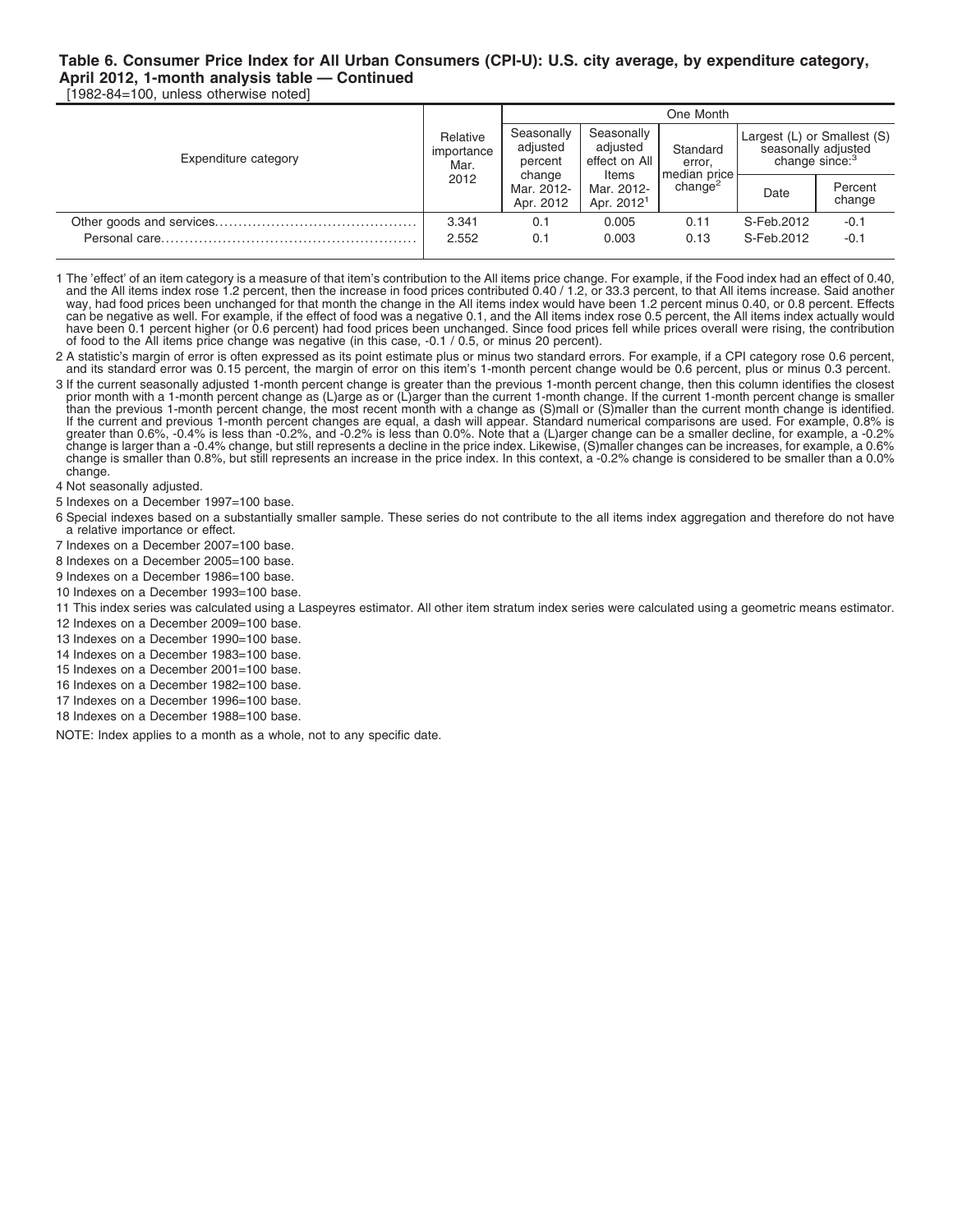|                                                             | Relative           |                         |                                      | <b>Twelve Month</b>                 |            |                                                         |  |
|-------------------------------------------------------------|--------------------|-------------------------|--------------------------------------|-------------------------------------|------------|---------------------------------------------------------|--|
| Expenditure category                                        | importance<br>Mar. | Percent<br>change       | Effect on All<br>Items               | Standard<br>error,                  |            | Largest (L) or Smallest (S)<br>unadjusted change since: |  |
|                                                             | 2012               | Apr. 2011-<br>Apr. 2012 | Apr. 2011-<br>Apr. 2012 <sup>1</sup> | median price<br>change <sup>2</sup> | Date       | Percent<br>change                                       |  |
|                                                             | 100.000            | 2.3                     |                                      | 0.07                                | S-Feb.2011 | 2.1                                                     |  |
|                                                             | 14.167             | 3.1                     | 0.432                                | 0.14                                | S-Mar.2011 | 2.9                                                     |  |
|                                                             | 8.550              | 3.3                     | 0.267                                | 0.20                                | S-Feb.2011 | 2.8                                                     |  |
|                                                             | 1.227              | 4.7                     | 0.052                                | 0.43                                | L-Feb.2012 | 5.3                                                     |  |
|                                                             | 0.473              | 5.0                     | 0.018                                | 0.72                                | L-Feb.2012 | 5.2                                                     |  |
| Flour and prepared flour mixes                              | 0.052              | 9.4                     | 0.004                                | 1.33                                | L-Jan.2012 | 9.8                                                     |  |
|                                                             | 0.290              | 3.9                     | 0.007                                | 0.94                                | L-Feb.2012 | 4.5                                                     |  |
|                                                             | 0.130              | 5.5                     | 0.006                                | 1.08                                | L-Feb.2012 | 5.6                                                     |  |
|                                                             |                    | 5.6                     |                                      | 1.67                                | L-Dec.2011 | 5.6                                                     |  |
|                                                             | 0.755              | 4.7                     | 0.034                                | 0.59                                | S-Jan.2012 | 4.7                                                     |  |
|                                                             | 0.222              | 4.1                     | 0.009                                | 1.22                                | S-Mar.2011 | 2.7                                                     |  |
|                                                             |                    | 4.4                     |                                      | 1.78                                | S-Jan.2012 | 4.0                                                     |  |
| Bread other than white <sup>5</sup>                         |                    | 3.1                     |                                      | 1.73                                | S-Jan.2011 | 2.1                                                     |  |
| Fresh biscuits, rolls, muffins <sup>4</sup>                 | 0.113              | 2.9                     | 0.003                                | 1.05                                | S-Dec.2010 | 2.0                                                     |  |
| Cakes, cupcakes, and cookies                                | 0.183              | 6.3                     | 0.012                                | 1.06                                | L-Apr.2009 | 6.8                                                     |  |
|                                                             |                    | 6.0                     |                                      | 1.51                                | L-Apr.2009 | 6.3                                                     |  |
| Fresh cakes and cupcakes <sup>5</sup>                       |                    | 6.8                     |                                      | 1.15                                |            |                                                         |  |
|                                                             | 0.237              | 4.6                     | 0.011                                | 1.00                                | L-Feb.2012 | 5.6                                                     |  |
| Fresh sweetrolls, coffeecakes, doughnuts <sup>5</sup>       |                    | 4.4                     |                                      | 1.61                                | S-May 2011 | 2.7                                                     |  |
| Crackers, bread, and cracker products <sup>5</sup>          |                    | 6.3                     |                                      | 1.88                                | L-Feb.2012 | 7.3                                                     |  |
| Frozen and refrigerated bakery products, pies,              |                    | 5.1                     |                                      | 1.52                                | L-Jan.2012 | 5.2                                                     |  |
|                                                             | 1.942              | 4.6                     | 0.086                                | 0.39                                | S-Aug.2010 | 2.9                                                     |  |
|                                                             | 1.834              | 4.6                     | 0.081                                | 0.41                                | S-Sep.2010 | 4.4                                                     |  |
|                                                             | 1.194              | 4.2                     | 0.047                                | 0.52                                | S-Jun.2010 | 3.7                                                     |  |
|                                                             | 0.551              | 5.9                     | 0.031                                | 0.74                                | S-Sep.2010 | 5.7                                                     |  |
|                                                             | 0.216              | 6.2                     | 0.013                                | 1.14                                | S-Dec.2010 | 6.2                                                     |  |
|                                                             | 0.081              | 5.6                     | 0.005                                | 1.80                                | S-Dec.2010 | 4.9                                                     |  |
|                                                             | 0.203              | 6.2                     | 0.012                                | 1.12                                | S-Jul.2011 | 6.1                                                     |  |
| Uncooked other beef and veal <sup>4</sup>                   | 0.052              | 3.4                     | 0.002                                | 1.47                                | S-Mar.2010 | 1.8                                                     |  |
|                                                             | 0.374              | 3.0                     | 0.011                                | 0.87                                | S-May 2010 | 2.4                                                     |  |
| Bacon, breakfast sausage, and related products <sup>4</sup> |                    |                         |                                      |                                     |            |                                                         |  |
|                                                             | 0.141              | 2.0                     | 0.003                                | 1.49                                | S-Jun.2010 | 0.8                                                     |  |
| Bacon and related products <sup>5</sup>                     |                    | 3.3                     |                                      | 2.54                                | S-Jun.2010 | 3.1                                                     |  |
| Breakfast sausage and related products <sup>4, 5</sup> .    |                    | 1.6                     |                                      | 1.68                                | L-Feb.2012 | 4.9                                                     |  |
|                                                             | 0.080              | 4.4                     | 0.003                                | 1.75                                | L-Dec.2011 | 5.7                                                     |  |
|                                                             |                    | 4.0                     |                                      | 2.43                                | L-Dec.2011 | 5.9                                                     |  |
|                                                             | 0.061              | 3.6                     | 0.003                                | 1.66                                | L-Jan.2012 | 7.3                                                     |  |
| Other pork including roasts and picnics <sup>4</sup>        | 0.092              | 2.9                     | 0.002                                | 1.96                                | S-Apr.2010 | $-0.1$                                                  |  |
|                                                             | 0.268              | 2.4                     | 0.005                                | 1.30                                | S-Oct.2010 | 1.2                                                     |  |
|                                                             |                    | 2.0                     |                                      | 3.30                                | S-Oct.2010 | $-0.3$                                                  |  |
|                                                             |                    | 2.3                     |                                      | 0.93                                | S-Dec.2010 | 1.6                                                     |  |
| Lamb and organ meats <sup>5</sup>                           |                    | 4.7                     |                                      | 3.30                                | S-Feb.2010 | 1.3                                                     |  |
|                                                             |                    | 10.0                    |                                      | 5.73                                | S-Sep.2010 | 9.4                                                     |  |
|                                                             | 0.339              | 6.1                     | 0.020                                | 0.93                                | S-Feb.2012 | 5.1                                                     |  |
|                                                             | 0.263              | 5.3                     | 0.014                                | 0.99                                |            | $\overline{\phantom{0}}$                                |  |
| Fresh whole chicken <sup>5</sup>                            |                    | 8.8                     |                                      | 2.17                                | L-Mar.2009 | 8.9                                                     |  |
| Fresh and frozen chicken parts <sup>5</sup>                 |                    | 4.0                     |                                      | 1.25                                | S-Feb.2012 | 3.4                                                     |  |
| Other poultry including turkey <sup>4</sup>                 | 0.076              | 9.2                     | 0.006                                | 2.24                                | S-Jan.2012 | 9.2                                                     |  |
|                                                             | 0.302              | 4.5                     | 0.013                                | 1.03                                | L-Jan.2012 | 6.2                                                     |  |
|                                                             | 0.157              | 1.7                     | 0.003                                | 1.47                                | S-May 2010 | 1.4                                                     |  |
| Processed fish and seafood <sup>4</sup>                     | 0.145              | 7.9                     | 0.011                                | 1.17                                | L-Dec.2011 | 7.9                                                     |  |
| Shelf stable fish and seafood <sup>5</sup>                  |                    | 10.4                    |                                      | 2.12                                | L-Aug.2009 | 11.3                                                    |  |
| Frozen fish and seafood <sup>5</sup>                        |                    | 8.1                     |                                      | 2.12                                | L-Dec.2011 | 8.3                                                     |  |
|                                                             |                    |                         |                                      |                                     |            |                                                         |  |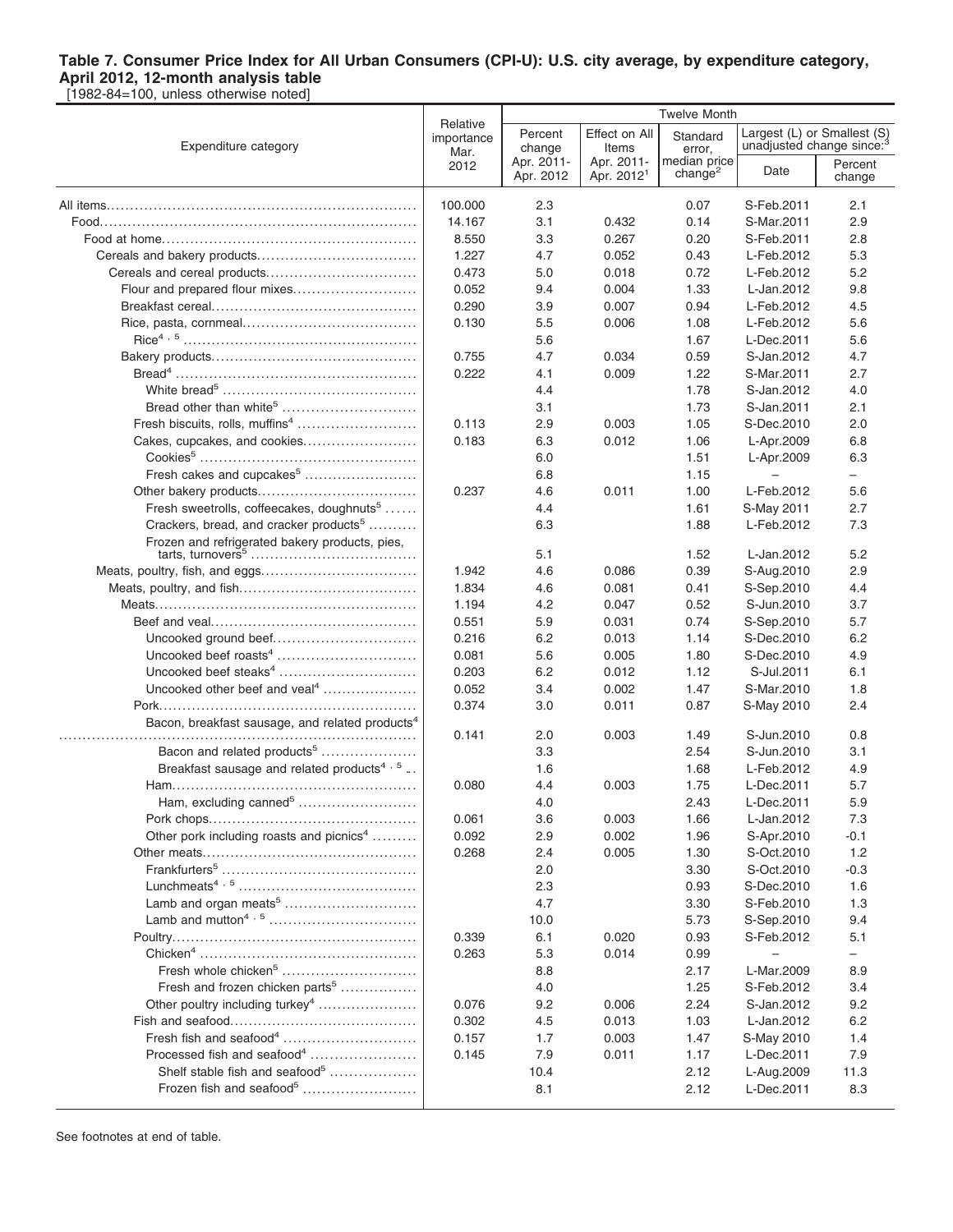|                                                          | Relative           |                         |                                      | <b>Twelve Month</b>                 |            |                                                                      |  |
|----------------------------------------------------------|--------------------|-------------------------|--------------------------------------|-------------------------------------|------------|----------------------------------------------------------------------|--|
| Expenditure category                                     | importance<br>Mar. | Percent<br>change       | Effect on All<br>Items               | Standard<br>error,                  |            | Largest (L) or Smallest (S)<br>unadjusted change since: <sup>3</sup> |  |
|                                                          | 2012               | Apr. 2011-<br>Apr. 2012 | Apr. 2011-<br>Apr. 2012 <sup>1</sup> | median price<br>change <sup>2</sup> | Date       | Percent<br>change                                                    |  |
|                                                          | 0.107              | 5.6                     | 0.005                                | 1.18                                | L-Jan.2012 | 9.5                                                                  |  |
|                                                          | 0.904              | 3.4                     | 0.029                                | 0.51                                | S-Feb.2011 | 2.4                                                                  |  |
|                                                          | 0.292              | 0.9                     | 0.003                                | 0.79                                | S-Feb.2010 | $-1.3$                                                               |  |
|                                                          |                    | 0.5                     |                                      | 1.28                                | S-Feb.2010 | $-2.5$                                                               |  |
| Fresh milk other than whole <sup>4, 5</sup>              |                    | 1.2                     |                                      | 1.16                                | S-Feb.2010 | 0.1                                                                  |  |
|                                                          | 0.290              | 4.4                     | 0.012                                | 0.88                                | S-Mar.2011 | 1.9                                                                  |  |
|                                                          | 0.136              | 5.5                     | 0.007                                | 1.31                                | S-Feb.2012 | 4.3                                                                  |  |
| Other dairy and related products <sup>4</sup>            | 0.187              | 4.6                     | 0.007                                | 0.93                                | S-Jul.2011 | 3.5                                                                  |  |
|                                                          | 1.246              | $-1.7$                  | $-0.021$                             | 0.55                                | L-Jan.2012 | $-0.1$                                                               |  |
|                                                          | 0.942              | -4.1                    | $-0.038$                             | 0.69                                | L-Jan.2012 | $-1.7$                                                               |  |
|                                                          | 0.489              | 1.9                     | 0.008                                | 1.01                                | L-Nov.2011 | 2.6                                                                  |  |
|                                                          | 0.083              | 3.5                     | 0.003                                | 1.75                                | L-Feb.2012 | 4.8                                                                  |  |
|                                                          | 0.082              | -0.3                    | 0.000                                | 1.44                                | L-Jan.2012 | 2.5                                                                  |  |
|                                                          | 0.102              | 0.4                     | 0.001                                | 2.25                                | L-Nov.2011 | 1.7                                                                  |  |
| Oranges, including tangerines <sup>5</sup>               |                    | 3.0                     |                                      | 2.47                                | L-Nov.2011 | 4.2                                                                  |  |
|                                                          | 0.222              | 2.5                     | 0.005                                | 1.56                                | L-Oct.2011 | 3.1                                                                  |  |
|                                                          | 0.453              | $-9.7$                  | $-0.047$                             | 1.01                                | L-Feb.2012 | $-7.9$                                                               |  |
|                                                          | 0.083              | 0.2                     | 0.001                                | 1.86                                | S-Sep.2010 | $-0.5$                                                               |  |
|                                                          | 0.060              | $-11.2$                 | $-0.007$                             | 2.27                                | L-Jan.2012 | $-1.4$                                                               |  |
|                                                          | 0.077              | $-31.7$                 | $-0.033$                             | 2.40                                | S-May 1994 | $-35.3$                                                              |  |
|                                                          | 0.233              | $-3.0$                  | $-0.007$                             | 1.33                                | L-Jan.2012 | $-1.3$                                                               |  |
| Processed fruits and vegetables <sup>4</sup>             | 0.304              | 6.5                     | 0.018                                | 0.70                                | L-Feb.2012 | 6.5                                                                  |  |
| Canned fruits and vegetables <sup>4</sup>                | 0.151              | 6.5                     | 0.009                                | 1.02                                | L-Nov.2011 | 7.2                                                                  |  |
|                                                          |                    | 4.3                     |                                      | 1.19                                | L-Feb.2012 | 4.4                                                                  |  |
| Canned vegetables <sup>4, 5</sup>                        |                    | 8.2                     |                                      | 1.43                                | L-Nov.2011 | 8.7                                                                  |  |
| Frozen fruits and vegetables <sup>4</sup>                | 0.096              | 6.2                     | 0.005                                | 1.23                                | S-Sep.2011 | 5.1                                                                  |  |
|                                                          |                    | 5.6                     |                                      | 1.25                                | S-Sep.2011 | 3.8                                                                  |  |
| Other processed fruits and vegetables including          | 0.057              | 7.0                     | 0.004                                | 1.36                                | L-Nov.2011 | 7.2                                                                  |  |
| Dried beans, peas, and lentils <sup>4, 5</sup>           |                    | 15.6                    |                                      | 2.74                                | L-Feb.2012 | 16.0                                                                 |  |
| Nonalcoholic beverages and beverage materials            | 0.951              | 1.9                     | 0.018                                | 0.68                                | S-Mar.2011 | 1.5                                                                  |  |
| Juices and nonalcoholic drinks <sup>4</sup>              | 0.711              | 1.3                     | 0.009                                | 0.84                                | S-May 2011 | 1.3                                                                  |  |
|                                                          | 0.291              | 2.3                     | 0.007                                | 1.14                                |            | $\overline{\phantom{0}}$                                             |  |
| Frozen noncarbonated juices and drinks <sup>4</sup>      | 0.014              | 9.3                     | 0.001                                | 2.34                                | S-Jul.2011 | 8.7                                                                  |  |
| Nonfrozen noncarbonated juices and drinks <sup>4</sup>   | 0.406              | 0.3                     | 0.001                                | 1.05                                | S-Mar.2011 | 0.0                                                                  |  |
| Beverage materials including coffee and tea <sup>4</sup> | 0.241              | 3.5                     | 0.008                                | 0.99                                | S-Feb.2011 | 2.5                                                                  |  |
|                                                          | 0.148              | 5.8                     | 0.007                                | 1.45                                | S-Feb.2011 | 5.2                                                                  |  |
|                                                          |                    | 5.9                     |                                      | 1.78                                | S-Jan.2011 | 5.6                                                                  |  |
| Instant and freeze dried coffee <sup>5</sup>             |                    | 3.8                     |                                      | 2.00                                | L-Feb.2012 | 5.9                                                                  |  |
| Other beverage materials including tea <sup>4</sup>      | 0.093              | 1.2                     | 0.001                                | 1.25                                | L-Dec.2011 | 2.2                                                                  |  |
|                                                          | 2.280              | 4.9                     | 0.103                                | 0.41                                | S-Sep.2011 | 4.7                                                                  |  |
|                                                          | 0.308              | 5.9                     | 0.017                                | 0.99                                | L-Jun.2009 | 6.2                                                                  |  |
| Sugar and artificial sweeteners                          | 0.060              | 4.8                     | 0.003                                | 0.92                                | L-Feb.2012 | 5.5                                                                  |  |
| Candy and chewing gum <sup>4</sup>                       | 0.185              | 6.8                     | 0.012                                | 1.53                                | L-Mar.2009 | 7.6                                                                  |  |
|                                                          | 0.063              | 4.1                     | 0.002                                | 1.05                                | L-Feb.2012 | 5.3                                                                  |  |
|                                                          | 0.265              | 8.4                     | 0.020                                | 0.82                                | S-Apr.2011 | 8.1                                                                  |  |
|                                                          | 0.076              | 0.7                     | 0.000                                | 1.41                                | S-Jun.2010 | 0.2                                                                  |  |
|                                                          |                    | -8.6                    |                                      | 2.47                                | S-Dec.2009 | $-11.5$                                                              |  |
|                                                          |                    | 11.9                    |                                      | 1.86                                | L-Feb.2012 | 13.5                                                                 |  |
|                                                          | 0.067              | 3.5                     | 0.002                                | 1.32                                | S-Feb.2011 | 2.7                                                                  |  |
| Other fats and oils including peanut butter <sup>4</sup> | 0.123              | 16.6                    | 0.018                                | 1.22                                | S-Nov.2011 | 13.5                                                                 |  |
|                                                          |                    | 40.9                    |                                      | 1.63                                | L-EVER     | -                                                                    |  |
|                                                          | 1.707              | 4.2                     | 0.066                                | 0.49                                | S-Sep.2011 | 3.6                                                                  |  |
|                                                          | 0.099              | 5.8                     | 0.006                                | 1.59                                | S-Feb.2012 | 3.5                                                                  |  |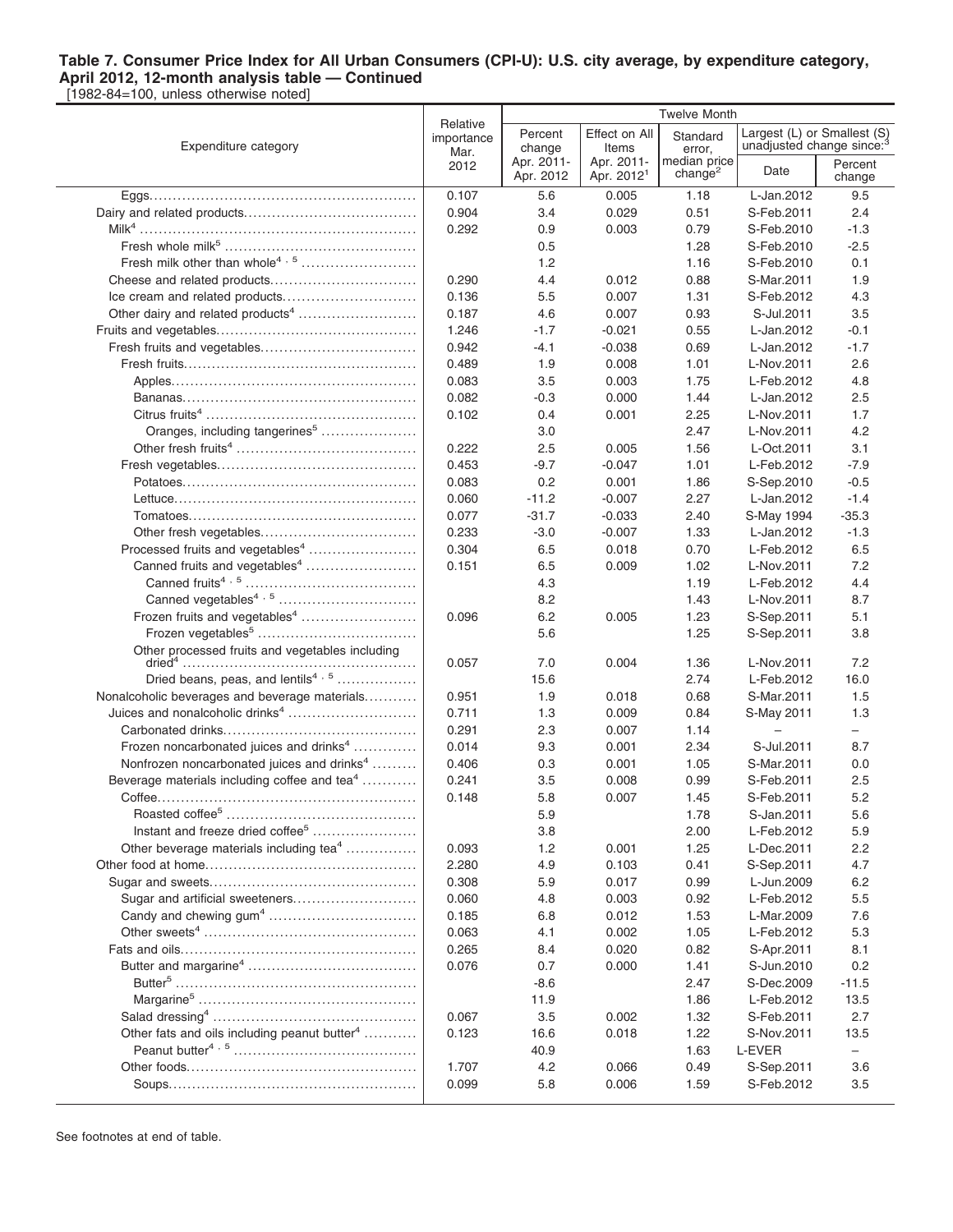|                                                                                                             |                                | <b>Twelve Month</b>     |                                      |                                     |                                        |                                                                      |
|-------------------------------------------------------------------------------------------------------------|--------------------------------|-------------------------|--------------------------------------|-------------------------------------|----------------------------------------|----------------------------------------------------------------------|
| Expenditure category                                                                                        | Relative<br>importance<br>Mar. | Percent<br>change       | Effect on All<br>Items               | Standard<br>error,                  |                                        | Largest (L) or Smallest (S)<br>unadjusted change since: <sup>3</sup> |
|                                                                                                             | 2012                           | Apr. 2011-<br>Apr. 2012 | Apr. 2011-<br>Apr. 2012 <sup>1</sup> | median price<br>change <sup>2</sup> | Date                                   | Percent<br>change                                                    |
| Frozen and freeze dried prepared foods                                                                      | 0.304                          | 2.7                     | 0.008                                | 1.11                                | S-Aug.2011                             | 1.4                                                                  |
|                                                                                                             | 0.324                          | 5.6                     | 0.018                                | 0.93                                | S-Nov.2011                             | 5.4                                                                  |
| Spices, seasonings, condiments, sauces                                                                      | 0.289                          | 4.4                     | 0.012                                | 1.04                                | L-Feb.2012                             | 4.8                                                                  |
| Salt and other seasonings and spices <sup>4, 5</sup>                                                        |                                | 9.5                     |                                      | 1.99                                | L-Dec.2011                             | 9.6                                                                  |
| Olives, pickles, relishes <sup>4, 5</sup>                                                                   |                                | 3.1                     |                                      | 1.64                                | L-Feb.2012                             | 3.7                                                                  |
|                                                                                                             |                                | 1.2                     |                                      | 1.83                                | S-Nov.2011                             | 0.3                                                                  |
|                                                                                                             |                                | 6.4                     |                                      | 1.66                                | L-Dec.2011                             | 10.2                                                                 |
|                                                                                                             | 0.072                          | 5.1                     | 0.004                                | 0.94                                | S-Sep.2011                             | 3.4                                                                  |
|                                                                                                             | 0.619                          | 3.5                     | 0.018                                | 0.80                                | L-Feb.2012                             | 4.7                                                                  |
|                                                                                                             |                                | 2.0                     |                                      | 1.42                                | S-Jul.2011                             | 0.6                                                                  |
|                                                                                                             | 5.616                          | 2.9                     | 0.165                                | 0.17                                | S-Dec.2011                             | 2.9                                                                  |
|                                                                                                             | 2.667                          | 2.6                     | 0.073                                | 0.21                                | S-Sep.2011                             | 2.6                                                                  |
| Limited service meals and snacks <sup>4</sup>                                                               | 2.255                          | 3.1                     | 0.072                                | 0.30                                | S-Jan.2012<br>$\overline{\phantom{0}}$ | 3.1                                                                  |
| Food at employee sites and schools <sup>4</sup><br>Food at elementary and secondary schools <sup>7, 5</sup> | 0.256                          | 3.8<br>3.4              | 0.010                                | 0.54<br>0.73                        | S-Dec.2011                             | $\overline{\phantom{0}}$<br>3.4                                      |
| Food from vending machines and mobile vendors <sup>4</sup>                                                  | 0.081                          | 3.7                     | 0.004                                | 0.88                                | S-Dec.2011                             | 2.7                                                                  |
|                                                                                                             | 0.358                          | 2.0                     | 0.007                                | 0.45                                | S-Sep.2011                             | 2.0                                                                  |
|                                                                                                             |                                |                         |                                      |                                     |                                        |                                                                      |
|                                                                                                             | 10.395                         | 0.9                     | 0.119                                | 0.19                                | S-Oct.2009                             | $-14.0$                                                              |
|                                                                                                             | 6.647                          | 3.1                     | 0.213                                | 0.18                                | S-Oct.2009                             | $-18.7$                                                              |
|                                                                                                             | 0.354<br>0.241                 | 1.0<br>0.9              | 0.004<br>0.002                       | 0.92<br>1.14                        | S-Nov.2009<br>S-Nov.2009               | $-7.7$<br>$-6.9$                                                     |
| Propane, kerosene, and firewood <sup>8</sup>                                                                | 0.112                          | 1.7                     | 0.002                                | 1.24                                | S-Dec.2009                             | $-4.2$                                                               |
|                                                                                                             | 6.293                          | 3.3                     | 0.210                                | 0.19                                | S-Oct.2009                             | $-18.4$                                                              |
|                                                                                                             | 6.095                          | 3.2                     | 0.210                                | 0.19                                | S-Oct.2009                             | $-17.9$                                                              |
|                                                                                                             |                                | 3.3                     |                                      | 0.48                                | S-Oct.2009                             | $-18.3$                                                              |
|                                                                                                             |                                | 3.2                     |                                      | 0.45                                | S-Oct.2009                             | $-17.2$                                                              |
| Gasoline, unleaded premium <sup>5</sup>                                                                     |                                | 3.1                     |                                      | 0.45                                | S-Oct.2009                             | $-16.8$                                                              |
|                                                                                                             | 0.199                          | 1.6                     | 0.000                                | 0.33                                | S-Nov.2009                             | $-6.0$                                                               |
|                                                                                                             | 3.748                          | $-2.4$                  | $-0.094$                             | 0.32                                | S-Feb.2010                             | $-4.2$                                                               |
|                                                                                                             | 2.857                          | 0.6                     | 0.017                                | 0.37                                | $\qquad \qquad -$                      | $\overline{\phantom{0}}$                                             |
|                                                                                                             | 0.892                          | $-11.6$                 | $-0.110$                             | 0.62                                | S-Jan.2010                             | $-12.2$                                                              |
|                                                                                                             | 75.438                         | 2.3                     | 1.751                                | 0.09                                |                                        |                                                                      |
| Commodities less food and energy commodities                                                                | 19.760                         | 2.0                     | 0.394                                | 0.20                                | S-Feb.2012                             | 2.0                                                                  |
| Household furnishings and supplies <sup>11</sup>                                                            | 3.350                          | 0.7                     | 0.023                                | 0.35                                | S-Nov.2011                             | 0.6                                                                  |
| Window and floor coverings and other linens <sup>4</sup>                                                    | 0.277                          | $-2.4$                  | $-0.007$                             | 1.43                                | S-Jun.2011                             | $-3.0$                                                               |
|                                                                                                             | 0.039                          | 0.6                     | 0.000                                | 1.43                                | L-Jan.2012                             | 0.7                                                                  |
|                                                                                                             | 0.075                          | 0.1                     | 0.000                                | 2.32                                | L-Dec.2011                             | 0.8                                                                  |
|                                                                                                             | 0.163                          | -4.4                    | $-0.007$                             | 1.74                                | S-Mar.2011                             | $-6.6$                                                               |
|                                                                                                             | 0.718                          | 1.8                     | 0.014                                | 0.91                                | S-Nov.2011                             | 1.1                                                                  |
|                                                                                                             | 0.235                          | 0.2                     | 0.001                                | 1.64                                | S-Sep.2011                             | -0.1                                                                 |
| Living room, kitchen, and dining room furniture <sup>4</sup>                                                | 0.341                          | 3.6                     | 0.013                                | 1.20                                | L-EVER                                 | $\overline{\phantom{0}}$                                             |
|                                                                                                             | 0.135                          | $-0.1$                  | 0.000                                | 2.17                                | S-Oct.2011                             | $-3.1$                                                               |
|                                                                                                             |                                |                         |                                      |                                     |                                        |                                                                      |
|                                                                                                             | 0.290                          | 3.7                     | 0.010                                | 0.76                                | S-Jan.2012                             | 3.2                                                                  |
|                                                                                                             | 0.168                          | 7.3                     | 0.012                                | 1.10                                | S-Jan.2012                             | 5.9                                                                  |
|                                                                                                             |                                | 9.5                     |                                      | 1.75                                | S-Jan.2012                             | 8.2                                                                  |
|                                                                                                             | 0.119                          | $-1.3$                  | $-0.001$                             | 1.22                                | L-Feb.2012                             | $-0.7$                                                               |
| Other household equipment and furnishings <sup>4</sup>                                                      | 0.493                          | $-4.9$                  | $-0.027$                             | 1.21                                | -                                      | $\overline{\phantom{0}}$                                             |
| Clocks, lamps, and decorator items                                                                          | 0.259<br>0.102                 | $-7.1$<br>$-1.7$        | $-0.020$<br>$-0.002$                 | 1.82                                | S-Jan.2010                             | $\overline{\phantom{0}}$<br>$-2.4$                                   |
|                                                                                                             | 0.048                          | $-7.9$                  | $-0.005$                             | 1.49<br>2.54                        | S-Oct.2011                             | $-8.9$                                                               |
| Nonelectric cookware and tableware <sup>4</sup>                                                             | 0.083                          | 0.4                     | 0.000                                | 1.31                                | L-Dec.2011                             | 0.6                                                                  |
| Tools, hardware, outdoor equipment and supplies <sup>4</sup>                                                | 0.680                          | 0.2                     | 0.000                                | 0.60                                | L-Feb.2012                             | 1.4                                                                  |
|                                                                                                             |                                |                         |                                      |                                     |                                        |                                                                      |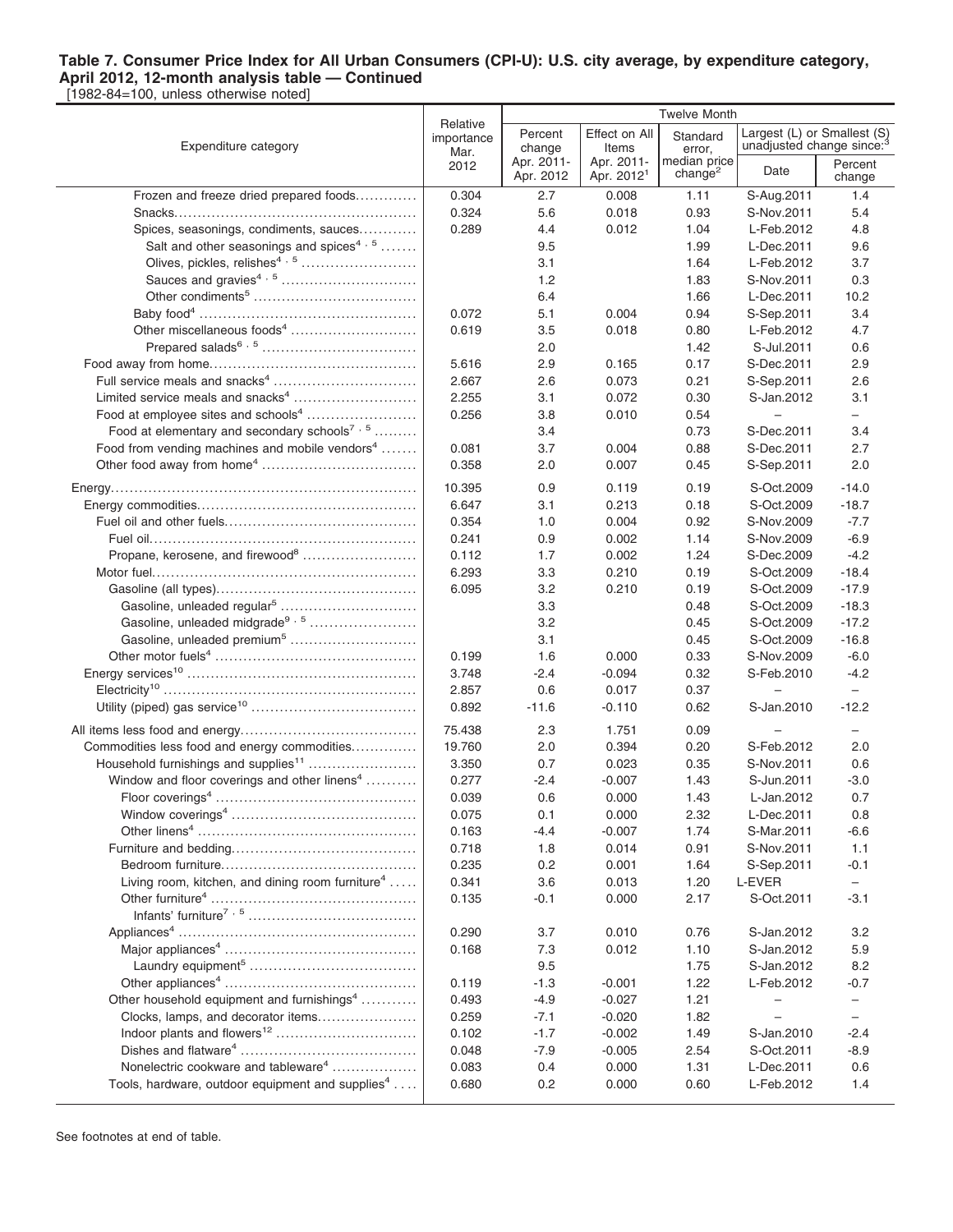|                                                           |                        |                         | <b>Twelve Month</b>                  |                                     |                                       |                          |
|-----------------------------------------------------------|------------------------|-------------------------|--------------------------------------|-------------------------------------|---------------------------------------|--------------------------|
|                                                           | Relative<br>importance | Percent                 | Effect on All                        | Standard                            | Largest (L) or Smallest (S)           |                          |
| Expenditure category                                      | Mar.                   | change                  | Items                                | error,                              | unadjusted change since: <sup>3</sup> |                          |
|                                                           | 2012                   | Apr. 2011-<br>Apr. 2012 | Apr. 2011-<br>Apr. 2012 <sup>1</sup> | median price<br>change <sup>2</sup> | Date                                  | Percent<br>change        |
|                                                           | 0.172                  | 2.6                     | 0.005                                | 1.02                                |                                       |                          |
|                                                           |                        |                         |                                      |                                     |                                       | 0.8                      |
| Outdoor equipment and supplies <sup>4</sup>               | 0.362                  | $-0.8$                  | $-0.004$                             | 0.77                                | L-Feb.2012                            |                          |
|                                                           | 0.891                  | 3.7                     | 0.032                                | 0.51                                | $\overline{\phantom{0}}$              | $-$                      |
| Household cleaning products <sup>4</sup>                  | 0.363                  | 3.0                     | 0.010                                | 0.81                                | L-Dec.2011                            | 3.2                      |
|                                                           | 0.241                  | 4.3                     | 0.010                                | 0.92                                | S-Jan.2012                            | 3.3                      |
| Miscellaneous household products <sup>4</sup>             | 0.287                  | 4.1                     | 0.012                                | 1.02                                | L-Feb.2012                            | 5.0                      |
|                                                           | 3.612                  | 5.1                     | 0.182                                | 0.95                                | L-Jan.1991                            | 6.1                      |
|                                                           | 0.865                  | 6.8                     | 0.058                                | 1.06                                | L-Mar.1975                            | 7.1                      |
|                                                           | 0.682                  | 5.6                     | 0.039                                | 1.19                                | L-Jan.2012                            | 6.3                      |
| Men's suits, sport coats, and outerwear                   | 0.125                  | 2.5                     | 0.003                                | 3.03                                | S-Dec.2011                            | 0.0                      |
|                                                           | 0.179                  | 5.5                     | 0.010                                | 2.44                                | $\qquad \qquad -$                     | $\qquad \qquad -$        |
| Men's shirts and sweaters <sup>4</sup>                    | 0.209                  | 7.6                     | 0.016                                | 2.52                                | L-EVER                                | $\overline{\phantom{0}}$ |
|                                                           | 0.162                  | 6.5                     | 0.009                                | 2.41                                | L-Jan.2012                            | 6.6                      |
|                                                           | 0.183                  | 11.3                    | 0.019                                | 2.92                                | L-EVER                                | -                        |
|                                                           | 1.544                  | 6.1                     | 0.092                                | 1.86                                | L-Feb.1991                            | 6.5                      |
|                                                           | 1.286                  | 6.0                     | 0.075                                | 2.10                                | L-Feb.1991                            | 6.7                      |
|                                                           | 0.087                  | 8.3                     | 0.012                                | 9.10                                | L-Aug.2011                            | 10.3                     |
|                                                           | 0.192                  | 10.3                    | 0.020                                | 6.62                                | S-Feb.2012                            | 10.3                     |
| Women's suits and separates <sup>4</sup>                  | 0.598                  | 4.0                     | 0.021                                | 2.06                                | L-Mar.2007                            | 4.5                      |
| Women's underwear, nightwear, sportswear and              | 0.393                  | 5.9                     | 0.021                                | 3.96                                | L-Jan.2012                            | 9.2                      |
|                                                           | 0.259                  | 7.1                     | 0.017                                | 4.48                                | S-Jul.2011                            | 3.3                      |
|                                                           | 0.676                  | 2.5                     | 0.017                                | 1.07                                | L-Feb.2010                            | 2.8                      |
|                                                           | 0.207                  | 3.8                     | 0.008                                | 1.63                                | L-Sep.2009                            | 3.8                      |
|                                                           | 0.149                  | 1.4                     | 0.002                                | 2.62                                | L-Dec.2011                            | 1.6                      |
|                                                           | 0.320                  | 2.1                     | 0.007                                | 1.73                                | L-Aug.2010                            | 3.0                      |
|                                                           | 0.200                  | 6.1                     | 0.011                                | 2.01                                | S-Dec.2011                            | 4.9                      |
|                                                           | 0.327                  | 0.9                     | 0.003                                | 2.42                                | S-Jul.2010                            | 0.3                      |
|                                                           | 0.089                  | 1.1                     | 0.002                                | 1.57                                | S-Feb.2012                            | 0.5                      |
|                                                           | 0.237                  | 0.5                     | 0.001                                | 2.79                                | S-Jul.2010                            | 0.4                      |
| Transportation commodities less motor fuel <sup>11</sup>  | 5.565                  | 2.8                     | 0.162                                | 0.19                                | S-Apr.2011                            | 2.8                      |
|                                                           | 3.173                  | 2.2                     | 0.072                                | 0.30                                | S-Mar.2011                            | 1.6                      |
|                                                           |                        | 2.2                     |                                      | 0.30                                | S-Mar.2011                            | 1.7                      |
|                                                           |                        | 2.3                     |                                      | 0.40                                | S-Apr.2011                            | 2.2                      |
|                                                           |                        | 2.0                     |                                      | 0.30                                | S-Feb.2011                            | 1.9                      |
|                                                           | 1.889                  | 3.5                     | 0.069                                | 0.22                                | L-Dec.2011                            | 4.0                      |
| Motor vehicle parts and equipment                         | 0.433                  | 4.8                     | 0.019                                | 0.44                                | S-Apr.2011                            | 4.3                      |
|                                                           | 0.295                  | 5.3                     | 0.014                                | 0.63                                | S-Oct.2011                            | 5.2                      |
| Vehicle accessories other than tires <sup>4</sup>         | 0.139                  | 3.6                     | 0.005                                | 0.68                                | S-Jun.2011                            | 3.6                      |
| Vehicle parts and equipment other than tires <sup>5</sup> |                        | 1.7                     |                                      | 0.63                                | S-Apr.2011                            | 1.5                      |
| Motor oil, coolant, and fluids <sup>5</sup>               |                        | 12.8                    |                                      | 1.76                                | S-Nov.2011                            | 12.6                     |
|                                                           | 1.719                  | 2.7                     | 0.046                                | 0.40                                | S-Feb.2011                            | 2.7                      |
|                                                           | 1.640                  | 2.8                     | 0.045                                | 0.41                                | S-Feb.2011                            | 2.8                      |
|                                                           | 1.329                  | 3.7                     | 0.047                                | 0.44                                | S-Jul.2009                            | 3.6                      |
|                                                           | 0.312                  | $-0.7$                  | $-0.002$                             | 0.88                                | S-Oct.2011                            | $-0.9$                   |
| Medical equipment and supplies <sup>11</sup>              | 0.078                  | 0.8                     | 0.001                                | 0.82                                | L-Feb.2012                            | 0.8                      |
|                                                           | 2.320                  | $-1.6$                  | $-0.040$                             | 0.39                                | S-Oct.2011                            | $-1.6$                   |
|                                                           | 0.426                  | $-10.1$                 | $-0.044$                             | 0.60                                | S-Dec.2010                            | $-10.5$                  |
|                                                           | 0.168                  | $-19.6$                 | $-0.033$                             | 1.34                                | S-Sep.2010                            | $-21.8$                  |
|                                                           | 0.027                  | $-12.4$                 | $-0.003$                             | 1.56                                | S-Jan.2012                            | $-12.4$                  |
|                                                           | 0.073                  | $-7.6$                  | $-0.006$                             | 1.07                                | S-Oct.2009                            | $-7.8$                   |
| Audio discs, tapes and other media <sup>4</sup>           | 0.044                  | $-4.2$                  | $-0.002$                             | 1.35                                | S-Nov.2010                            | $-5.3$                   |
|                                                           | 0.689                  | 2.5                     | 0.017                                | 0.79                                | S-Feb.2012                            | 2.2                      |
|                                                           |                        | 3.2                     |                                      | 0.92                                | -                                     | -                        |
|                                                           |                        |                         |                                      |                                     |                                       |                          |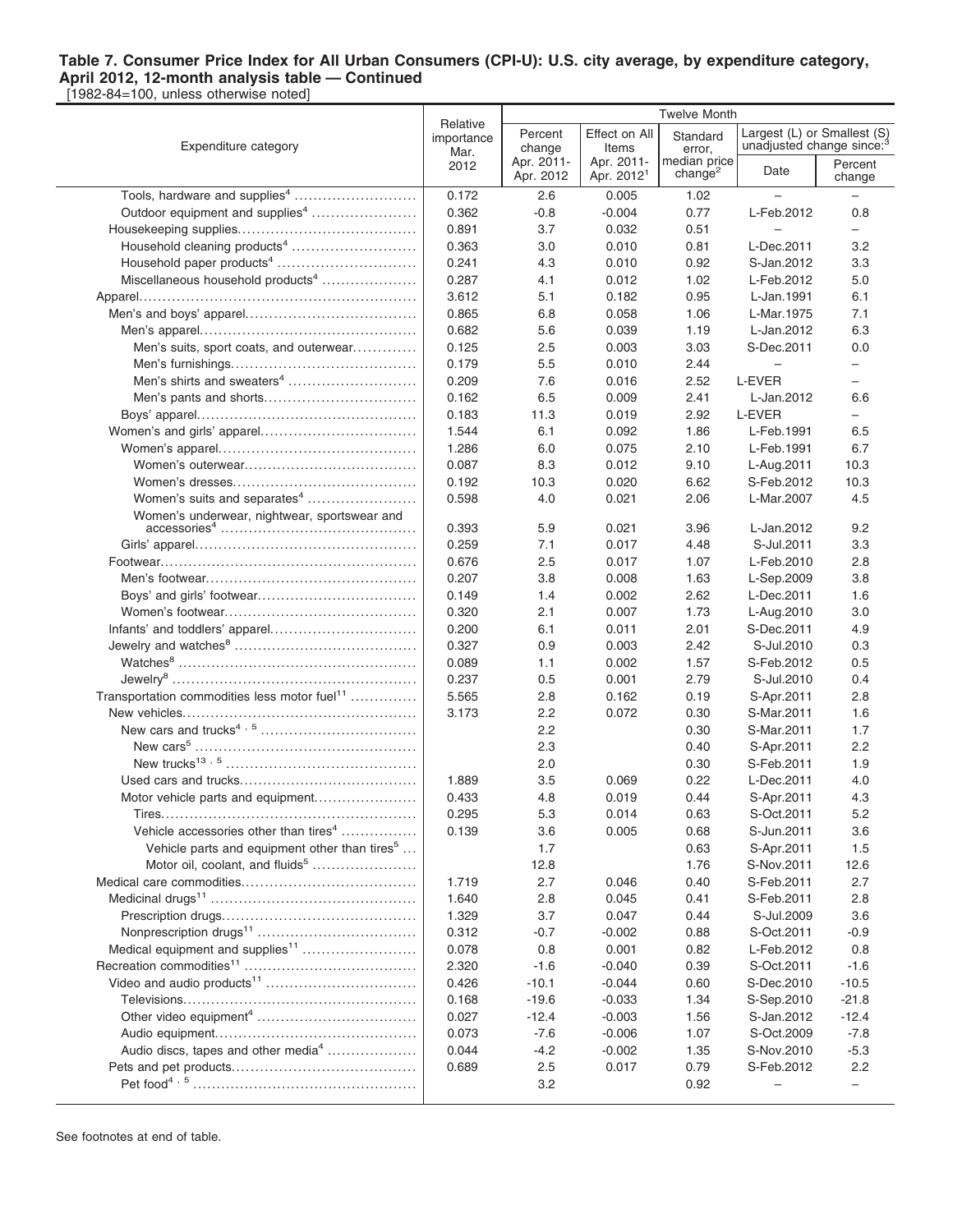[1982-84=100, unless otherwise noted]

|                                                                         | <b>Twelve Month</b>    |                         |                                      |                                     |                                       |                   |  |  |
|-------------------------------------------------------------------------|------------------------|-------------------------|--------------------------------------|-------------------------------------|---------------------------------------|-------------------|--|--|
|                                                                         | Relative<br>importance | Percent                 | Effect on All                        | Standard                            | Largest (L) or Smallest (S)           |                   |  |  |
| Expenditure category                                                    | Mar.                   | change                  | Items                                | error,                              | unadjusted change since: <sup>3</sup> |                   |  |  |
|                                                                         | 2012                   | Apr. 2011-<br>Apr. 2012 | Apr. 2011-<br>Apr. 2012 <sup>1</sup> | median price<br>change <sup>2</sup> | Date                                  | Percent<br>change |  |  |
| Purchase of pets, pet supplies, accessories <sup>4, 5</sup>             |                        | 0.4                     |                                      | 1.71                                | S-Feb.2012                            | $-0.5$            |  |  |
|                                                                         | 0.459                  | 0.3                     | 0.001                                | 0.84                                | L-Sep.2009                            | 1.1               |  |  |
| Sports vehicles including bicycles                                      | 0.241                  | 1.2                     | 0.004                                | 0.89                                | S-Oct.2010                            | 0.8               |  |  |
|                                                                         | 0.208                  | $-1.0$                  | $-0.004$                             |                                     | L-Oct.2009                            | 0.3               |  |  |
| Photographic equipment and supplies                                     |                        | $-3.5$                  | $-0.002$                             | 1.45<br>1.54                        | S-Jul.2011                            | $-3.7$            |  |  |
| Film and photographic supplies <sup>4, 5</sup>                          | 0.053                  |                         |                                      |                                     |                                       |                   |  |  |
|                                                                         |                        | 9.8<br>-5.8             |                                      | 2.11<br>2.64                        | L-EVER<br>S-Jun.2011                  | $-$<br>$-6.3$     |  |  |
|                                                                         | 0.222                  | 1.7                     |                                      | 1.14                                |                                       |                   |  |  |
| Recreational reading materials<br>Newspapers and magazines <sup>4</sup> | 0.120                  | 4.5                     | 0.004<br>0.006                       | 0.90                                | L-Apr.2010<br>S-Feb.2012              | 1.7<br>3.5        |  |  |
|                                                                         | 0.098                  |                         |                                      |                                     |                                       | $-1.4$            |  |  |
|                                                                         |                        | $-1.7$                  | $-0.002$                             | 2.06                                | L-Mar.2011                            |                   |  |  |
|                                                                         | 0.470                  | -3.5                    | $-0.016$                             | 1.11                                | S-Oct.2011                            | $-3.6$            |  |  |
|                                                                         | 0.351                  | $-5.1$                  | $-0.017$                             | 1.36                                | S-Apr.2011                            | $-5.5$            |  |  |
| Toys, games, hobbies and playground equipment <sup>4</sup>              |                        | $-1.5$                  |                                      | 1.11                                | S-Jan.2012                            | $-2.0$            |  |  |
| Sewing machines, fabric and supplies <sup>4</sup>                       | 0.061                  | 3.1                     | 0.002                                | 1.76                                | L-Dec.2011                            | 4.1               |  |  |
| Music instruments and accessories <sup>4</sup>                          | 0.039                  | $-1.0$                  | 0.000                                | 1.08                                | L-Feb.2012                            | $-0.8$            |  |  |
| Education and communication commodities <sup>11</sup>                   | 0.601                  | $-4.1$                  | $-0.022$                             | 0.84                                | S-Dec.2011                            | $-4.2$            |  |  |
| Educational books and supplies                                          | 0.201                  | 5.4                     | 0.011                                | 1.03                                | L-Nov.2011                            | 6.2               |  |  |
|                                                                         |                        | 5.8                     |                                      | 1.03                                | L-Nov.2011                            | 6.6               |  |  |
| Information technology commodities <sup>11</sup>                        | 0.400                  | $-9.6$                  | $-0.032$                             | 1.09                                | S-Dec.2011                            | $-9.9$            |  |  |
| Personal computers and peripheral equipment <sup>6</sup>                | 0.264                  | $-12.0$                 | $-0.027$                             | 1.28                                | S-Dec.2011                            | $-12.5$           |  |  |
| Computer software and accessories <sup>4</sup>                          | 0.048                  | $-3.5$                  | $-0.002$                             | 2.07                                | S-Feb.2012                            | $-3.7$            |  |  |
| Telephone hardware, calculators, and other                              |                        |                         |                                      |                                     |                                       |                   |  |  |
|                                                                         | 0.088                  | $-5.3$                  | $-0.003$                             | 2.89                                | S-Dec.2011                            | $-5.9$            |  |  |
|                                                                         | 0.944                  | 1.8                     | 0.017                                | 0.45                                | S-Dec.2011                            | 1.4               |  |  |
|                                                                         | 0.571                  | 0.4                     | 0.002                                | 0.43                                | S-Dec.2011                            | 0.3               |  |  |
| Beer, ale, and other malt beverages at home                             | 0.273                  | 1.5                     | 0.004                                | 0.60                                | S-Dec.2011                            | 1.4               |  |  |
|                                                                         | 0.071                  | 0.1                     | 0.000                                | 0.67                                | S-Feb.2012                            | 0.1               |  |  |
|                                                                         |                        | 1.3                     |                                      | 0.93                                | L-Feb.2012                            | 2.0               |  |  |
| Distilled spirits, excluding whiskey, at home <sup>5</sup>              |                        | 0.2                     |                                      | 1.00                                | S-Feb.2012                            | $-1.1$            |  |  |
|                                                                         | 0.227                  | $-0.8$                  | $-0.002$                             | 0.79                                | L-Jan.2012                            | $-0.7$            |  |  |
|                                                                         | 0.373                  | 3.7                     | 0.015                                | 1.04                                | L-Feb.2012                            | 4.3               |  |  |
| Beer, ale, and other malt beverages away from                           |                        |                         |                                      |                                     |                                       |                   |  |  |
| home <sup>4</sup> , 5                                                   |                        | 1.4                     |                                      | 0.68                                | S-EVER                                | -                 |  |  |
|                                                                         |                        | 3.1                     |                                      | 0.98                                | L-Oct.2009                            | 3.2               |  |  |
| Distilled spirits away from home <sup>4, 5</sup>                        |                        | 4.6                     |                                      | 1.83                                | L-Feb.2012                            | 5.4               |  |  |
|                                                                         | 1.650                  | 1.5                     | 0.026                                | 0.47                                | L-Jan.2012                            | 1.5               |  |  |
| Tobacco and smoking products                                            | 0.790                  | 2.4                     | 0.021                                | 0.67                                | L-Jan.2012                            | 2.8               |  |  |
|                                                                         | 0.730                  | 2.3                     | 0.018                                | 0.71                                | L-Jan.2012                            | 2.7               |  |  |
| Tobacco products other than cigarettes <sup>4</sup>                     | 0.053                  | 4.1                     | 0.002                                | 1.05                                | L-Dec.2011                            | 4.2               |  |  |
|                                                                         | 0.652                  | 1.1                     | 0.007                                | 0.71                                | L-Oct.2009                            | 1.5               |  |  |
| Hair, dental, shaving, and miscellaneous personal                       |                        | 0.7                     | 0.003                                |                                     |                                       | $-1.4$            |  |  |
| Cosmetics, perfume, bath, nail preparations and                         | 0.342                  |                         |                                      | 1.12                                | S-Feb.2012                            |                   |  |  |
|                                                                         | 0.303                  | 1.4                     | 0.004                                | 0.90                                | L-Jan.2012                            | 2.2               |  |  |
| Miscellaneous personal goods <sup>4</sup>                               | 0.208                  | -0.9                    | $-0.002$                             | 1.02                                | S-Dec.2011                            | $-1.0$            |  |  |
| Stationery, stationery supplies, gift wrap <sup>5</sup>                 |                        | 0.0                     |                                      | 1.16                                | S-Aug.2011                            | $-0.6$            |  |  |
|                                                                         |                        | $-3.7$                  |                                      | 1.18                                | S-EVER                                | $-$               |  |  |
|                                                                         | 55.679                 | 2.4                     | 1.357                                | 0.10                                | L-Feb.2009                            | 2.5               |  |  |
|                                                                         | 31.259                 | 2.2                     | 0.698                                | 0.13                                | L-Nov.2008                            | 2.2               |  |  |
|                                                                         | 30.915                 | 2.2                     | 0.686                                | 0.14                                | L-Nov.2008                            | 2.2               |  |  |
| Rent of primary residence <sup>10</sup>                                 | 6.414                  | 2.7                     | 0.158                                | 0.18                                | L-Jun.2009                            | 2.7               |  |  |
| Lodging away from home <sup>4</sup>                                     | 0.813                  | 3.5                     | 0.026                                | 1.03                                |                                       |                   |  |  |
| Housing at school, excluding board <sup>10, 15</sup>                    | 0.153                  | 3.8                     | 0.006                                | 0.32                                |                                       |                   |  |  |
| Other lodging away from home including hotels                           |                        |                         |                                      |                                     |                                       |                   |  |  |
|                                                                         | 0.660                  | 3.3                     | 0.020                                | 1.27                                | S-Jan.2012                            | 1.9               |  |  |
|                                                                         |                        |                         |                                      |                                     |                                       |                   |  |  |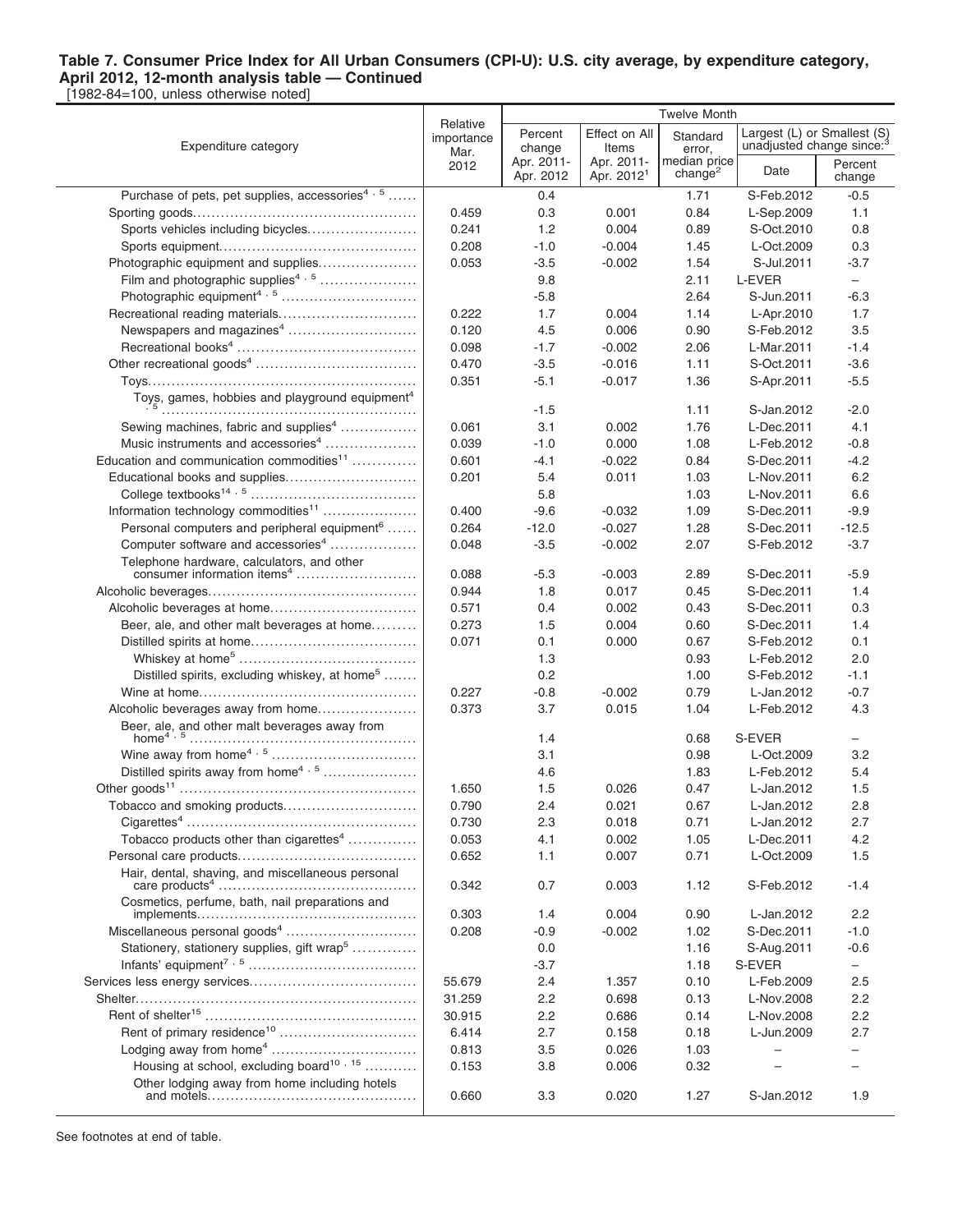|                                                                                                                                                                                                                                                                                                                                                  |                                | <b>Twelve Month</b>     |                                      |                                     |                                                                      |                          |
|--------------------------------------------------------------------------------------------------------------------------------------------------------------------------------------------------------------------------------------------------------------------------------------------------------------------------------------------------|--------------------------------|-------------------------|--------------------------------------|-------------------------------------|----------------------------------------------------------------------|--------------------------|
| Expenditure category                                                                                                                                                                                                                                                                                                                             | Relative<br>importance<br>Mar. | Percent<br>change       | Effect on All<br>Items               | Standard<br>error,                  | Largest (L) or Smallest (S)<br>unadjusted change since: <sup>3</sup> |                          |
|                                                                                                                                                                                                                                                                                                                                                  | 2012                           | Apr. 2011-<br>Apr. 2012 | Apr. 2011-<br>Apr. 2012 <sup>1</sup> | median price<br>change <sup>2</sup> | Date                                                                 | Percent<br>change        |
| Owners' equivalent rent of residences <sup>10, 15</sup>                                                                                                                                                                                                                                                                                          | 23.688                         | 2.1                     | 0.501                                | 0.15                                | L-May 2009                                                           | 2.1                      |
| Owners' equivalent rent of primary residence <sup>10, 15</sup>                                                                                                                                                                                                                                                                                   |                                |                         |                                      |                                     |                                                                      |                          |
|                                                                                                                                                                                                                                                                                                                                                  | 22.290                         | 2.1                     | 0.469                                | 0.15                                | L-May 2009                                                           | 2.1                      |
| Tenants' and household insurance <sup>4</sup>                                                                                                                                                                                                                                                                                                    | 0.344                          | 3.4                     | 0.012                                | 0.94                                | L-Nov.2010                                                           | 4.3                      |
| Water and sewer and trash collection services <sup>4</sup>                                                                                                                                                                                                                                                                                       | 1.159                          | 5.3                     | 0.059                                | 0.48                                | L-Apr.2011                                                           | 5.3                      |
| Water and sewerage maintenance <sup>10</sup>                                                                                                                                                                                                                                                                                                     | 0.872                          | 6.4                     | 0.053                                | 0.63                                | L-Mar.2011                                                           | 6.5                      |
| Garbage and trash collection <sup>13</sup>                                                                                                                                                                                                                                                                                                       | 0.287                          | 2.1                     | 0.006                                | 0.48                                | S-Nov.2010                                                           | 2.1                      |
|                                                                                                                                                                                                                                                                                                                                                  | 0.723                          | 2.4                     | 0.018                                | 0.42                                | S-Feb.2012                                                           | 1.9                      |
|                                                                                                                                                                                                                                                                                                                                                  | 0.248                          | 1.8                     | 0.005                                | 0.53                                | L-Jan.2009                                                           | 2.8                      |
| Gardening and lawncare services <sup>4</sup>                                                                                                                                                                                                                                                                                                     | 0.236                          | 2.1                     | 0.005                                | 0.42                                |                                                                      | $\overline{\phantom{0}}$ |
| Moving, storage, freight expense <sup>4</sup>                                                                                                                                                                                                                                                                                                    | 0.091                          | 3.3                     | 0.003                                | 2.54                                | S-Feb.2012                                                           | 3.0                      |
|                                                                                                                                                                                                                                                                                                                                                  | 0.076                          |                         | 0.004                                | 1.03                                |                                                                      |                          |
|                                                                                                                                                                                                                                                                                                                                                  | 5.328                          | 3.7                     | 0.186                                | 0.23                                | L-Jan.2012                                                           | 3.7                      |
|                                                                                                                                                                                                                                                                                                                                                  | 2.969                          | 1.4                     | 0.042                                | 0.24                                |                                                                      | $\overline{\phantom{0}}$ |
|                                                                                                                                                                                                                                                                                                                                                  | 1.590                          | 1.4                     | 0.021                                | 0.39                                | L-Jan.2012                                                           | 2.4                      |
|                                                                                                                                                                                                                                                                                                                                                  | 0.755                          | 2.0                     | 0.015                                | 0.38                                | S-Mar.1962                                                           | 1.9                      |
| Eyeglasses and eye care <sup>8</sup>                                                                                                                                                                                                                                                                                                             | 0.249                          | 0.9                     | 0.002                                | 0.69                                | L-Oct.2011                                                           | 1.3                      |
| Services by other medical professionals <sup>10,8</sup>                                                                                                                                                                                                                                                                                          | 0.375                          | 1.0                     | 0.004                                | 0.34                                | S-Feb.2012                                                           | 0.7                      |
| Hospital and related services                                                                                                                                                                                                                                                                                                                    | 1.732                          | 4.8                     | 0.081                                | 0.43                                | $\qquad \qquad -$                                                    | $\overline{\phantom{0}}$ |
|                                                                                                                                                                                                                                                                                                                                                  | 1.511                          | 5.2                     | 0.075                                | 0.50                                | $\overline{\phantom{0}}$                                             | $\overline{\phantom{0}}$ |
| Inpatient hospital services <sup>10, 16, 5</sup>                                                                                                                                                                                                                                                                                                 |                                | 5.3                     |                                      | 1.10                                |                                                                      | $\overline{\phantom{0}}$ |
| Outpatient hospital services <sup>10,8,5</sup>                                                                                                                                                                                                                                                                                                   |                                | 4.8                     |                                      | 0.81                                | S-Oct.2011                                                           | 4.5                      |
| Nursing homes and adult day services <sup>10, 16</sup>                                                                                                                                                                                                                                                                                           | 0.136                          | 3.5                     | 0.005                                | 0.34                                | L-Mar.2011                                                           | 3.7                      |
| Care of invalids and elderly at home <sup>7</sup>                                                                                                                                                                                                                                                                                                | 0.085                          | 1.3                     | 0.001                                | 0.62                                | L-Feb.2012                                                           | 1.5                      |
|                                                                                                                                                                                                                                                                                                                                                  | 0.627                          | 12.4                    | 0.063                                | 0.24                                | L-EVER                                                               | $\overline{\phantom{0}}$ |
|                                                                                                                                                                                                                                                                                                                                                  | 5.719                          | 1.7                     | 0.101                                | 0.34                                | L-Jan.2012                                                           | 2.1                      |
|                                                                                                                                                                                                                                                                                                                                                  | 0.389                          | $-4.6$                  | $-0.023$                             | 1.06                                | S-Feb.2011                                                           | $-5.3$                   |
|                                                                                                                                                                                                                                                                                                                                                  | 0.068                          | 0.2                     | 0.000                                | 2.53                                | L-Jul.2011                                                           | 1.7                      |
| Motor vehicle maintenance and repair                                                                                                                                                                                                                                                                                                             | 1.141                          | 2.0                     | 0.023                                | 0.32                                | S-Aug.2011                                                           | 2.0                      |
|                                                                                                                                                                                                                                                                                                                                                  | 0.057                          | 1.8                     | 0.001                                | 0.61                                | S-Feb.2012                                                           | 1.6                      |
| Motor vehicle maintenance and servicing                                                                                                                                                                                                                                                                                                          | 0.455                          | 2.5                     | 0.011                                | 0.46                                | L-Oct.2009                                                           | 3.0                      |
|                                                                                                                                                                                                                                                                                                                                                  | 0.593                          | 1.7                     | 0.010                                | 0.47                                | S-EVER                                                               | $-$                      |
|                                                                                                                                                                                                                                                                                                                                                  | 2.388                          | 2.9                     | 0.072                                | 0.69                                | L-Jan.2012                                                           | 3.1                      |
|                                                                                                                                                                                                                                                                                                                                                  | 0.559                          | 2.9                     | 0.016                                | 0.40                                | S-Dec.2011                                                           | 1.9                      |
| State motor vehicle registration and license fees <sup>10</sup>                                                                                                                                                                                                                                                                                  |                                |                         |                                      |                                     |                                                                      |                          |
|                                                                                                                                                                                                                                                                                                                                                  | 0.326                          | 0.7                     | 0.002                                | 0.59                                | S-Sep.2011                                                           | 0.6                      |
|                                                                                                                                                                                                                                                                                                                                                  | 0.211                          | 6.5                     | 0.013                                | 0.37                                | L-Feb.2012                                                           | 6.5                      |
|                                                                                                                                                                                                                                                                                                                                                  |                                | 8.7                     |                                      | 0.65                                | S-Feb.2012                                                           | 8.6                      |
| Automobile service clubs <sup>4, 5</sup>                                                                                                                                                                                                                                                                                                         |                                | 1.5                     |                                      | 0.62                                | L-Dec.2011                                                           | 1.7                      |
|                                                                                                                                                                                                                                                                                                                                                  | 1.173                          | 1.1                     | 0.013                                | 0.74                                | L-Jan.2012                                                           | 1.7                      |
|                                                                                                                                                                                                                                                                                                                                                  | 0.767                          | 1.2                     | 0.008                                | 1.04                                | L-Jan.2012                                                           | 1.8                      |
| Other intercity transportation                                                                                                                                                                                                                                                                                                                   | 0.146                          | $-1.2$                  | $-0.002$                             | 1.41                                | L-Dec.2011                                                           | $-0.5$                   |
| Intercity bus fare $6, 5, \ldots, 6, \ldots, 6, \ldots, 6, \ldots, 6, \ldots, 6, \ldots, 6, \ldots, 6, \ldots, 6, \ldots, 6, \ldots, 6, \ldots, 6, \ldots, 6, \ldots, 6, \ldots, 6, \ldots, 6, \ldots, 6, \ldots, 6, \ldots, 6, \ldots, 6, \ldots, 6, \ldots, 6, \ldots, 6, \ldots, 6, \ldots, 6, \ldots, 6, \ldots, 6, \ldots, 6, \ldots, 6, \$ |                                | 4.6                     |                                      | 0.72                                |                                                                      | $\qquad \qquad -$        |
|                                                                                                                                                                                                                                                                                                                                                  |                                | $-3.1$                  |                                      | 2.70                                | L-Jul.2011                                                           | $-0.8$                   |
|                                                                                                                                                                                                                                                                                                                                                  |                                | $-2.0$                  |                                      | 1.72                                | L-Jan.2012                                                           | $-1.5$                   |
|                                                                                                                                                                                                                                                                                                                                                  | 0.258                          | 2.7                     | 0.007                                | 0.48                                | S-Feb.2012                                                           | 2.4                      |
|                                                                                                                                                                                                                                                                                                                                                  |                                | 1.8                     |                                      | 1.48                                | S-Jan.2012                                                           | 1.7                      |
|                                                                                                                                                                                                                                                                                                                                                  | 3.688                          | 3.0                     | 0.109                                | 0.50                                | L-Jan.2012                                                           | 3.1                      |
|                                                                                                                                                                                                                                                                                                                                                  | 1.498                          | 4.4                     | 0.064                                | 0.78                                |                                                                      | $\overline{\phantom{0}}$ |
| Cable and satellite television and radio service <sup>13</sup>                                                                                                                                                                                                                                                                                   | 1.387                          | 4.3                     | 0.058                                | 0.83                                | S-Feb.2012                                                           | 4.0                      |
| Video discs and other media, including rental of                                                                                                                                                                                                                                                                                                 |                                |                         |                                      |                                     |                                                                      |                          |
|                                                                                                                                                                                                                                                                                                                                                  | 0.112                          | 4.7                     | 0.006                                | 3.13                                | L-Feb.2012                                                           | 4.9                      |
| Video discs and other media <sup>4, 5</sup>                                                                                                                                                                                                                                                                                                      |                                | $-4.3$                  |                                      | 3.14                                | L-Feb.2012                                                           | -4.3                     |
| Rental of video or audio discs and other media <sup>4</sup>                                                                                                                                                                                                                                                                                      |                                |                         |                                      |                                     |                                                                      |                          |
|                                                                                                                                                                                                                                                                                                                                                  |                                | 12.6                    |                                      | 4.48                                | S-Sep.2011                                                           | 12.5                     |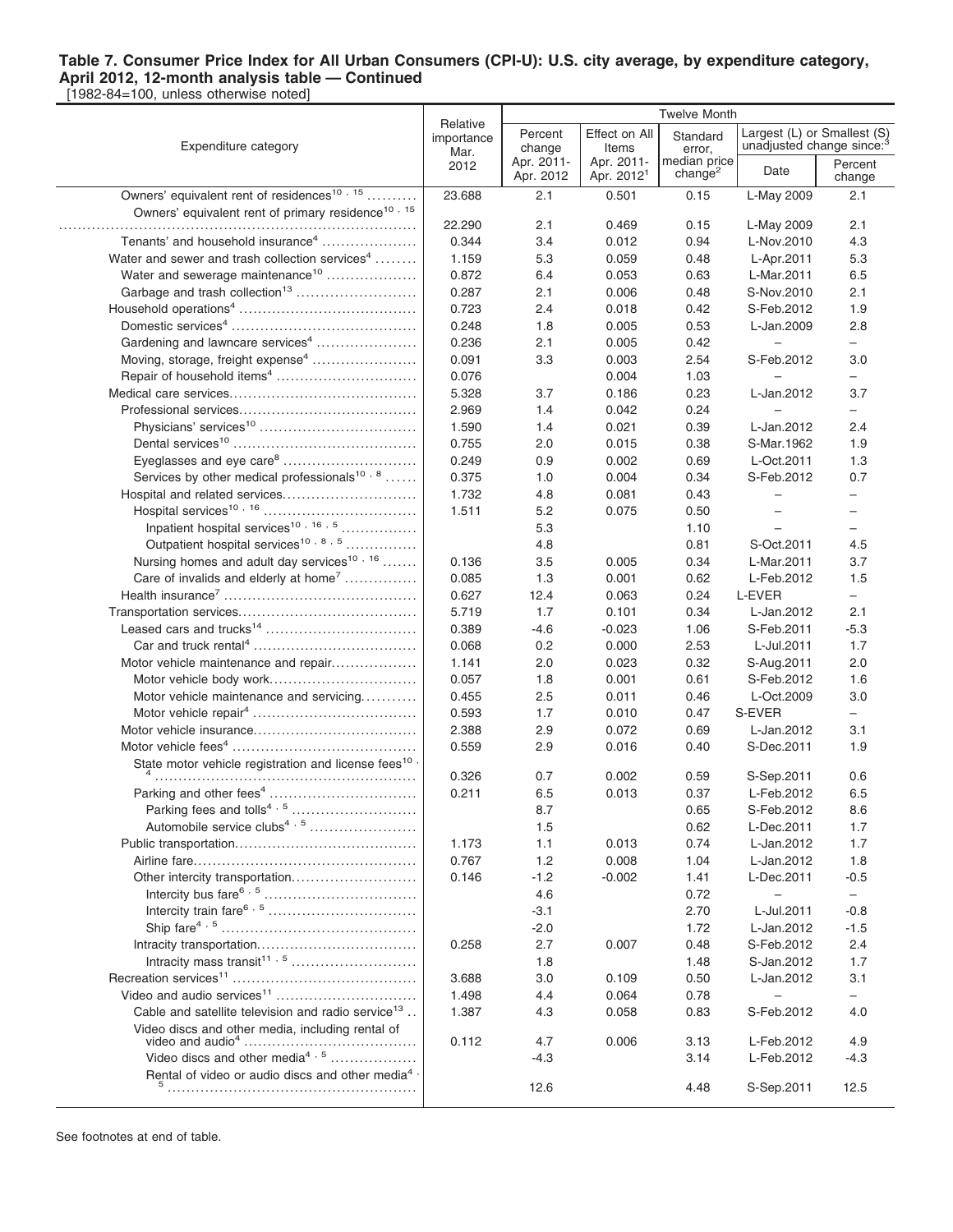[1982-84=100, unless otherwise noted]

|                                                             | Relative           | <b>Twelve Month</b>     |                                      |                                     |                                       |                             |  |  |
|-------------------------------------------------------------|--------------------|-------------------------|--------------------------------------|-------------------------------------|---------------------------------------|-----------------------------|--|--|
| Expenditure category                                        | importance<br>Mar. | Percent<br>change       | Effect on All<br>Items               | Standard<br>error,                  | unadjusted change since: <sup>3</sup> | Largest (L) or Smallest (S) |  |  |
|                                                             | 2012               | Apr. 2011-<br>Apr. 2012 | Apr. 2011-<br>Apr. 2012 <sup>1</sup> | median price<br>change <sup>2</sup> | Date                                  | Percent<br>change           |  |  |
|                                                             | 0.405              | 3.1                     | 0.013                                | 1.14                                | S-Jun.2010                            | 3.1                         |  |  |
|                                                             |                    | 2.4                     |                                      | 1.05                                | S-Jan.2011                            | 2.4                         |  |  |
|                                                             |                    | 3.0                     |                                      | 1.50                                | L-Feb.2012                            | 3.2                         |  |  |
| Photographers and film processing <sup>4</sup>              | 0.058              | 2.6                     | 0.002                                | 1.20                                | $\overline{\phantom{0}}$              | $\equiv$                    |  |  |
|                                                             |                    | 1.8                     |                                      | 1.73                                | S-Aug.2011                            | 1.5                         |  |  |
|                                                             |                    | 2.5                     |                                      | 1.08                                | S-Feb.2012                            | 2.2                         |  |  |
|                                                             | 1.726              | 1.7                     | 0.030                                | 0.79                                | L-Jan.2012                            | 1.7                         |  |  |
| Club dues and fees for participant sports and               |                    |                         |                                      |                                     |                                       |                             |  |  |
|                                                             | 0.568              | 3.0                     | 0.017                                | 1.56                                | S-Feb.2012                            | 2.2                         |  |  |
|                                                             | 0.625              | 1.2                     | 0.007                                | 1.05                                | L-Jan.2012                            | 1.3                         |  |  |
| Admission to movies, theaters, and concerts <sup>4, 5</sup> |                    | 0.9                     |                                      | 1.24                                | L-Jan.2012                            | 1.5                         |  |  |
| Admission to sporting events <sup>4, 5</sup>                |                    | 1.9                     |                                      | 1.31                                | L-Jan.2011                            | 2.3                         |  |  |
| Fees for lessons or instructions <sup>8</sup>               | 0.228              | 0.5                     | 0.001                                | 0.94                                | S-Jan.2012                            | 0.3                         |  |  |
| Education and communication services <sup>11</sup>          | 6.111              | 2.6                     | 0.150                                | 0.26                                | L-EVER                                | -                           |  |  |
| Tuition, other school fees, and childcare                   | 2.968              | 4.2                     | 0.121                                | 0.44                                | S-Jul.2011                            | 4.0                         |  |  |
| College tuition and fees                                    | 1.665              | 5.4                     | 0.080                                | 0.77                                | $\qquad \qquad -$                     |                             |  |  |
| Elementary and high school tuition and fees                 | 0.376              | 3.6                     | 0.015                                | 0.51                                |                                       | $\overline{\phantom{0}}$    |  |  |
| Child care and nursery school <sup>12</sup>                 | 0.767              | 2.4                     | 0.019                                | 0.35                                |                                       | -                           |  |  |
| Technical and business school tuition and fees <sup>4</sup> | 0.058              | 5.1                     | 0.002                                | 0.81                                | S-Jun.2011                            | 4.5                         |  |  |
| Postage and delivery services <sup>4</sup>                  | 0.148              | 4.0                     | 0.006                                | 0.29                                | S-Jan.2012                            | 1.3                         |  |  |
|                                                             | 0.138              | 3.8                     | 0.005                                | 0.30                                | S-Jan.2012                            | 0.8                         |  |  |
|                                                             | 0.010              | 7.2                     | 0.001                                | 0.43                                | L-Feb.2012                            | 7.7                         |  |  |
|                                                             | 2.399              | 0.7                     | 0.016                                | 0.33                                | L-Jan.2010                            | 0.8                         |  |  |
| Wireless telephone services <sup>4</sup>                    |                    |                         |                                      |                                     |                                       |                             |  |  |
| Land-line telephone services <sup>11</sup>                  | 1.460              | $-0.7$                  | $-0.008$                             | 0.50                                |                                       |                             |  |  |
|                                                             | 0.939              | 2.4                     | 0.024                                | 0.36                                | L-EVER                                | $\overline{\phantom{0}}$    |  |  |
| Internet services and electronic information                | 0.581              | 1.1                     | 0.008                                | 0.77                                | L-Nov.2010                            | 1.1                         |  |  |
|                                                             | 1.692              | 2.2                     | 0.036                                | 0.40                                |                                       | -                           |  |  |
|                                                             | 0.626              | 1.5                     | 0.009                                | 0.47                                | L-Sep.2009                            | 1.6                         |  |  |
| Haircuts and other personal care services <sup>4</sup>      | 0.626              | 1.5                     | 0.009                                | 0.47                                | L-Sep.2009                            | 1.6                         |  |  |
| Miscellaneous personal services                             | 1.066              | 2.6                     | 0.027                                | 0.46                                | S-Feb.2012                            | 2.6                         |  |  |
|                                                             | 0.293              | 1.9                     | 0.006                                | 1.07                                | S-Feb.2012                            | 1.7                         |  |  |
|                                                             | 0.157              | 2.0                     | 0.003                                | 0.45                                | L-Feb.2012                            | 2.4                         |  |  |
| Laundry and dry cleaning services <sup>4</sup>              | 0.237              | 1.5                     | 0.004                                | 0.51                                | S-Feb.2012                            | 1.5                         |  |  |
| Apparel services other than laundry and dry                 |                    |                         |                                      |                                     |                                       |                             |  |  |
|                                                             | 0.030              | 4.5                     | 0.001                                | 0.95                                | S-Aug.2011                            | 4.1                         |  |  |
|                                                             | 0.209              | 5.2                     | 0.010                                | 1.11                                | S-Nov.2011                            | 4.6                         |  |  |
| Checking account and other bank services <sup>4,5</sup>     |                    | 5.0                     |                                      | 1.54                                | S-Nov.2011                            | 1.7                         |  |  |
| Tax return preparation and other accounting                 |                    | 7.3                     |                                      | 1.27                                | L-Jun.2006                            | 7.7                         |  |  |
| Special aggregate indexes                                   |                    |                         |                                      |                                     |                                       |                             |  |  |
|                                                             |                    |                         |                                      |                                     |                                       |                             |  |  |
|                                                             | 85.833             | 2.2                     | 1.871                                | 0.08                                | S-Feb.2011                            | 2.1                         |  |  |
|                                                             | 68.741             | 2.3                     | 1.605                                | 0.08                                | S-Jan.2011                            | 2.1                         |  |  |
|                                                             | 54.575             | 2.1                     | 1.173                                | 0.10                                | S-Dec.2010                            | 2.1                         |  |  |
|                                                             | 44.179             | 2.4                     | 1.054                                | 0.11                                |                                       | $\overline{\phantom{0}}$    |  |  |
| All items less food, shelter, energy, and used cars and     | 42.290             | 2.3                     |                                      | 0.12                                |                                       |                             |  |  |
|                                                             | 92.953             | 2.2                     | 0.985<br>2.071                       | 0.08                                | S-Feb.2011                            | 2.1                         |  |  |
|                                                             | 89.605             | 2.4                     | 2.183                                | 0.08                                | $\overline{\phantom{0}}$              | $\overline{\phantom{0}}$    |  |  |
|                                                             |                    |                         |                                      |                                     |                                       | 2.2                         |  |  |
|                                                             | 40.573             | 2.6                     | 1.040                                | 0.12                                | S-Jan.2011                            |                             |  |  |
| Commodities less food, energy, and used cars and trucks     | 17.871             | 1.8                     | 0.325                                | 0.22                                | S-Oct.2011                            | 1.8                         |  |  |
|                                                             | 26.407             | 2.4                     | 0.607                                | 0.17                                | S-Jan.2011                            | 2.4                         |  |  |
|                                                             | 25.462             | 2.4                     | 0.590                                | 0.18                                | S-Dec.2010                            | 2.3                         |  |  |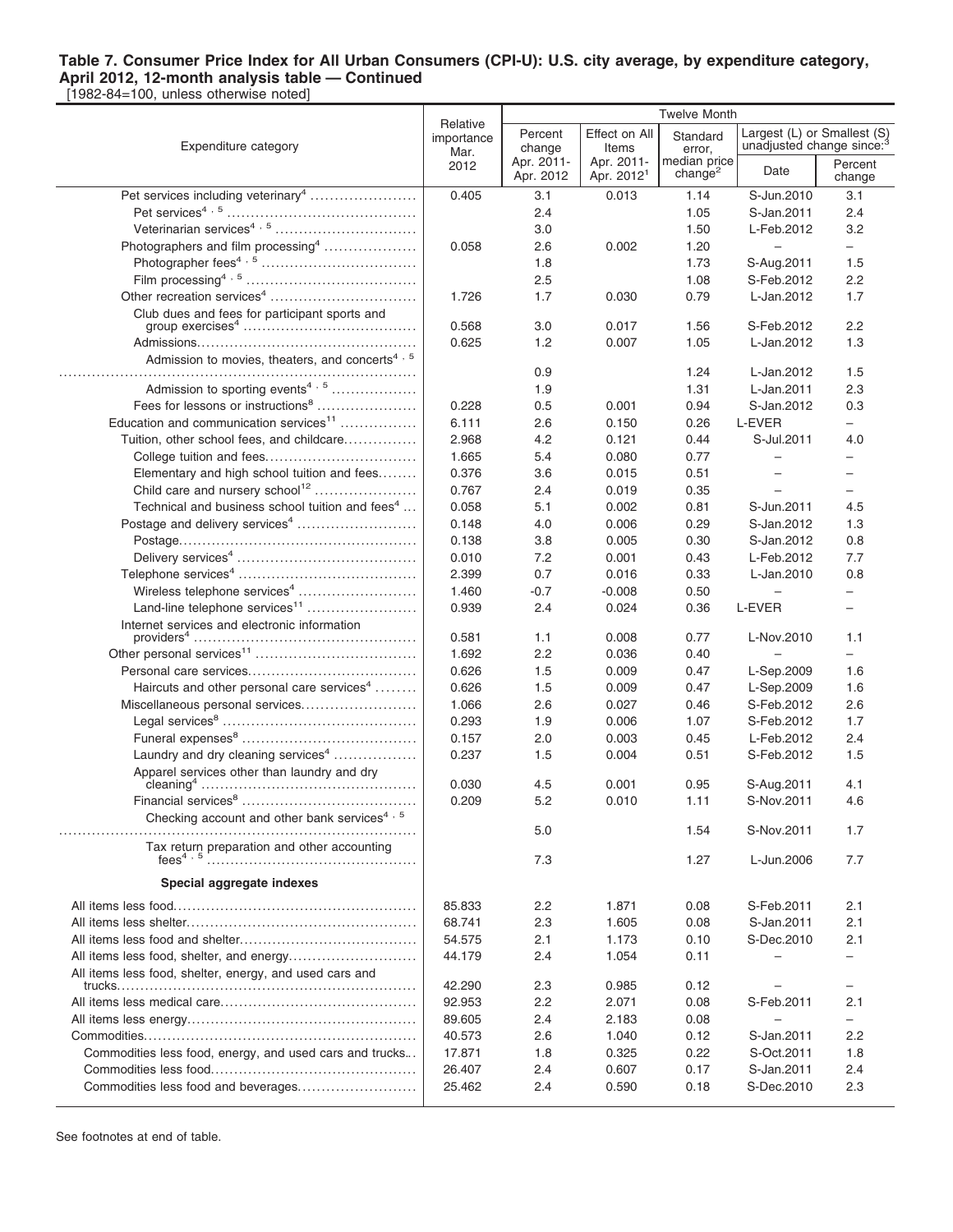|                                                             |                                | <b>Twelve Month</b>     |                                      |                                     |                                                                      |                          |
|-------------------------------------------------------------|--------------------------------|-------------------------|--------------------------------------|-------------------------------------|----------------------------------------------------------------------|--------------------------|
| Expenditure category                                        | Relative<br>importance<br>Mar. | Percent<br>change       | Effect on All<br>Items               | Standard<br>error,                  | Largest (L) or Smallest (S)<br>unadjusted change since. <sup>3</sup> |                          |
|                                                             | 2012                           | Apr. 2011-<br>Apr. 2012 | Apr. 2011-<br>Apr. 2012 <sup>1</sup> | median price<br>change <sup>2</sup> | Date                                                                 | Percent<br>change        |
|                                                             | 59.427                         | 2.1                     | 1.263                                | 0.10                                | $\overline{\phantom{0}}$                                             |                          |
|                                                             | 28.512                         | 2.0                     | 0.577                                | 0.13                                |                                                                      |                          |
|                                                             | 54.098                         | 2.0                     | 1.077                                | 0.10                                | L-Jan.2012                                                           | 2.1                      |
|                                                             | 8.874                          | 0.9                     | 0.085                                | 0.18                                | S-Apr.2011                                                           | 0.7                      |
|                                                             | 31.699                         | 3.0                     | 0.954                                | 0.15                                | S-Dec.2010                                                           | 3.0                      |
|                                                             | 17.533                         | 3.0                     | 0.522                                | 0.26                                | S-Nov.2010                                                           | 2.3                      |
|                                                             | 16.589                         | 3.1                     | 0.504                                | 0.27                                | S-Nov.2010                                                           | 2.4                      |
| Nondurables less food, beverages, and apparel               | 12.976                         | 2.5                     | 0.322                                | 0.16                                | S-Oct.2009                                                           | $-6.8$                   |
|                                                             | 13.921                         | 2.5                     | 0.340                                | 0.15                                | S-Aug.2010                                                           | 2.5                      |
|                                                             | 40.592                         | 1.7                     | 0.707                                | 0.11                                |                                                                      |                          |
|                                                             | 6.712                          | 2.0                     | 0.129                                | 0.25                                |                                                                      | -                        |
|                                                             | 3.169                          | 4.3                     | 0.131                                | 0.41                                |                                                                      |                          |
|                                                             | 3.543                          | $-0.2$                  | $-0.003$                             | 0.27                                | L-Apr.2010                                                           | 0.0                      |
| Information and information processing <sup>4</sup>         | 3.394                          | $-0.4$                  | $-0.009$                             | 0.28                                | L-Aug.2010                                                           | $-0.4$                   |
| Information technology, hardware and services <sup>17</sup> | 0.995                          | $-3.4$                  | $-0.025$                             | 0.59                                | L-Jan.2011                                                           | $-2.9$                   |
|                                                             | 6.008                          | 1.1                     | 0.069                                | 0.35                                | S-Feb.2012                                                           | 1.0                      |
|                                                             | 1.924                          | 1.0                     | 0.020                                | 0.65                                | S-Nov.2011                                                           | 0.1                      |
|                                                             | 1.094                          | 2.7                     | 0.030                                | 0.62                                | S-Feb.2012                                                           | 2.7                      |
|                                                             | 0.113                          | 0.2                     | 0.000                                | 0.94                                | S-Jul.2011                                                           | $-0.3$                   |
|                                                             | 15.111                         | 3.0                     | 0.450                                | 0.14                                | S-Mar.2011                                                           | 2.8                      |
| Domestically produced farm food                             | 7.215                          | 3.5                     | 0.236                                | 0.21                                | S-Feb.2011                                                           | 3.0                      |
|                                                             | 11.491                         | 2.6                     | 0.296                                | 0.22                                | $\overline{\phantom{0}}$                                             | $\overline{\phantom{0}}$ |
|                                                             | 2.936                          | 5.7                     | 0.165                                | 1.12                                | S-Feb.2012                                                           | 5.0                      |
|                                                             | 5.260                          | $-0.6$                  | $-0.031$                             | 0.27                                | S-Feb.2010                                                           | $-1.3$                   |
|                                                             | 4.102                          | $-2.2$                  | $-0.090$                             | 0.31                                | S-Feb.2010                                                           | $-3.0$                   |
|                                                             | 7.047                          | 3.4                     | 0.232                                | 0.18                                | S-Feb.2012                                                           | 3.4                      |
|                                                             | 17.577                         | 2.9                     | 0.472                                | 0.15                                | S-Oct.2009                                                           | $-3.8$                   |
|                                                             | 16.403                         | 3.0                     | 0.460                                | 0.15                                | S-Oct.2009                                                           | $-3.8$                   |
|                                                             | 5.589                          | 2.0                     | 0.119                                | 0.21                                | S-Mar.2011                                                           | 1.3                      |
|                                                             | 9.867                          | 0.5                     | 0.052                                | 0.23                                | $\overline{\phantom{0}}$                                             | -                        |
|                                                             | 4.073                          | 1.0                     | 0.041                                | 0.29                                | S-Jan.2012                                                           | 1.0                      |